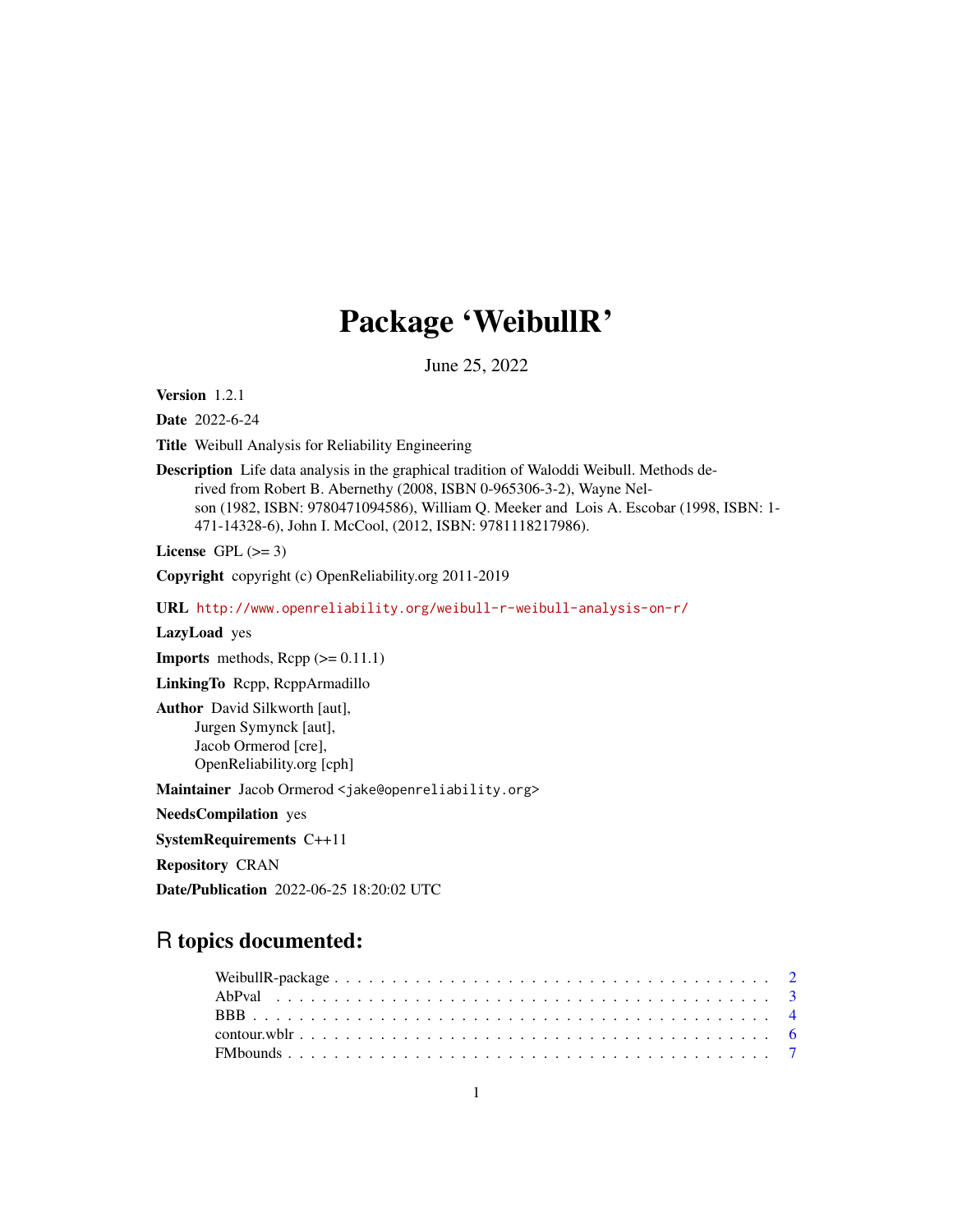<span id="page-1-0"></span>

| getCCC2                                              | 8  |
|------------------------------------------------------|----|
|                                                      | 9  |
|                                                      | 10 |
|                                                      | 11 |
| $LLln \ldots \ldots$                                 | 12 |
|                                                      | 13 |
|                                                      | 14 |
| lslr                                                 | 15 |
|                                                      | 16 |
| mlefit<br>$\mathbf{r}$                               | 18 |
| mleframe<br>$\mathbf{1}$ $\mathbf{1}$                | 19 |
| MLEln2p<br>$\ddot{\phantom{a}}$                      | 21 |
| MLEln3p<br>$\cdot$ $\cdot$ $\cdot$                   | 22 |
| MLEw2p                                               | 23 |
| MLEw3p                                               | 24 |
| MRRln2p                                              | 25 |
| MRRln3p                                              | 26 |
| MRRw <sub>2p</sub>                                   | 27 |
| MRRw3p                                               | 28 |
|                                                      | 29 |
| p2y                                                  | 32 |
|                                                      | 33 |
|                                                      | 35 |
|                                                      | 37 |
| $rba$                                                | 38 |
| wblr<br>$\ddot{\phantom{a}}$<br>$\ddot{\phantom{0}}$ | 39 |
| wblr.conf                                            | 42 |
|                                                      | 44 |
|                                                      | 45 |
| weibayes                                             | 47 |
|                                                      | 48 |
|                                                      | 49 |
|                                                      | 50 |
|                                                      | 51 |
|                                                      |    |

# **Index**

WeibullR-package Weibull-R : Weibull Analysis on R

# Description

Life data analysis in the graphical tradition of Waloddi Weibull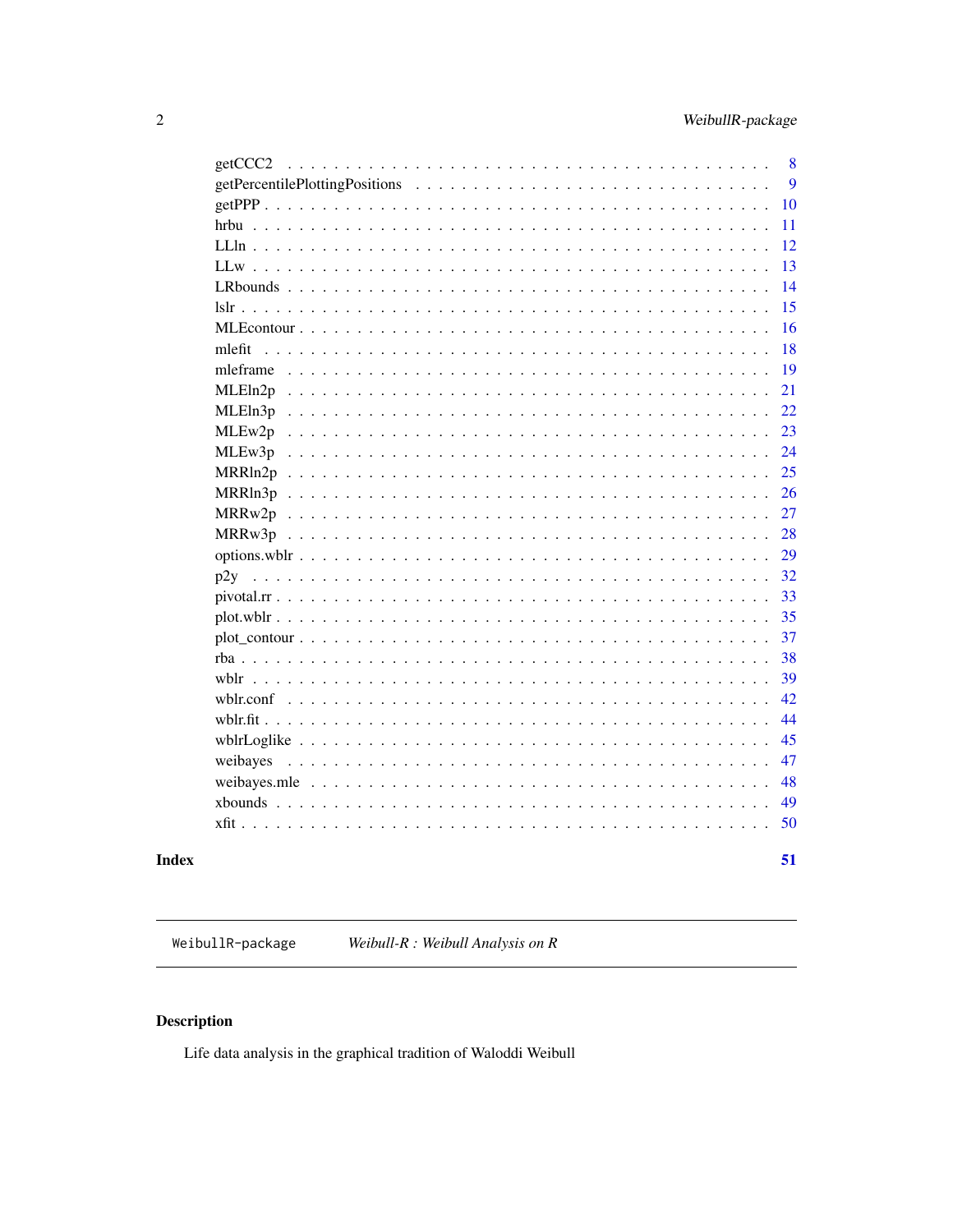<span id="page-2-0"></span>AbPval 3

#### Details

The WeibullR package provides a flexible data entry capability with three levels of usage.

- *Quick Fit* Functions Functions with intuitive names [MLEw2p](#page-22-1) through MRR1n3p for preparing simple fits, bounds, and displays using default options. Only data sets with exact failure times and/or suspensions are processed. The quick fit functions return a simple named vector of the fitted parameters with appropriate goodness of fit measure(s). Optional preparation of appropriate interval bounds (at 90% confidence), or a display of fit and bounds are controlled by two final arguments taking logical entry, Such that a function call like MLEw2p(input\_data, T, T) will generate a plot with the fitted data and confidence interval bounds. When the first logical for bounds is set to TRUE, the returned object will be a list with the fitted parameter vector first and dataframe of bounds values second.
- wblr Object Model Construction of a wblr object is initiated by providing a data set through function [wblr](#page-38-1). Modification of the object with the progressive addition of fits and confidence interval bounds is made via functions [wblr.fit](#page-43-1) and [wblr.conf](#page-41-1). Fine control over many aspects of fit, confidence, and display are made possible using a flexible options mechanism. Display for single object models is via S3 methods plot or contour, while multiple objects *(provided as a list)* can be displayed on a single plot using [plot.wblr](#page-34-1), [plot\\_contour](#page-36-1), or [contour.wblr](#page-5-1).
- Backend Functions Access to backend functions providing all the functionality of the upper levels of usage are provided as exported functions. These functions may provide advanced users with resources to expand analysis further than has been implemented in the WeibullR package.

Data entry is made through the Quick Fit functions, [wblr](#page-38-1), or on the backend through [getPPP](#page-9-1) for rank regression, [mleframe](#page-18-1) for mle processing. In all cases the primary argument x can be a vector of exact time failures or a dataframe with time, and event columns as a minimum. An additional column qty may optionally be used to record duplicated data. If the dataframe entry is not used (in favor of an exact time failure vector), a second argument, s, can be used to enter a vector of last observed success times for right censored data (suspensions).

Beyond the entry of the first two data types, interval data (including discoveries with last known success time=0) are entered via argument interval as a dataframe with columns left, and right as a minimum. As with the primary argument dataframe entry, an additional column qty may optionally be used to record duplicated interval data. Such interval data entry is not supported with the Quick Fit functions.

#### Author(s)

David J. Silkworth <djsilk@openreliability.org> Jurgen Symynck <email withheld>

AbPval *Determination of the percentile of r and r-squared, by correlation. Here designated "Abernethy's P-value"*

#### **Description**

The percentile of r and r-squared (prr) generated by pivotal Monte Carlo analysis has been promoted as a goodness of fit measure by Robert B. Abernethy.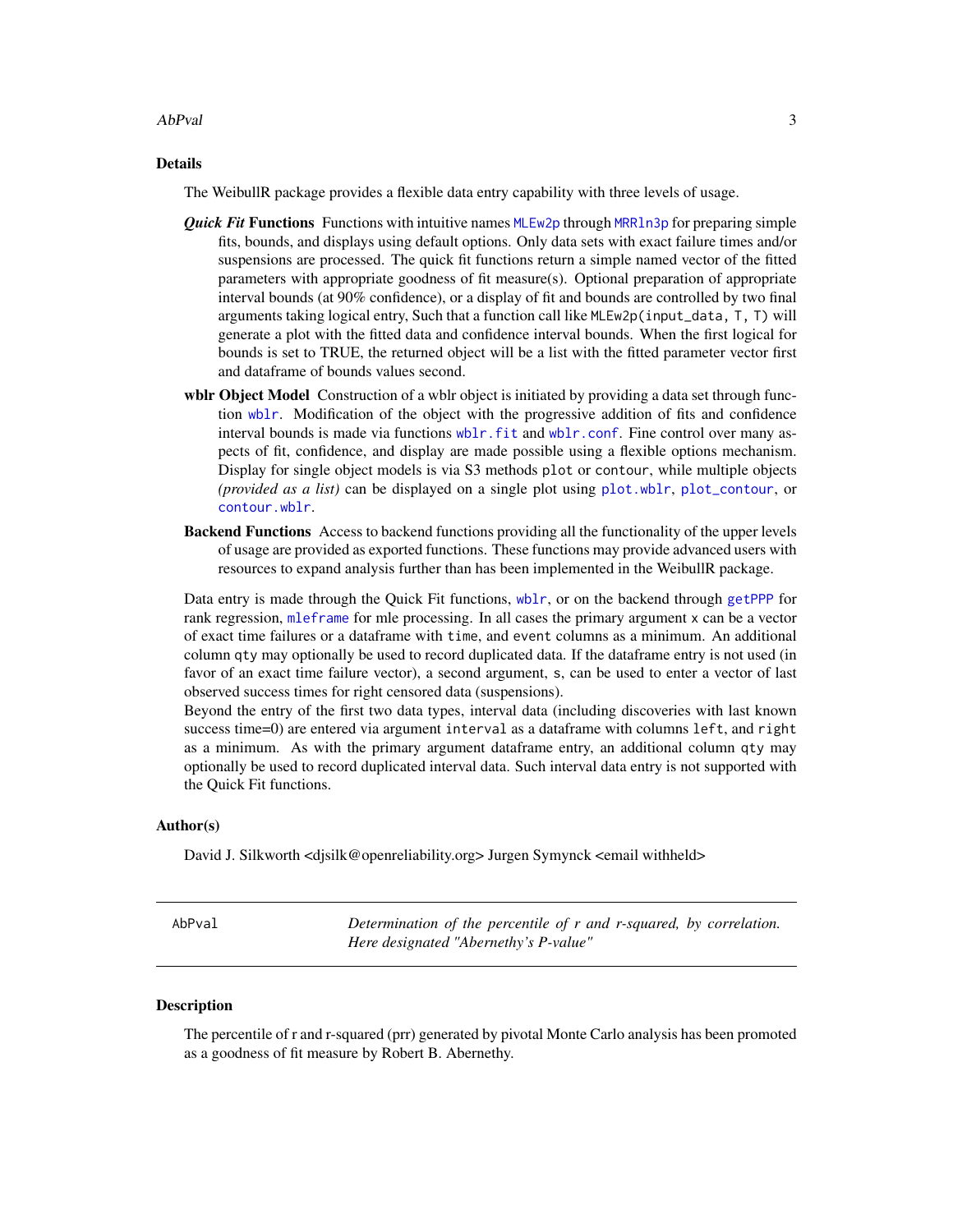#### <span id="page-3-0"></span>Usage

AbPval(F,R2,model="weibull")

#### Arguments

| F.             | The quantity of complete failure data points under consideration.                                                                     |
|----------------|---------------------------------------------------------------------------------------------------------------------------------------|
| R <sub>2</sub> | The square of the correlation coefficient derived from residuals of the linear<br>model.                                              |
| model          | A string defining the distribution under consideration. Only entry of "lnorm", or<br>"lognormal" will alter the default of "weibull". |

#### Details

The value returned is derived from a correlation developed from previously run pivotal analysis with 10^8 random samples. Only the prr derived from 2 parameter models is judged to have usefullness in comparitive analysis. For validity of a 3rd parameter optimization on a given model over its 2 parameter fit, only the Likelihood Ratio Test should be considered.

# Value

Returns a vector containing the P-value and the square of CCC (for comparison with R squared).

#### References

Robert B. Abernethy, (2008) "The New Weibull Handbook, Fifth Edition"

Wes Fulton, (2005) "Improved Goodness of Fit: P-value of the Correlation Coefficient"

Chi-Chao Lui, (1997) "A Comparison Between The Weibull And Lognormal Models Used To Analyse Reliability Data" (dissertation from University of Nottingham)

# Examples

AbernethyPvalue<-AbPval(50, 0.996, "lnorm")

BBB *Beta Binomial Bounds*

## Description

Generates confidence inference bounds by means of the beta binomial distribution applied to data ranks.

#### Usage

```
BBB(xdata, xfit,n=NULL, CI=.90, unrel=NULL, type="horizontal", nknots=NULL)
```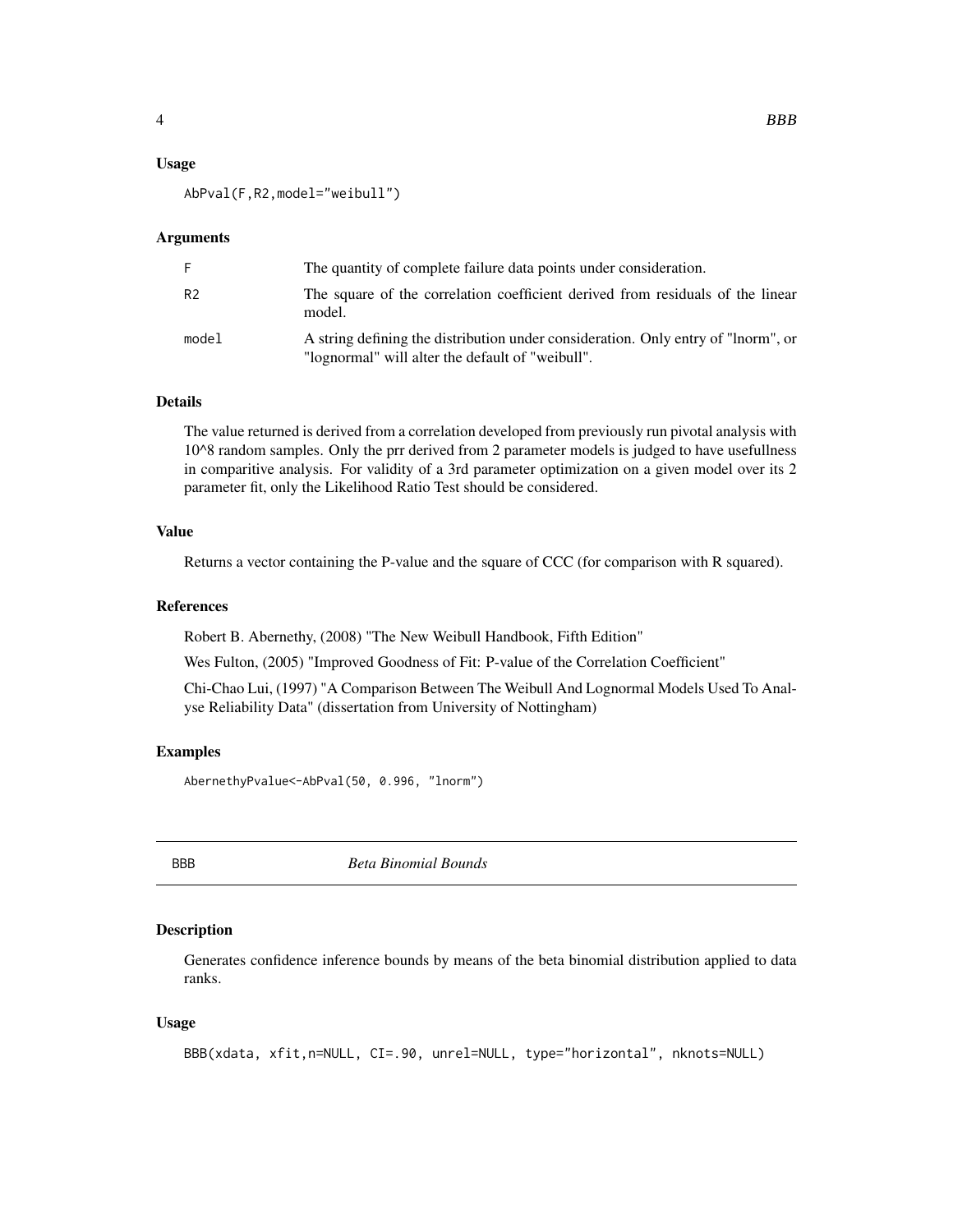#### BBB 5

#### Arguments

| xdata  | A list containing either dpoints and/or dlines such as available from a wblr ob-<br>ject.                                                                                                                                                                                                                                                                                   |
|--------|-----------------------------------------------------------------------------------------------------------------------------------------------------------------------------------------------------------------------------------------------------------------------------------------------------------------------------------------------------------------------------|
| xfit   | A list containing dist and fit elements. A suitable object can be extracted from a<br>wblr object containing the resuult of at least one modifying wblr.fit call. Func-<br>tion xfit has been provided to return such a list.                                                                                                                                               |
| n      | The total number of data entries fail, suspension, discovery and interval. This<br>value is only required to be provided if not available from either xdata (as<br>sum(xdata\$lrq_frame\$qty) or xfit (as attr(xfit\$fit)\$n), however, an entry for this<br>argument will take precidence over the other argument sources.                                                 |
| CI     | A scalar for the double-sided confidence interval of interest. Default $= 0.9$ , for<br>90                                                                                                                                                                                                                                                                                  |
| unrel  | An optional vector of unreliability values to be used as the descriptive per-<br>centiles at which the bound quantiles will be calculated.                                                                                                                                                                                                                                  |
| type   | A string indicating the adjustment direction(s) for application of the beta bino-<br>mial. Since both "horizontal" and "vertical" directions on the rank positions of<br>failure data are considered valid, a smoothed spline can be created by appling<br>both directions using "valid". An extrapolation of the smoothed spline is pro-<br>vided by using "extrapolated". |
| nknots | An optional number of knots to be used to form the smooth spline in the event<br>that disjoints are formed at the junction of horizontal and vertical bounds. Usu-<br>ally, applying 75 to 80 result in a pleasing smoothness.                                                                                                                                              |

# Details

This non-parametric approach calculates confidence bounds for quantiles and/or failure probabilities applying the CFD of the beta distribution at ranks and reverse ranks of the failure data including intervals. Although a result is provided for 3-parameter models, it does not reflect uncertainty in the third, translation parameter.

# Value

Returns a dataframe holding values of Prob, Lower, Fit, and Upper values for the bounds.

#### References

William Q. Meeker and Luis A. Escobar, (1998) "Statistical Methods for Reliability Data", Wiley-Interscience, New York

Robert B. Abernethy, (2008) "The New Weibull Handbook, Fifth Edition"

John I. McCool, (2012) "Using the Weibull Distribution: Reliability, Modeling and Inference"

Tim-Gunnar Hensel, (2017) "weibulltools", A package on CRAN.

```
set.seed(4321)
obj<-wblr.fit(wblr(rweibull(10,1,1)))
beta_binomial_bounds<-BBB(obj$data,xfit(obj))
```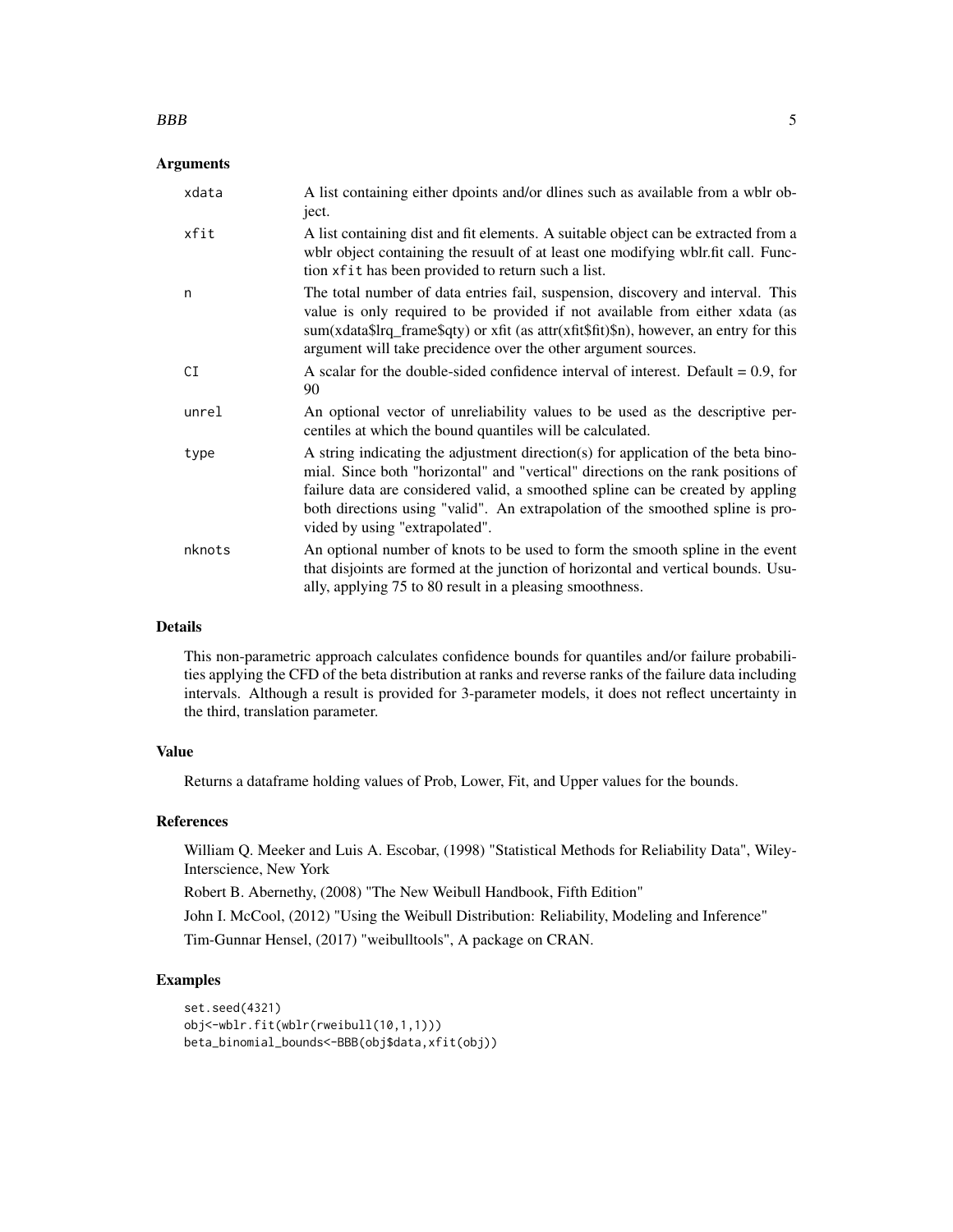<span id="page-5-1"></span><span id="page-5-0"></span>

This function adds the .wblr method to [contour](#page-0-0) from the graphics package.

# Usage

```
## S3 method for class 'wblr'
contour(x, \ldots)
```
#### Arguments

|                         | Object of class "wblr" or a list of wblr objects.                                          |
|-------------------------|--------------------------------------------------------------------------------------------|
| $\cdot$ $\cdot$ $\cdot$ | Entry for a limited set of graphic parameters (col, lty, lwd, xlim, ylim, main and<br>sub) |

# Details

This function provides S3 object functionality for plotting a likelihood ratio contour map for any single wblr object with just the contour function.

Contour parameters are drawn from a contour existing in the object(s) passed in, or from the base object (sometimes just defaults) if no contour exists in the object.

In order to plot contour maps from multiple objects onto a single canvas it is necessary to call contour.wblr specifically with a list of wblr objects as primary argument.

Unlike the [contour](#page-0-0) this map is not prepared from a matrix of z-values. Rather the specific  $x,y$ points for each CL level (Z-value) are provided for plotting lines connecting the points.

#### Value

The contour.wblr function itself returns no value, however, the full output of contour points and parameters from the internally called WeibullR::plot\_contour function is displayed.

#### Examples

```
set.seed(1234)
da2 <- wblr.conf(wblr.fit(wblr(runif(5,100,1000),col="red")))
da3 <- wblr.conf(wblr.fit(wblr(rweibull(5,3,1000),col="green4")))
```
## Not run: contour.wblr(list(da2,da3))

## End(Not run)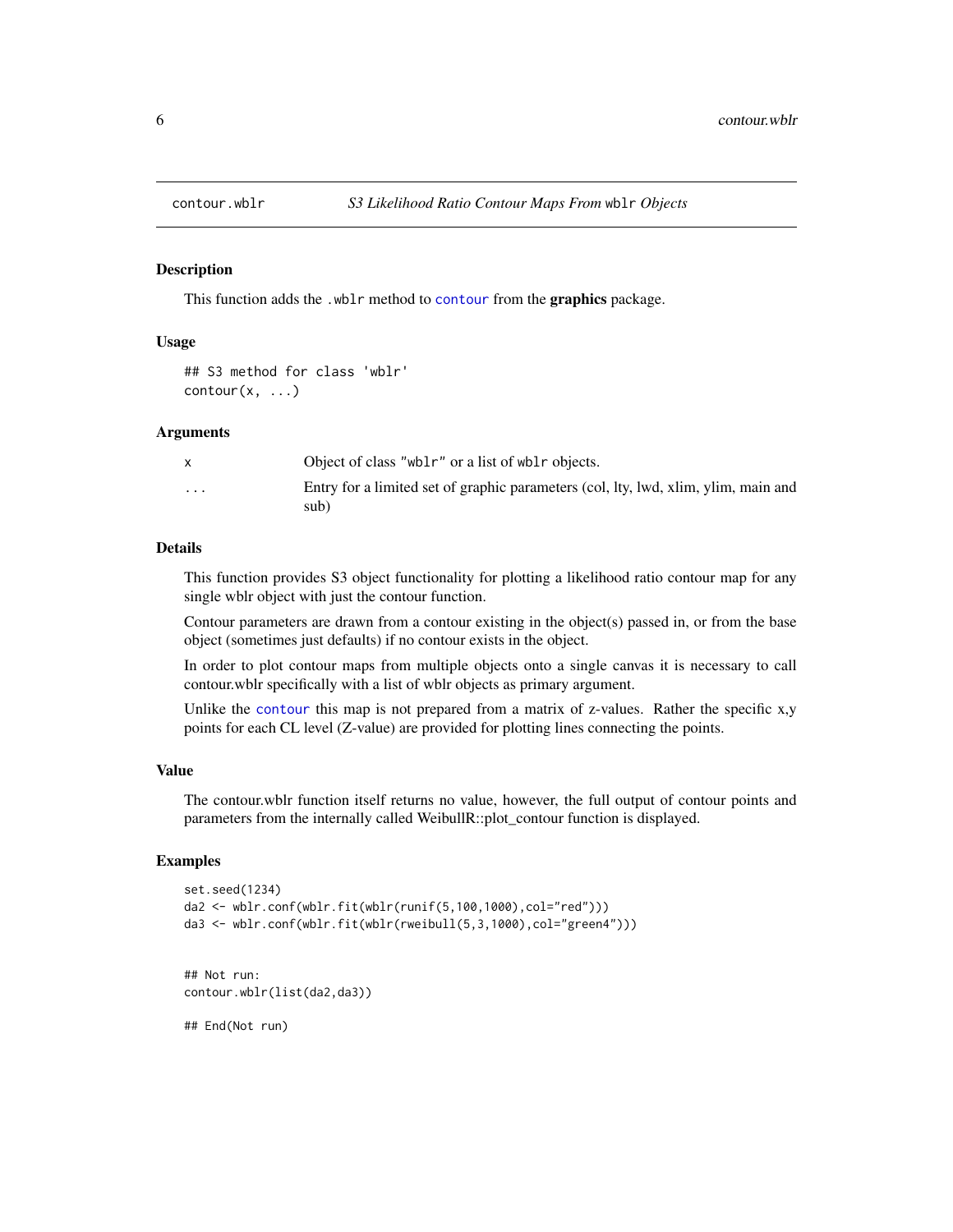<span id="page-6-0"></span>

Generates the asymptotic bounds by means of the information matrix.

#### Usage

FMbounds(x, dist="weibull", CI=.90, unrel=NULL, debias="none", show=FALSE)

#### Arguments

| $\mathsf{x}$ | A data frame such as generated by meeting with column names 'left', 'right'<br>and optionally 'qty'. Exact failure data (occurrences) have same time entered<br>in both 'left' and 'right' columns. Suspension data has last known life[time]<br>entered in 'left' column and -1 entered in 'right' column. The left(early) interval<br>bound for left-censored data must be entered as zero. (NA is not accepted). |
|--------------|---------------------------------------------------------------------------------------------------------------------------------------------------------------------------------------------------------------------------------------------------------------------------------------------------------------------------------------------------------------------------------------------------------------------|
| dist         | A string defining a distribution to be fit. Implemented distributions are "weibull"<br>(default) and "lognormal". (Only 2-parameter models are accepted.)                                                                                                                                                                                                                                                           |
| CI           | A scalar for the double-sided confidence interval of interest. Default $= 0.9$ , for<br>90                                                                                                                                                                                                                                                                                                                          |
| unrel        | An optional vector of unreliability values to be used as the descriptive quantiles<br>at which the bounds will be calculated.                                                                                                                                                                                                                                                                                       |
| debias       | A string argument indicating the adjustment to be applied to the shape or stan-<br>dard deviation parameter of the fitted data.                                                                                                                                                                                                                                                                                     |
| show         | A logical determining whether a crude graphic of the bounds shall be displayed.                                                                                                                                                                                                                                                                                                                                     |

# Details

An "observed" information matrix is derived numerically as the hessian by means of optimHess. From the variance-covariance matrix (inverse of the hessian) variation of life(-time) at given quantiles is determined.

Application of a bias adjustment alters the calculation of the hessian, thus the bounds are based on a "modified" Fisher Matrix.

#### Value

Returns a dataframe holding values of percentiles, lower, datum, and upper values of the bound.

# References

William Q. Meeker and Luis A. Escobar, (1998) "Statistical Methods for Reliability Data", Wiley-Interscience, New York

Robert B. Abernethy, (2008) "The New Weibull Handbook, Fifth Edition"

John I. McCool, (2012) "Using the Weibull Distribution: Reliability, Modeling and Inference"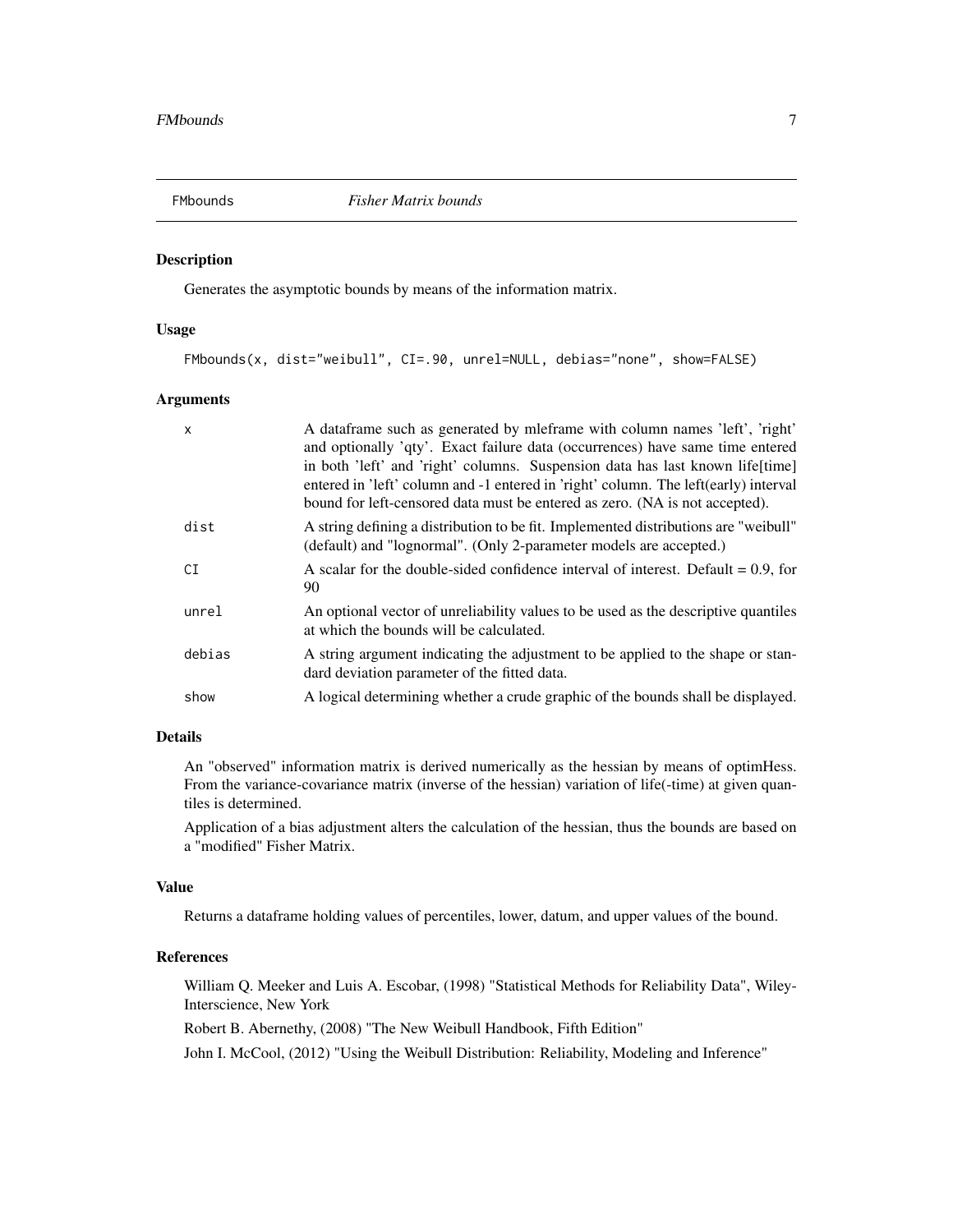```
set.seed(4321)
data<-rlnorm(30,2,1.2)
asymptotic_bounds<-FMbounds(mleframe(data[7:30],data[1:6]), dist="lognormal")
```

| getCCC2 | Determination of the square of the "Critical Correlation Coefficient" |
|---------|-----------------------------------------------------------------------|
|         | $(CCC2)$ .                                                            |

#### Description

Abernethy has promoted the 10th percentile of Correlation Coefficients generated by pivotal Monte Carlo analysis as a critical measure by which a fit should be designated suitable for further analysis. According to his practice, the difference between the square of the Correlation Coefficient and the  $CCC2 (R^2 - CCC^2)$  is used to make comparitive judgments between weibull and lognormal fitting on the same data.

#### Usage

getCCC2(F, model="weibull")

#### Arguments

|       | The quantity of complete failure data points under consideration.               |
|-------|---------------------------------------------------------------------------------|
| model | A string defining the distribution under consideration. Only a value of "lnorm" |
|       | will be treated any differently from default of "weibull".                      |

#### Details

The value returned is derived from a correlation developed from previously run pivotal analysis with 10^8 random samples. Project "Abernethy Reliability Methods" has judged that only the CCC^2 derived from 2 parameter models to have usefullness in such analysis. This is seen from the "Detect Power" presentations in Appendix D of "The New Weibull Handbook, Fifth Edition". For validity of a 3rd parameter optimization on a given model over its 2 parameter fit, only the Likelihood Ratio Test will be applied. This validity check requires an LRT-P greater than 50

# Value

Returns a single valued vector for the square of CCC (for comparison with R squared).

#### References

Robert B. Abernethy, (2008) "The New Weibull Handbook, Fifth Edition"

Wes Fulton, (2005) "Improved Goodness of Fit: P-value of the Correlation Coefficient"

Chi-Chao Lui, (1997) "A Comparison Between The Weibull And Lognormal Models Used To Analyse Reliability Data" (dissertation from University of Nottingham)

<span id="page-7-0"></span>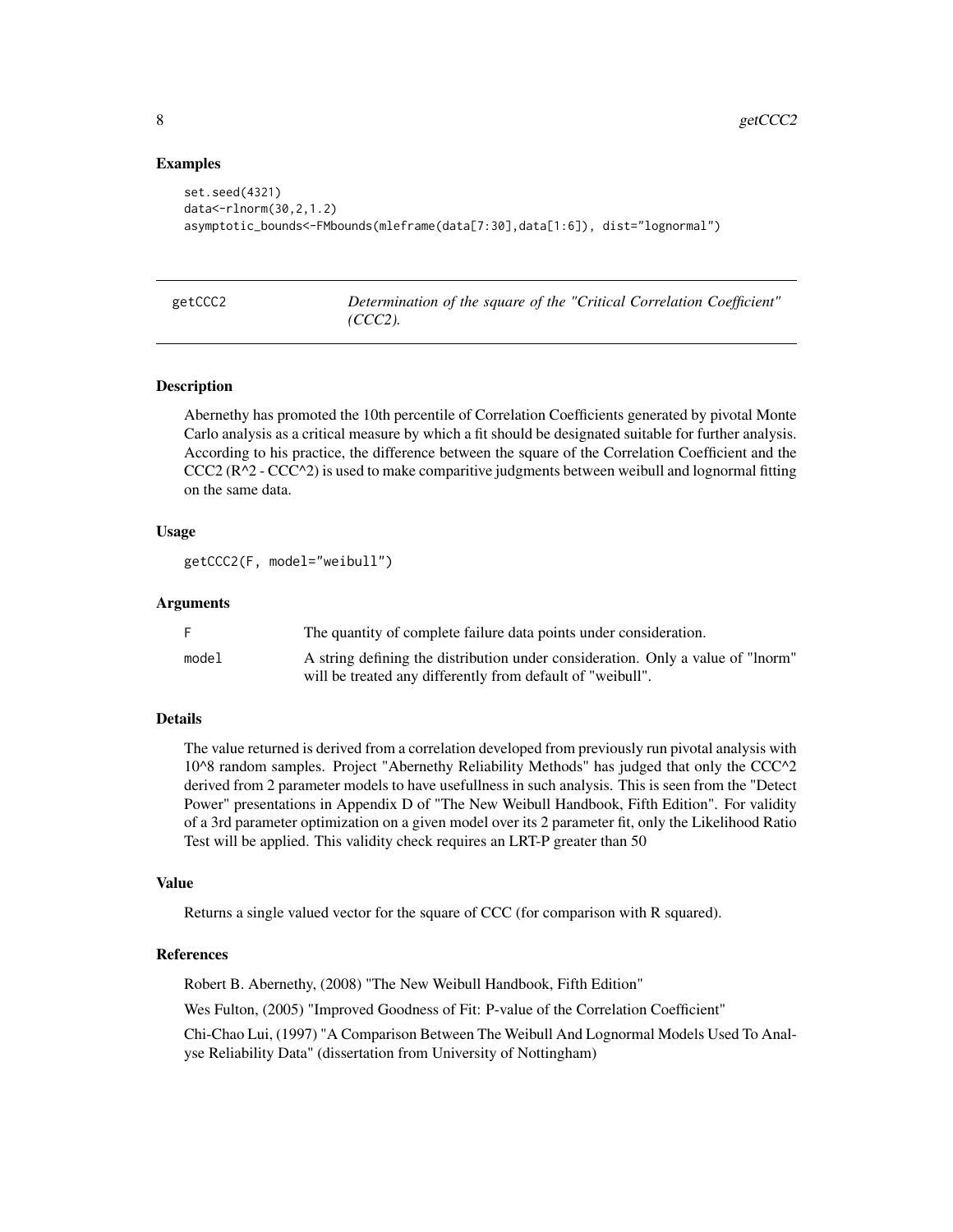<span id="page-8-0"></span>thisCCC2<-getCCC2(50, "lnorm")

# getPercentilePlottingPositions

*Determination of percentile plotting positions for linear regression with many optional methods*

# Description

Determination of plotting positions to be used for linear regression of life data analysis is a highly debated topic. This function implements a wide assortment of options for the Weibull-R project.

#### Usage

```
getPercentilePlottingPositions(x, s=NULL, interval=NULL, ppos="beta",
aranks="Johnson", ties="none")
```
# Arguments

| X        | Either a dataframe containing at least \$time and \$event columns and optionally<br>a \$qty column, or a vector of class "numeric" or "integer" with (life-)time<br>observations.                                                                                                             |
|----------|-----------------------------------------------------------------------------------------------------------------------------------------------------------------------------------------------------------------------------------------------------------------------------------------------|
| S        | An optional vector of suspension data.                                                                                                                                                                                                                                                        |
| interval | reserved argument for interval censored data - NOT YET IMPLEMENTED.                                                                                                                                                                                                                           |
| ppos     | A string defining a plotting position method. Implemented options include<br>"beta" the incomplete beta function (as default), "Benard", "mean" also known<br>as Herd-Johnson, "Hazen" or modified Kaplan-Meier, "Kaplan-Meier" with mod-<br>ification for final complete failure, and "Blom. |
| aranks   | A string defining the method for establishing adjusted ranks when suspension<br>data (right censored) are present. Implemented options include "Johnson" (as<br>default) and "KMestimator"                                                                                                    |
| ties     | A string defining a method of eliminating ties, or duplicate time valued data,<br>from plotting. Implemented options include "highest" (used as 'Inspection Op-<br>tion #1' by Abernethy), "mean", "lowest", and "sequential".                                                                |

#### Value

Returns a dataframe with the failure data (as potentially reduced by ties argument), the probability plotting positions, and adjusted ranks.

#### References

Robert B. Abernethy, (2008) "The New Weibull Handbook, Fifth Edition" Leonard C. Johnson (1964) "The Statistical Treatment of Fatigue Experiments"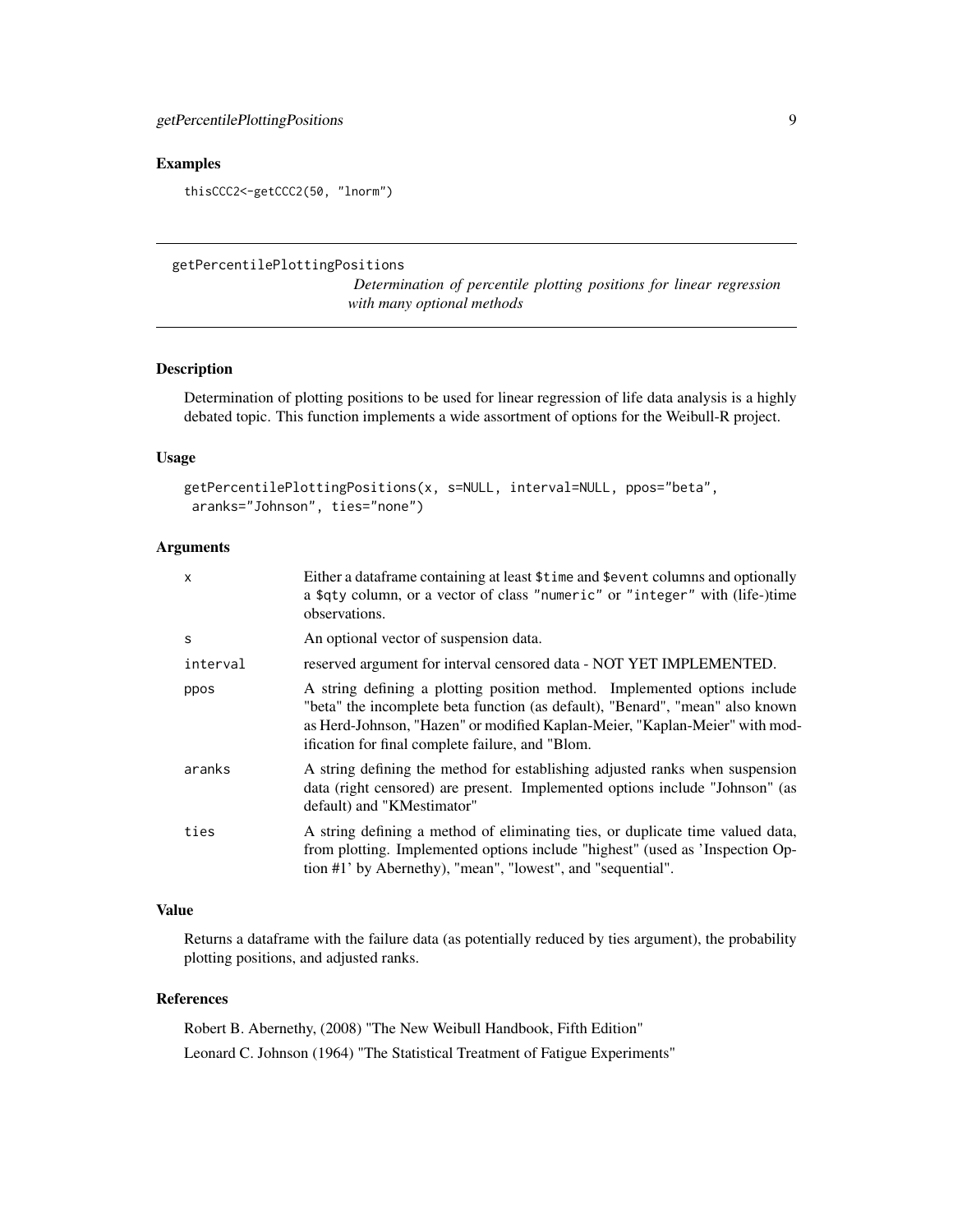```
failures<-c(90,96,30,49,82)
suspensions<-c(100,45,10)
median_percentile_ranks<-getPPP(failures,suspensions)[,2]
```
<span id="page-9-1"></span>

getPPP *Alias for* getPercentilePlottingPositions*, sets data into the format required by lslr.*

# Description

Determination of plotting positions to be used for linear regression of life data analysis is a highly debated topic. This function implements a wide assortment of options for the Weibull-R project.

## Usage

getPPP(x, s=NULL, interval=NULL, ppos="beta", aranks="Johnson", ties="none")

#### **Arguments**

| X        | Either a dataframe containing at least \$time and \$event columns and optionally<br>a \$qty column, or a vector of class "numeric" or "integer" with (life-)time<br>observations.                                                                                                             |
|----------|-----------------------------------------------------------------------------------------------------------------------------------------------------------------------------------------------------------------------------------------------------------------------------------------------|
| S        | An optional vector of suspension data.                                                                                                                                                                                                                                                        |
| interval | reserved argument for interval censored data - NOT YET IMPLEMENTED.                                                                                                                                                                                                                           |
| ppos     | A string defining a plotting position method. Implemented options include<br>"beta" the incomplete beta function (as default), "Benard", "mean" also known<br>as Herd-Johnson, "Hazen" or modified Kaplan-Meier, "Kaplan-Meier" with mod-<br>ification for final complete failure, and "Blom. |
| aranks   | A string defining the method for establishing adjusted ranks when suspension<br>data (right censored) are present. Implemented options include "Johnson" (as<br>default) and "KMestimator"                                                                                                    |
| ties     | A string defining a method of eliminating ties, or duplicate time valued data,<br>from plotting. Implemented options include "highest" (used as 'Inspection Op-<br>tion #1' by Abernethy), "mean", "lowest", and "sequential".                                                                |

# Value

Returns a dataframe with the failure data (as potentially reduced by ties argument), the probability plotting positions, and adjusted ranks.

#### References

Robert B. Abernethy, (2008) "The New Weibull Handbook, Fifth Edition" Leonard C. Johnson (1964) "The Statistical Treatment of Fatigue Experiments"

<span id="page-9-0"></span>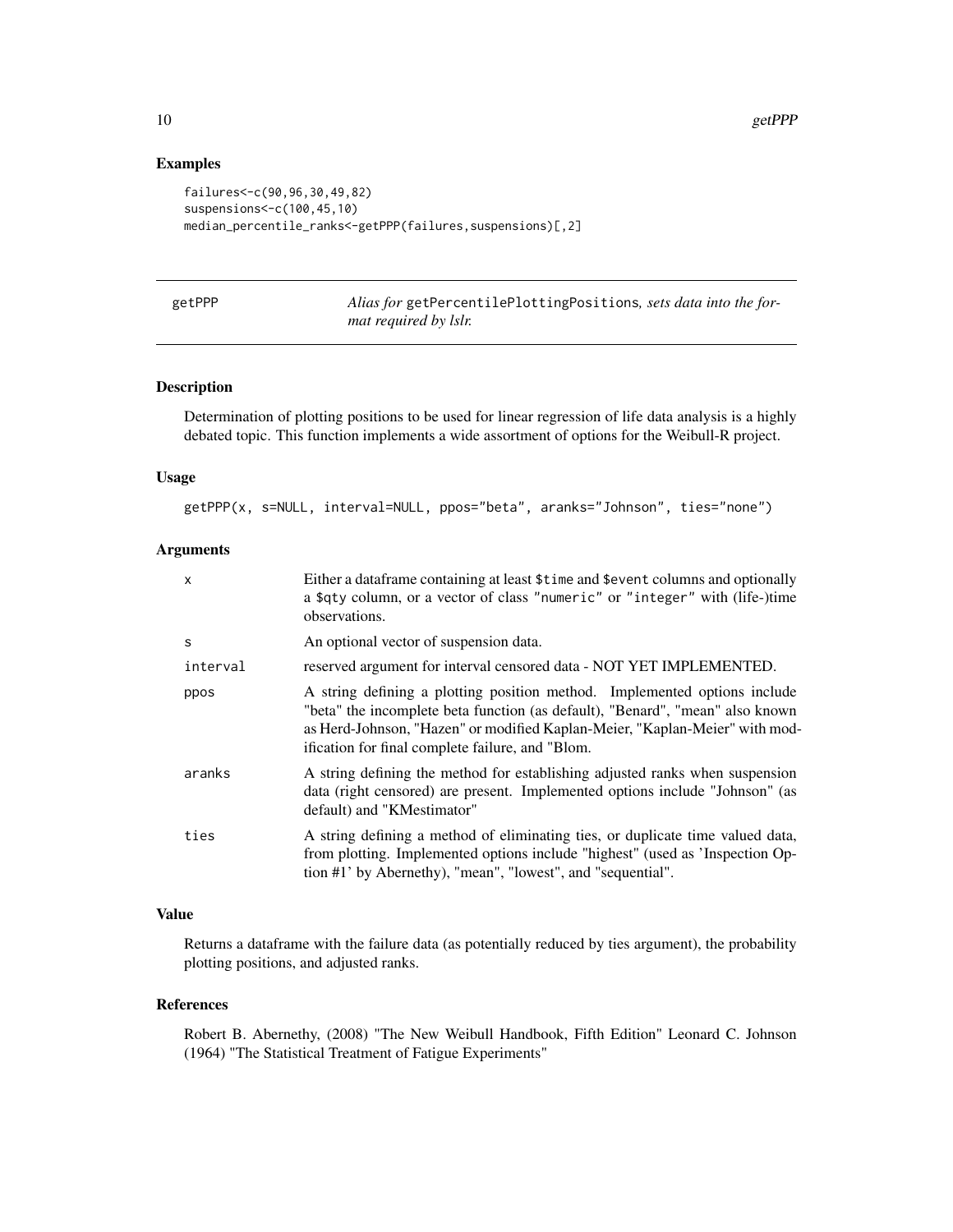#### <span id="page-10-0"></span>hrbu anns an t-India anns an t-India anns an t-India anns an t-India anns an t-India anns an t-India anns an t-

# Examples

```
failures<-c(90,96,30,49,82)
suspensions<-c(100,45,10)
median_percentile_ranks<-getPPP(failures, suspensions)[,2]
```
hrbu *Hirose and Ross beta unbias factors for Weibull MLE*

#### Description

hrbu generates the reduction factor based on the mean bias of the weibull MLE beta parameter(roughly C4^6) for complete failure samples, modestly increased correction as number of suspensions increases.

#### Usage

hrbu(Qx, Qs=NULL)

# Arguments

| Qх | The quantity of actual failures     |
|----|-------------------------------------|
| 0s | An optional quantity of suspensions |

# Details

This, as many references, discuss the bias reduction in terms of mean.

## Value

A factor to be multiplied to the MLE Beta account for known bias.

#### References

Hirose, H. (1999) "Bias Correction for the Maximum Likelihood Estimation in Two-parameter Weibull Distribution" IEEE Transactions on Dielectrics and Electrical Insulation, Vol. 6, No.1 Ross, R. (1996) "Bias and Standard Deviation Due to Weibull Parameter Estimation for Small Data Sets" IEEE Transactions on Dielectrics and Electrical Insulation, Vol. 3, No.1

```
failures<-c(90,96,30,49,82)
suspensions<-c(100,45,10)
MLEfit<-mlefit(mleframe(failures,suspensions))
MLE_Unbiased<-c(MLEfit[1],MLEfit[2]*hrbu(length(failures),length(suspensions)))
```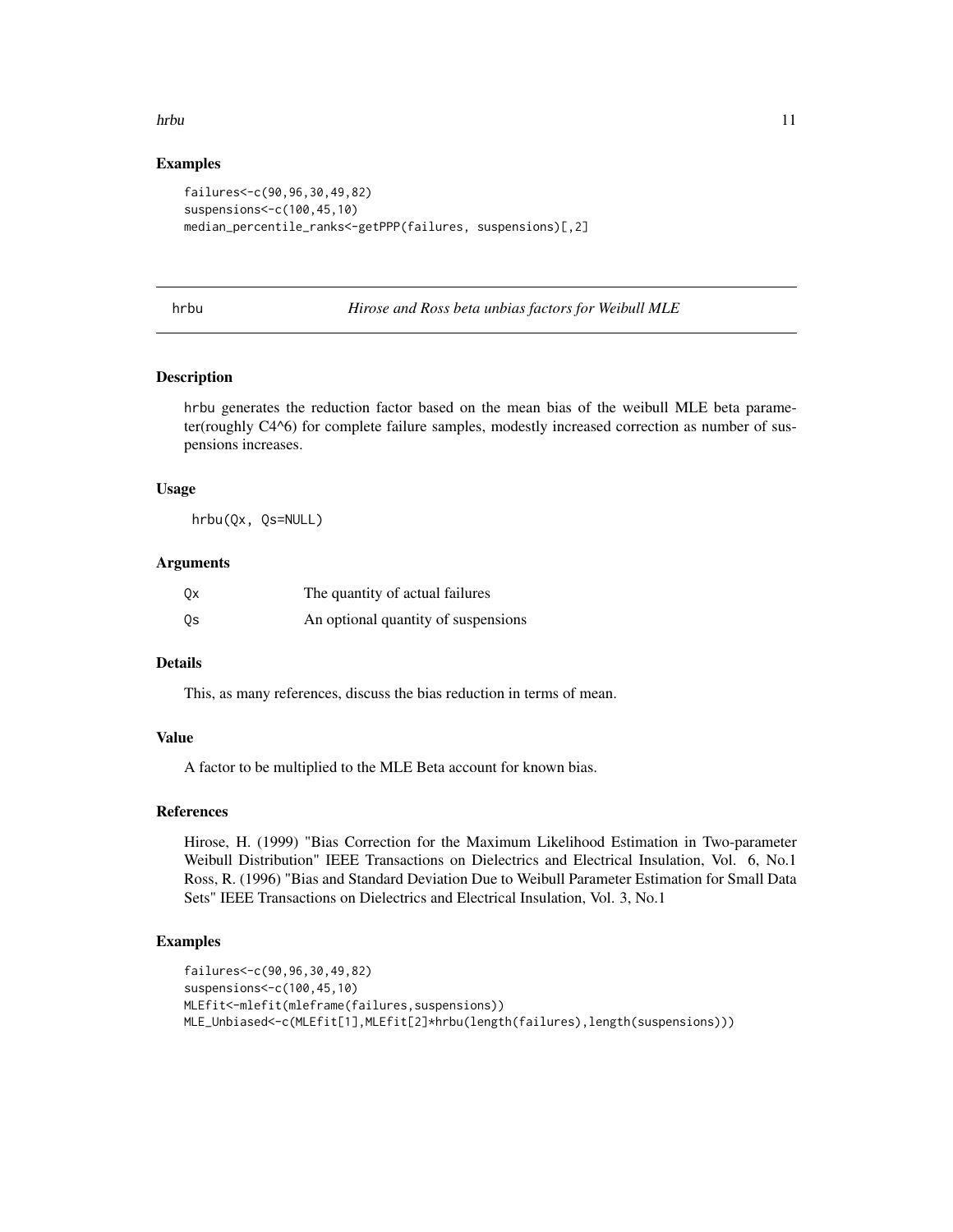LLln *Log Likelihood for log-normal fitted data, failures and suspensions only*

# Description

Determination of log-likelihood values for the basic distributions covered by R should be ubiquitous, but an implementation is provided here to enable likelihood ratio testing particularly for comparison of 3-parameter optimized models with their 2-parameter counterpart.

#### Usage

LLln(x, s=NULL, Mulog, Sigmalog)

#### Arguments

| X        | A vector of failure data.                               |
|----------|---------------------------------------------------------|
| -S       | An optional vector of suspension data.                  |
| Mulog    | The mean parameter from a log-normal fit.               |
| Sigmalog | The standard deviation parameter from a log-normal fit. |

#### Details

Function LLln can only handle datasets with failure and suspension data. For data including intervals wblrLikelihood can be used. This function is somewhat unique among likelihood functions in that it will scan the suspension data for removal of negative values. Such negative values are likely to be entered as data is provided for a 3-parameter fit by explicitly providing the original data with vector subtraction by the optimized t0. The primary intention for likelihood determination is to permit likelihood ratio testing for comparison of 3-parameter optimized models with their 2-parameter counterpart.

## Value

Returns a log-likelihood value.

#### References

Robert B. Abernethy, (2008) "The New Weibull Handbook, Fifth Edition"

Marie Laure Delignette-Muller, Christophe Dutang (2015). "fitdistrplus: An R Package for Fitting Distributions". Journal of Statistical Software, 64(4), 1-34. URL http://www.jstatsoft.org/v64/i04/.

```
failures<-c(90,96,30,49,82)
suspensions<-c(100,45,10)
fit<-lslr(getPPP(failures, suspensions),dist="lnorm")
LL<-LLln(failures, suspensions, fit[1], fit[2])
```
<span id="page-11-0"></span>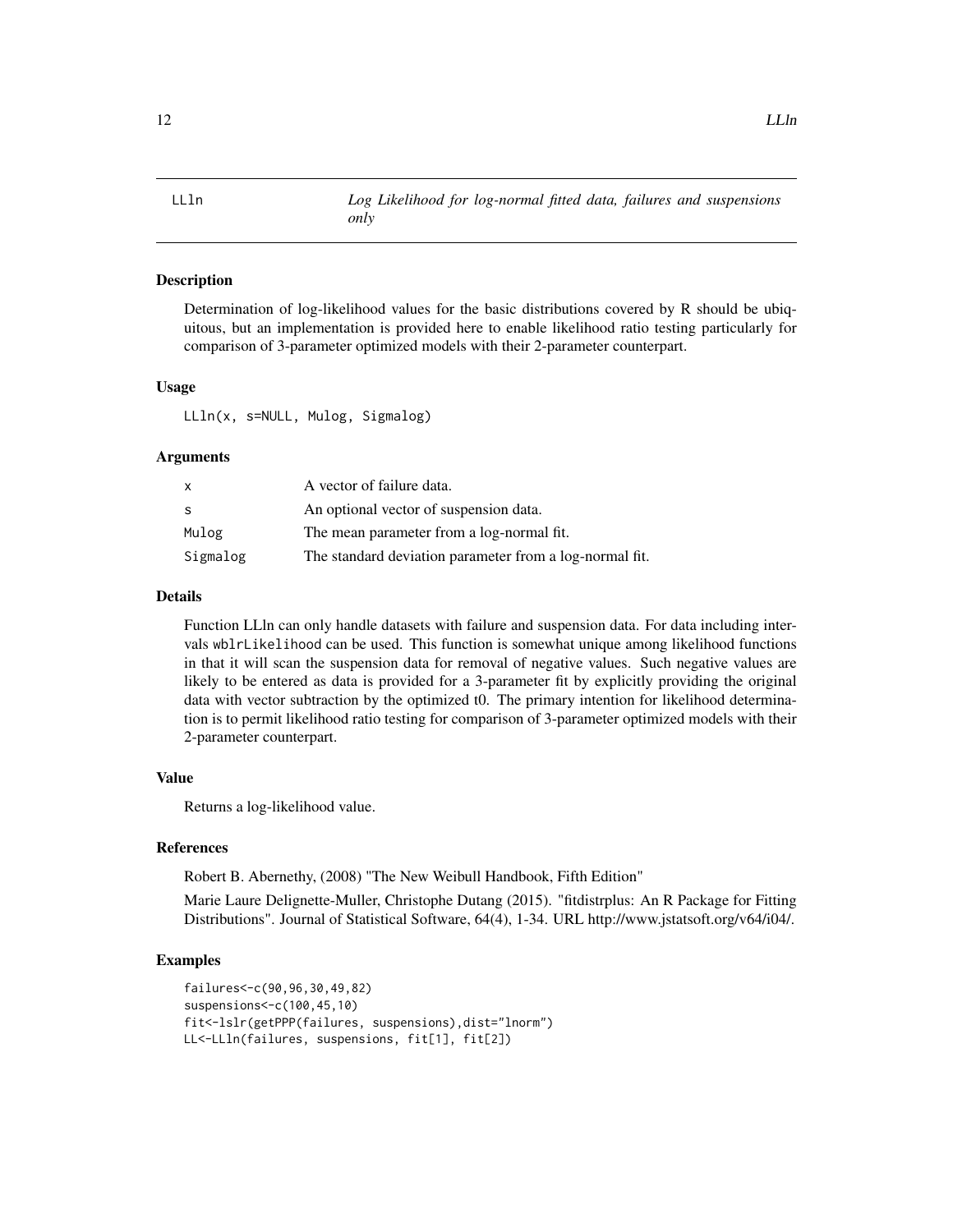<span id="page-12-0"></span>Determination of log-likelihood values for the basic distributions covered by R should be ubiquitous, but an implementation is provided here to enable likelihood ratio testing particularly for comparison of 3-parameter optimized models with their 2-parameter counterpart.

#### Usage

LLw(x, s=NULL, Eta, Beta)

#### Arguments

| X            | A vector of failure data.               |
|--------------|-----------------------------------------|
| <sub>S</sub> | An optional vector of suspension data.  |
| Eta          | The scale parameter from a weibull fit. |
| Beta         | The shape parameter from a weibull fit. |

#### Details

Function LLw can only handle datasets with failure and suspension data. For data including intervals wblrLikelihood can be used. This function is somewhat unique among likelihood functions in that it will scan the suspension data for removal of negative values. Such negative values are likely to be entered as data is provided for a 3-parameter fit by explicitly providing the original data with vector subtraction by the optimized t0. The primary intention for likelihood determination is to permit likelihood ratio testing for comparison of 3-parameter optimized models with their 2-parameter counterpart.

# Value

Returns a log-likelihood value.

# References

Robert B. Abernethy, (2008) "The New Weibull Handbook, Fifth Edition"

Marie Laure Delignette-Muller, Christophe Dutang (2015). "fitdistrplus: An R Package for Fitting Distributions". Journal of Statistical Software, 64(4), 1-34. URL http://www.jstatsoft.org/v64/i04/.

```
failures<-c(90,96,30,49,82)
suspensions<-c(100,45,10)
fit<-lslr(getPPP(failures, suspensions))
LL<-LLw(failures, suspensions, fit[1], fit[2])
```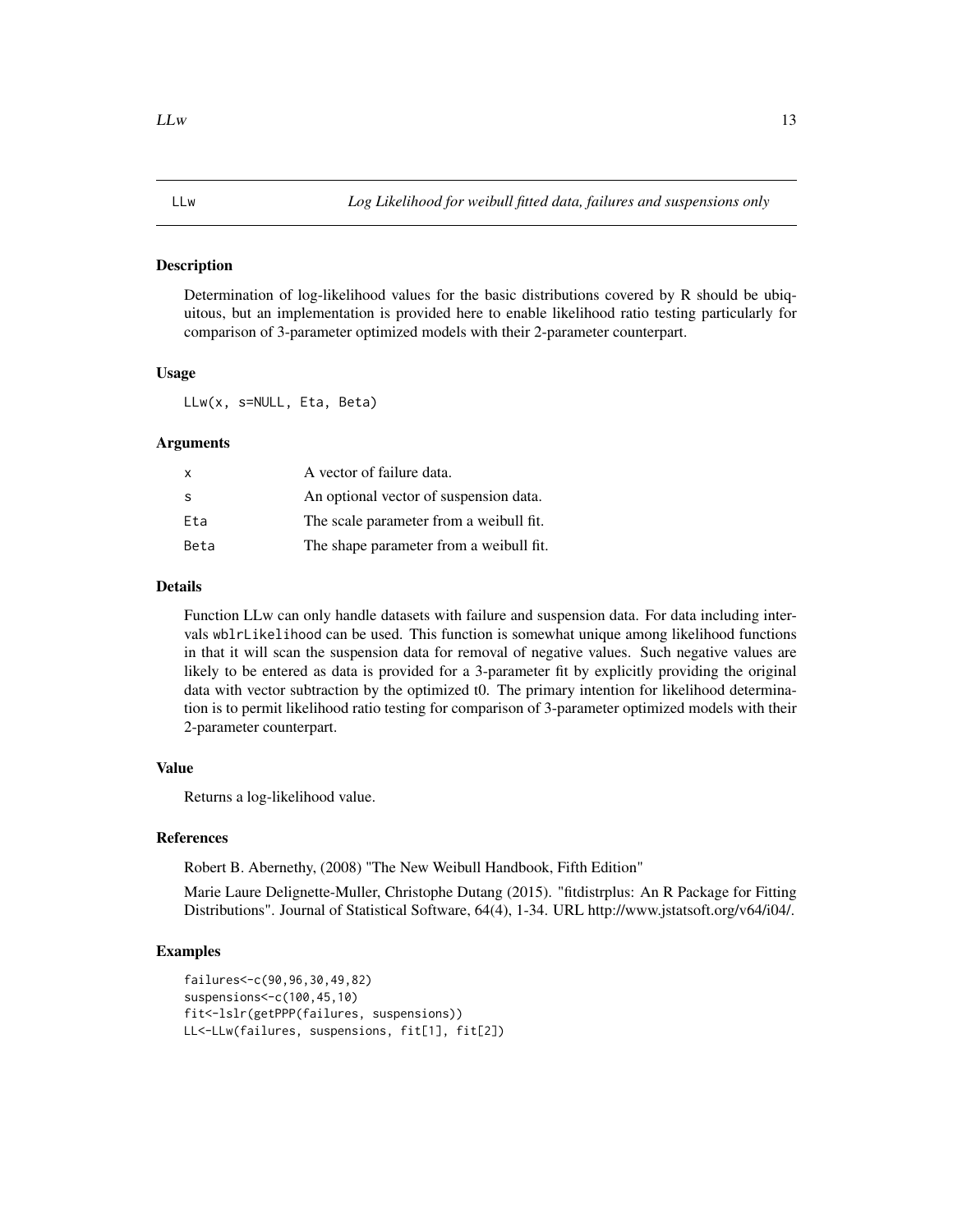<span id="page-13-0"></span>

Generates bounds across a double-sided confidence interval based on a likelihood ratio contour.

# Usage

```
LRbounds(x, dist="weibull", CL=0.9, unrel=NULL, contour=NULL, dof=1,
                control=NULL, debias="none", show=c(FALSE,FALSE))
```

| X         | A dataframe such as generated by mleframe with column names 'left', 'right'<br>and optionally 'qty'. Exact failure data (occurrences) have same time entered<br>in both 'left' and 'right' columns. Suspension data has last known life[time]<br>entered in 'left' column and -1 entered in 'right' column. The left(early) interval<br>bound for left-censored data must be entered as zero. (NA is not accepted).                                    |
|-----------|--------------------------------------------------------------------------------------------------------------------------------------------------------------------------------------------------------------------------------------------------------------------------------------------------------------------------------------------------------------------------------------------------------------------------------------------------------|
| dist      | A string defining a distribution to be fit. Implemented distributions are "weibull"<br>(default) and "lognormal". (Only 2-parameter models are accepted.)                                                                                                                                                                                                                                                                                              |
| <b>CL</b> | A scalar for the double-sided confidence interval of interest. Default $= 0.9$ , for<br>90                                                                                                                                                                                                                                                                                                                                                             |
| unrel     | An optional vector of unreliability values to be used as the descriptive quantiles<br>at which the bounds will be calculated.                                                                                                                                                                                                                                                                                                                          |
| contour   | An optional dataframe object previously generated by MLE contour on x, con-<br>sistent with CL and dist.                                                                                                                                                                                                                                                                                                                                               |
| dof       | An integer value indicating degrees of freedom to apply to the Chi square test,<br>which defaults to dof=1 for confidence interval bound use. Should be set to 2<br>for comparison of two models each with 2 parameters.                                                                                                                                                                                                                               |
| control   | A list having specifically named options for control of the bounds preparation.<br>List item 'ptDensity' an integer value for the number of points to be plotted<br>around the circumference of the (each) 2p contour. List item 'tzpoints' controls<br>the number of t0 trials in a 3p iteration (see Details). List item RadLimit a con-<br>vergence limit for the contour radials based on specific units such as Eta/Eta_hat<br>and Beta/Beta_hat. |
| debias    | A place holder for an optional string argument indicating the adjustment to be<br>applied to the shape or standard deviation parameter of the fitted data.                                                                                                                                                                                                                                                                                             |
| show      | A vector of logicals determining whether and how a graphic of the bounds shall<br>be displayed. For 2-parameter bounds only the first element is considered and a<br>crude graphic is provided for the bounds. For 3-parameter bounds the first ele-<br>ment determines whether a wblr graphic is displayed for the bounds, while the<br>second element determines whether the series of contours generated to develop<br>the bounds is displayed.     |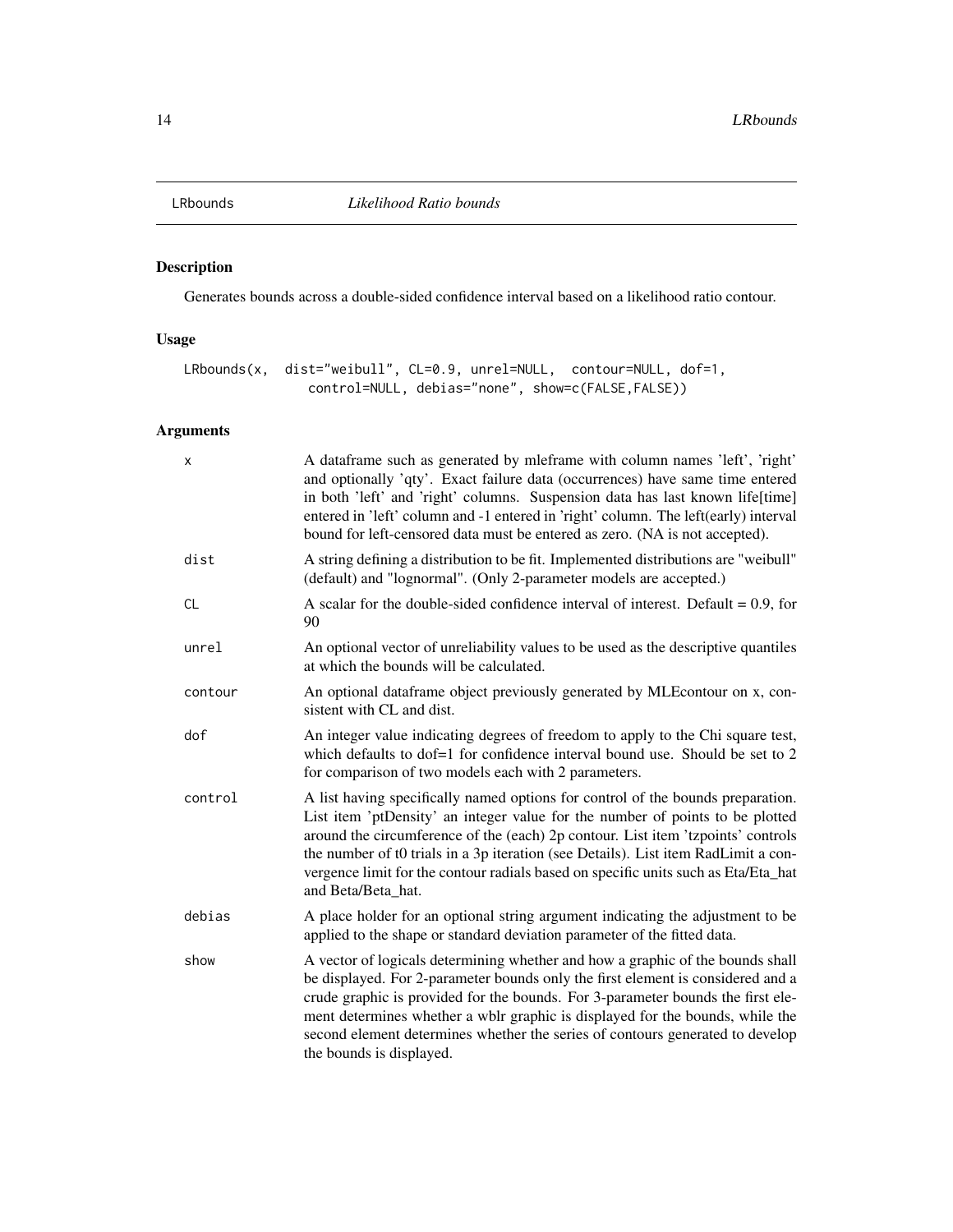#### Details

The approach used for 3p bounds has been to vary the threshold value through a selection of increments from the optimized MLE toward zero. Then 2-parameter contours based on a likelihood ratio determined from the optimized MLE are plotted as if looking down on a 3 dimensional plot with threshold values in the z-direction. The bounds are then derived from the farthest extent of all the contours. tzpoints is a control argument that can be used to alter the number of threshold values (tz's) to be sampled. The tzpoints control argument is a vector having 3 elements. The first element controls the number of positive tz values to be sampled. The second and third elements of the tzpoints vector control the sequence of negative tz values according to the relationship tzpoints\_neg<-seq(tzpoints[3],tzpoints[2], by=tzpoints[3]).

A bias adjustment, if specified, is applied to the shape parameter of generated contours. In this way such adjustment is passed into the bounds preparation.Abernethy's "Justified Likelihood Function" has not been demonstrated to be academically accepted. For this reason no attempt has been made to implement similar modification related to bias adjustment. Contribution of evidence or a method contrary to this position will gladly be reviewed by the package maintainer.

#### Value

Returns a dataframe holding values of percentiles, lower, datum, and upper values of the bound.

# References

William Q. Meeker and Luis A. Escobar, (1998) "Statistical Methods for Reliability Data", Wiley-Interscience, New York

Robert B. Abernethy, (2008) "The New Weibull Handbook, Fifth Edition"

John I. McCool, (2012) "Using the Weibull Distribution: Reliability, Modeling and Inference"

#### Examples

```
set.seed(4321)
data<-rlnorm(30,2,1.2)
bounds<-LRbounds(mleframe(data[7:30],data[1:6]), dist="lognormal")
```
lslr *Least squares linear regression with many optional methods*

#### **Description**

This function implements a wide assortment of options for linear regression fitting of distributions specific to reliability analysis for the Abernethy Reliability Methods project.

#### Usage

```
lslr(x, dist="weibull", npar=2, reg_method="XonY", abpval=TRUE)
```
<span id="page-14-0"></span> $\frac{15}{15}$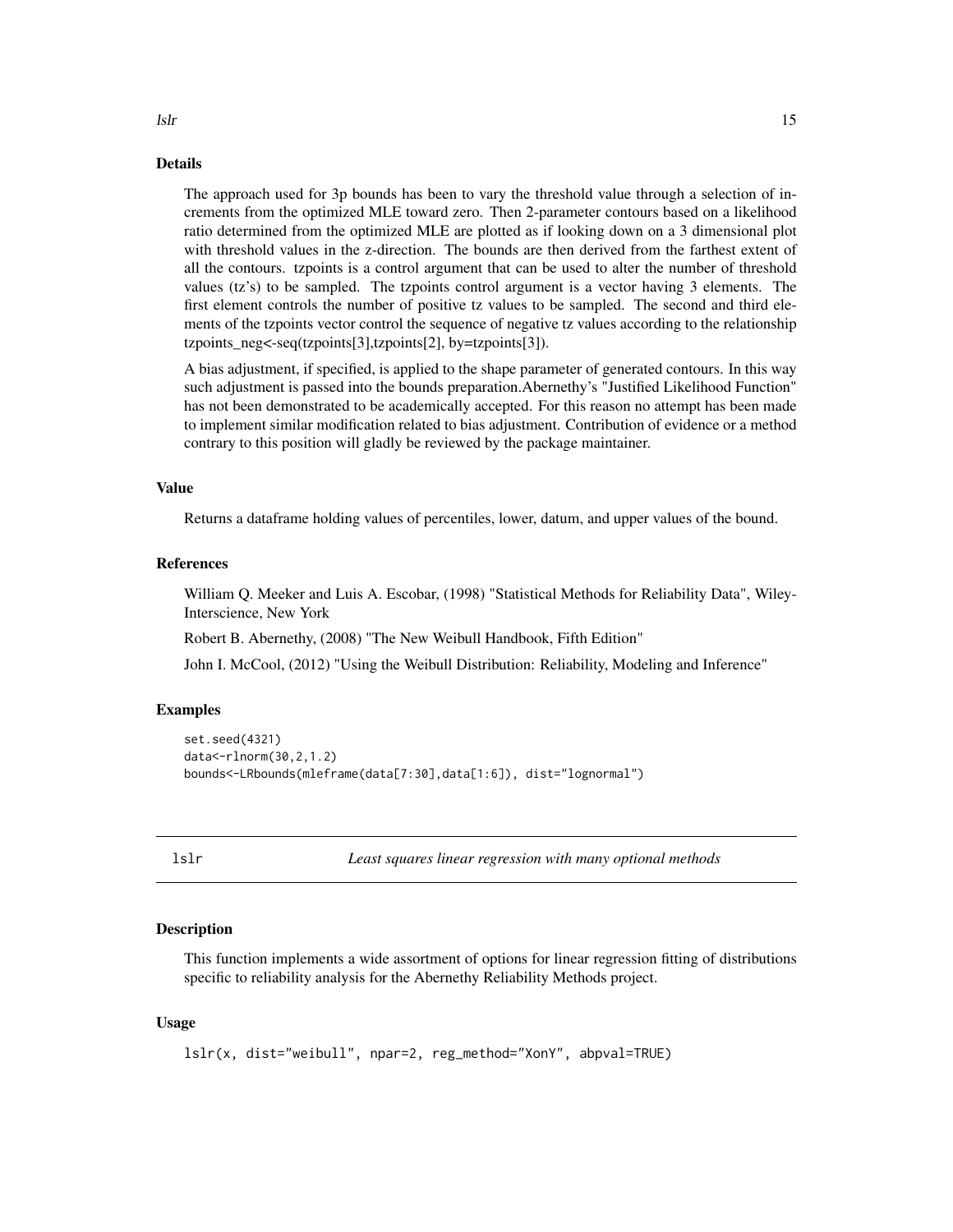#### <span id="page-15-0"></span>Arguments

| $\mathsf{x}$ | A dataframe such as generated by getPPP with column names 'data' and 'ppp'.                                                                                                         |
|--------------|-------------------------------------------------------------------------------------------------------------------------------------------------------------------------------------|
| dist         | A string defining a distribution to be fit. Implemented distributions are "weibull"<br>(default), "lnorm", and "gumbel" (Extreme Value Type 1)                                      |
| npar         | Number of parameters to evaluate. This really is only looking for potential value<br>of 3 for 3rd parameter optimization. Any other value will resolve the same as<br>default of 2. |
| reg_method   | A string defining the order of axes presented for regression, whether "XonY"<br>axis (default) or "YonX" axis for alternative study.                                                |
| abpval       | A logical indicating whether to include the Abernethy P value in the result.<br>When set to False the output vector will further be returned unnamed.                               |

# Value

Returns a named vector with parameters of the distribution fit and goodness of fit in terms of R squared.

#### References

Robert B. Abernethy, (2008) "The New Weibull Handbook, Fifth Edition" Leonard C. Johnson (1964) "The Statistical Treatment of Fatique Experiments"

#### Examples

```
failures<-c(90,96,30,49,82)
suspensions<-c(100,45,10)
default_weibull_fit<-lslr(getPPP(failures,suspensions))
```
MLEcontour *Likelihood Ratio Contour for Weibull and Lognormal Fitted Data*

# Description

MLEcontour This function generates points for a display of the likelihood contour at given confidence limit for the 2-parameter Weibull or lognormal distributions.

# Usage

MLEcontour(x, dist="weibull", CL=0.9,dof=1,MLLx=NULL, MLEfit=NULL, RadLimit=1e-5,ptDensity=120, debias="none", show=FALSE)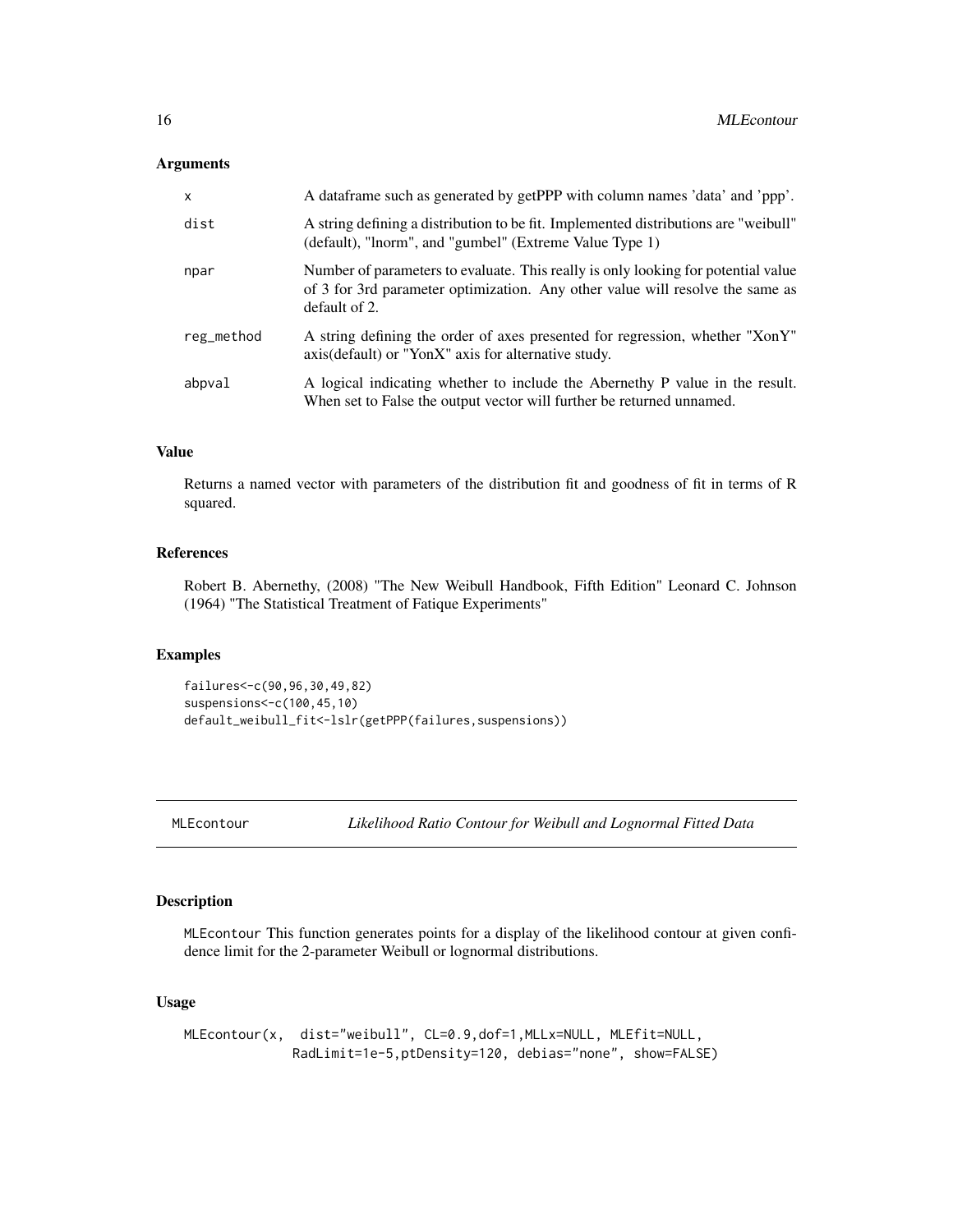# MLEcontour 17

# Arguments

| $\mathsf{x}$ | A dataframe such as generated by mleframe with column names 'left', 'right'<br>and optionally 'qty'. Exact failure data (occurrences) have same time entered<br>in both 'left' and 'right' columns. Suspension data has last known life[time]<br>entered in 'left' column and -1 entered in 'right' column. The left(early) interval<br>bound for left-censored data must be entered as zero. (NA is not accepted). |
|--------------|---------------------------------------------------------------------------------------------------------------------------------------------------------------------------------------------------------------------------------------------------------------------------------------------------------------------------------------------------------------------------------------------------------------------|
| dist         | A string defining a distribution to be fit. Implemented distributions are "weibull"<br>(default) and "lognormal".                                                                                                                                                                                                                                                                                                   |
| <b>CL</b>    | a confidence limit to be applied to the Chi square test.                                                                                                                                                                                                                                                                                                                                                            |
| dof          | an integer value indicating degrees of freedom to apply to the Chi square test,<br>which defaults to dof=1 for confidence interval bound use. Should be set to 2<br>for comparison of two models each with 2 parameters.                                                                                                                                                                                            |
| <b>MLLx</b>  | an optional argument intended for 3p modelling so that the maximum log-likelihood<br>from an optimized 3rd parameter fit can be used to generate subsequent contours<br>with variation in the translation parameter.                                                                                                                                                                                                |
| MLEfit       | an optional argument to use a fit made external to the function. Disaster awaits<br>any mismatch between data entered and this fit. When provided, the MLEfit<br>shall be a vector in the order of scale(or logmean), shape (or std dev) and Log-<br>likelihood.                                                                                                                                                    |
| ptDensity    | an integer value for the number of points to be plotted around the circumference<br>of the contour.                                                                                                                                                                                                                                                                                                                 |
| RadLimit     | a convergence limit for the contour radials based on specific units such as Eta/Eta_hat<br>and Beta/Beta hat.                                                                                                                                                                                                                                                                                                       |
| debias       | An optional string argument indicating the adjustment to be applied to the shape<br>or standard deviation parameter of the fitted data. Recognized values are "rba",<br>"mean", or "hrbu".                                                                                                                                                                                                                          |
| show         | a logical value indicating whether a graphical output is desired (independent of<br>wblr activity).                                                                                                                                                                                                                                                                                                                 |

# Details

The contour points (p1,p2) identified as satisfying the root of the equation, (log(ML(p1\_hat,p2\_hat)) log(RL(p1,p2)) - chisquare(CL,DF)/2=0, where ML is Maximum Likelihood for the data,and RL is Ratioed Likelihood for the data at selected points for the contour. The algorithm for this function (executed in compiled C++ code) uses a quinary search for the root optimization of each radial on a polar coordinate loop. It is believed to be unique from commercial implementations and appears to have improved stability for this notoriously challenging calculation.

# Value

A dataframe of plotting points for the contour.

#### References

William Q. Meeker and Luis A. Escobar, (1998) "Statistical Methods for Reliability Data", Wiley-Interscience, New York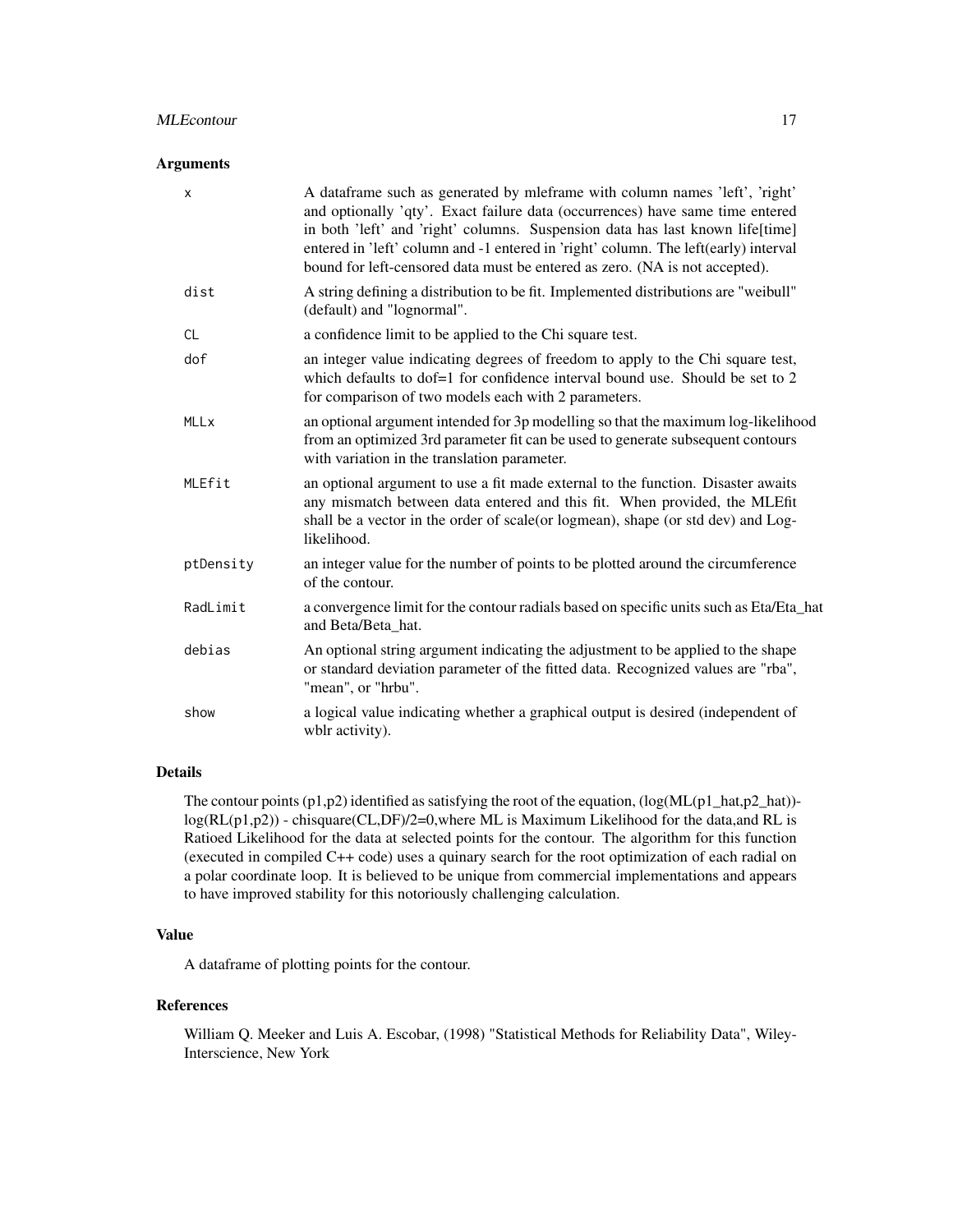<span id="page-17-0"></span>Robert B. Abernethy, (2008) "The New Weibull Handbook, Fifth Edition"

John I. McCool, (2012) "Using the Weibull Distribution: Reliability, Modeling and Inference"

# Examples

```
fig3cF<-c(1500,2250,4000,4300,7000)
fig3cS<-c(1750,5000)
Contour<-MLEcontour(mleframe(fig3cF,fig3cS))
```

| mlefit | Maximum likelihood regression on Weibull and Lognormal distribu- |
|--------|------------------------------------------------------------------|
|        | tions                                                            |

# Description

Maximum likelihood regression on weibull and lognormal distributions

# Usage

 $mleft(x, dist="weibull", npar = 2, debias="none", optcontrol=NULL)$ 

| X          | A dataframe such as generated by mleframe with column names 'left', 'right'<br>and optionally 'qty'. Exact failure data (occurrences) have same time entered<br>in both 'left' and 'right' columns. Suspension data has last known life[time]<br>entered in 'left' column and -1 entered in 'right' column. The left(early) interval<br>bound for left-censored data must be entered as zero. (NA is not accepted).                                                                                                                                                                                                                                                                                                |
|------------|--------------------------------------------------------------------------------------------------------------------------------------------------------------------------------------------------------------------------------------------------------------------------------------------------------------------------------------------------------------------------------------------------------------------------------------------------------------------------------------------------------------------------------------------------------------------------------------------------------------------------------------------------------------------------------------------------------------------|
| dist       | A string defining a distribution to be fit. Implemented distributions are "weibull"<br>(default),"lognormal", "weibull3p" and "lognormal3p".                                                                                                                                                                                                                                                                                                                                                                                                                                                                                                                                                                       |
| npar       | An optional argument for specifying 3p optimization. Priority is given to any<br>suffix to the distribution name.                                                                                                                                                                                                                                                                                                                                                                                                                                                                                                                                                                                                  |
| debias     | An optional string argument indicating the adjustment to be applied to the shape<br>or standard deviation parameter of the fitted data. Adjustments recognized are:<br>"rba" (default), "mean", and "hrbu" (for hirose-ross beta unbias). Any entry for<br>debias with the lognormal distribution will be processed as "rba" with a warning<br>if it was not clearly specified.                                                                                                                                                                                                                                                                                                                                    |
| optcontrol | An optional list of arguments for control of the MLE optimization. The strict<br>naming convention for the list items are: 'vstart', a vector holding starting es-<br>timate for parameters in the order used by the underlying R distribution [CAU-<br>TION: for weibull the order of parameters is (shape, scope)], 'limit', the conver-<br>gence limit, 'maxit', the maximum number of interations permitted in the sim-<br>plex optimization, and 'listout' a logical indicating whether output should list<br>both the fit and the optimization progress as a dataframe. Additional list items<br>'num_points', 'err_t0_limit', and 'err_gor_limit' are handled for 3rd parameter<br>processing -see details. |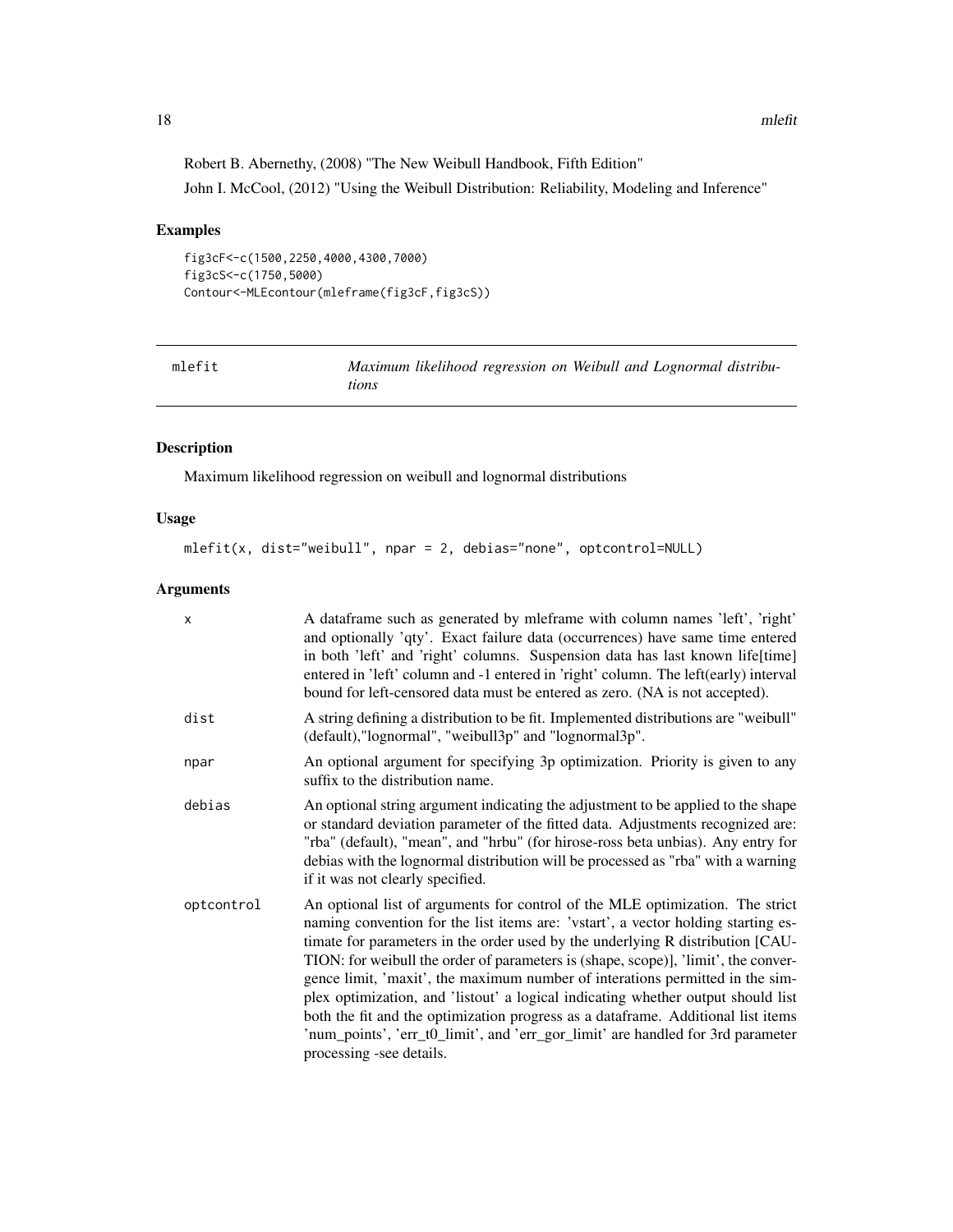#### <span id="page-18-0"></span>mleframe the contract of the contract of the contract of the contract of the contract of the contract of the contract of the contract of the contract of the contract of the contract of the contract of the contract of the c

# Details

The negative log-likelihood is minimized by the Nelder-Meade, simplex, algorithm. This algorithm requires a reasonable starting point for the estimate. Such a reasonable estimate is attempted by default, but in some cases this may be inadequate for proper function. the optcontrol argument has been provided to give debug developers a means of altering and examining the progress of the optimization. For 3rd parameter processing defaults are used for the simplex options, while 'num\_points' can be used to alter the seek points, 'err\_t0\_limit', and 'err\_gor\_limit' control cutoffs for unstable optiimizations, while 'list\_out' provides a different output on the optimization progress.

# Value

Returns a named vector with parameters of the distribution fit and goodness of fit in terms of log likelihood.

#### References

William Q. Meeker and Luis A. Escobar, (1998) "Statistical Methods for Reliability Data", Wiley-Interscience, New York

Robert B. Abernethy, (2008) "The New Weibull Handbook, Fifth Edition"

John I. McCool, (2012) "Using the Weibull Distribution: Reliability, Modeling and Inference"

Marie Laure Delignette-Muller, Christophe Dutang (2015). "fitdistrplus: An R Package for Fitting Distributions". Journal of Statistical Software, 64(4), 1-34. URL http://www.jstatsoft.org/v64/i04/.

#### Examples

```
failures<-c(90,96,30,49,82)
suspensions<-c(100,45,10)
weibull_fit<-mlefit(mleframe(failures,suspensions))
```
<span id="page-18-1"></span>mleframe *Set life(time) data into the format required by mlefit*

#### Description

Validate input data by types and build a dataframe to be used as the primary argument object to mlefit

#### Usage

```
mleframe(x, s=NULL, interval=NULL)
```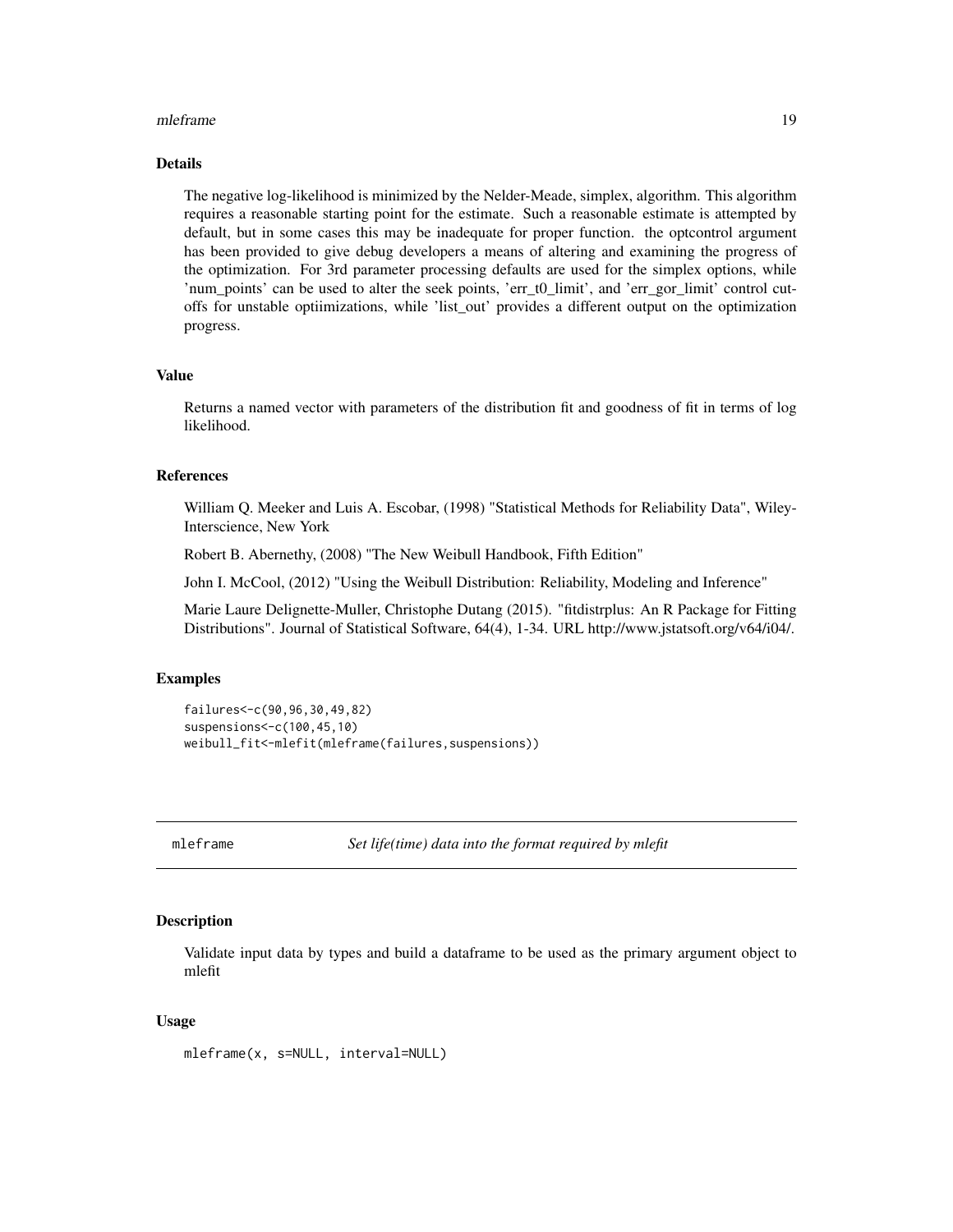#### Arguments

| x        | An expected vector of failure data. Alternative support is provided for a data frame<br>holding time and event columns, where event markers for failure occurrences are<br>1 and suspensions (right censored data) are 0.                                                                                           |
|----------|---------------------------------------------------------------------------------------------------------------------------------------------------------------------------------------------------------------------------------------------------------------------------------------------------------------------|
| S        | An optional vector of suspension data.                                                                                                                                                                                                                                                                              |
| interval | A dataframe holding interval bounds for failure data in columns named 'left'<br>and 'right'. The left(early) interval bound for left-censored data must be entered<br>as zero (NA is not accepted). An optional column named 'qty' may contain the<br>integer quantity of data entries having same interval values. |

# Value

Returns a dataframe of the life[time] data in columns named 'left', 'right', and 'qty' with an attribute of fsiq set to TRUE. Exact failure data (occurrences) have same time entered in both 'left' and 'right' columns. Suspension data has last known life[time] entered in 'left' column and -1 entered in 'right' column. The interval dataframe argument is appended. The 'qty' field is populated with a value of 1 for all failure and suspension entries and interval rows where qty was not provided.

#### References

William Q. Meeker and Luis A. Escobar, (1998) "Statistical Methods for Reliability Data", Wiley-Interscience, New York

Robert B. Abernethy, (2008) "The New Weibull Handbook, Fifth Edition"

John I. McCool, (2012) "Using the Weibull Distribution: Reliability, Modeling and Inference"

Marie Laure Delignette-Muller, Christophe Dutang (2015). "fitdistrplus: An R Package for Fitting Distributions". Journal of Statistical Software, 64(4), 1-34. URL http://www.jstatsoft.org/v64/i04/.

```
fail<-c(10,40,40,50)
susp<-c(20,60)
left<-c(0,0,0,20,10)
right<-c(30,70,100,80,85)
qty<-c(2,1,1,2,1)
interval_ex<-data.frame(left,right,qty)
input_frame<-mleframe(fail,susp,interval_ex)
## time_event dataframe argument
failDF<-data.frame(time=fail, event=1)
suspDF <- data.frame(time=susp, event=0)
time_event_frame<-rbind(failDF, suspDF)
input_frame2<-mleframe(time_event_frame)
## now a time_event_qty dataframe argument
fa<-c(10,40,50)
fq<-c(1,2,1)
su<-susp
faDF<-data.frame(time=fa, event=rep(1,length(fa)), qty=fq)
## note: data.frame is forgiving about repeated single column entry
suDF<-data.frame(time=su, event=0, qty=1)
time_event_qty<-rbind(faDF, suDF)
```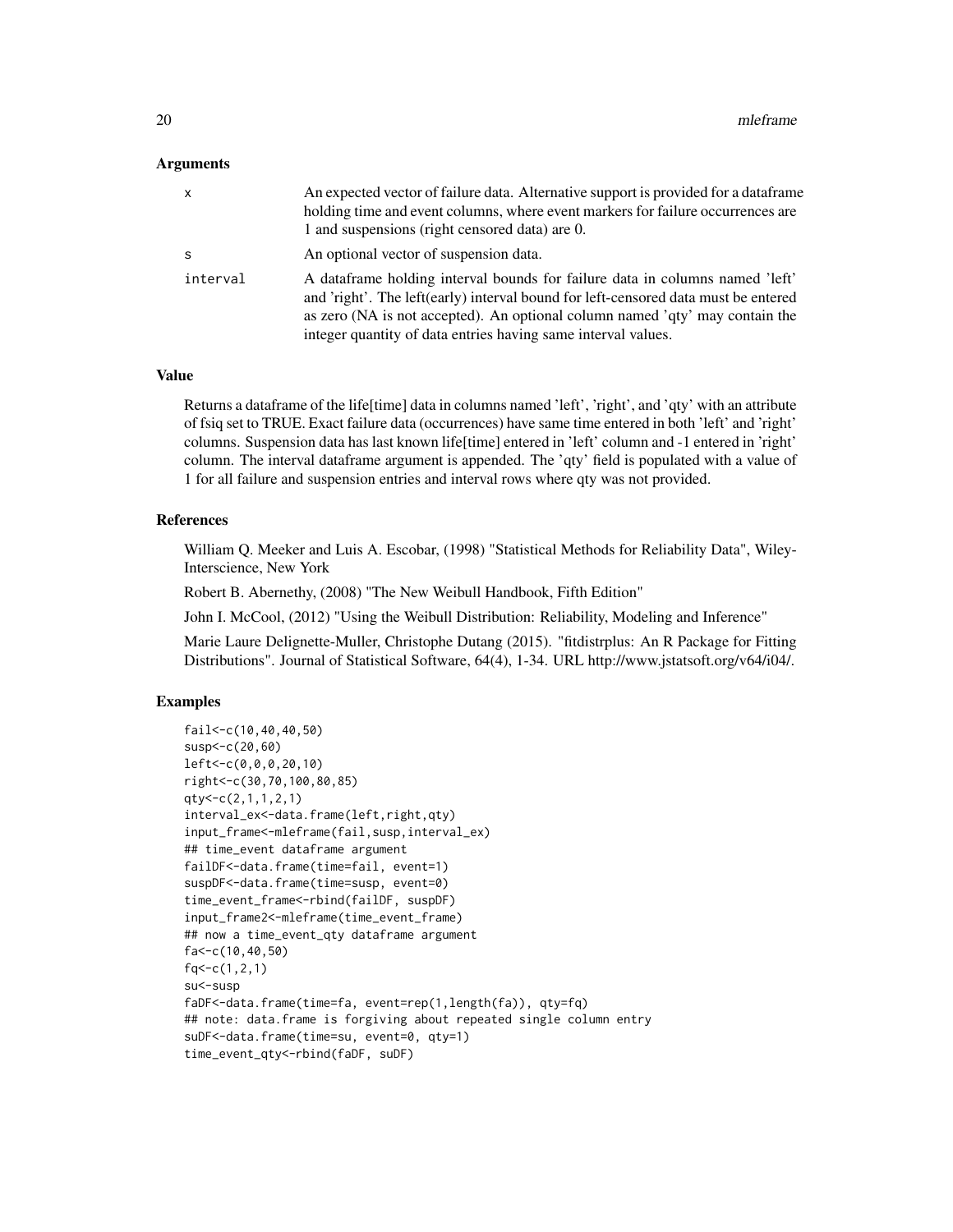#### <span id="page-20-0"></span> $MLEln2p$  21

input\_frame3<-mleframe(time\_event\_qty)

MLEln2p *Quick Fit, Maximum Likelihood Estimate for 2-parameter lognormal distributions*

#### Description

Determination of lognormal fitting parameters, goodness of fit measures and confidence interval bounds with optional graphical display.

#### Usage

```
MLEln2p(x, s=NULL, bounds=FALSE, show=FALSE)
```
#### Arguments

| $\mathsf{x}$ | A vector of failure data, or a data frame wit time, event and optionally qty<br>columns                       |
|--------------|---------------------------------------------------------------------------------------------------------------|
| <sub>S</sub> | An optional vector of suspension data.                                                                        |
| bounds       | A logical argument defining whether confidence interval bounds should be cal-<br>culated by pivotal analysis. |
| show         | A logical argument defining whether a simple graphical output is desired.                                     |

#### Details

This function is intended to provide a simple casual method of standard lognormal fitting based on default methods, without options.

#### Value

When the bounds argument is set to FALSE this function returns a vector with named elements for Mulog, Sigmalog, and LL (log-likelihood). When the bounds argument is set to TRUE a list is returned containing the vector as described and a dataframe of confidence interval bound values at a fixed set of descriptive quantiles, suitable for comparison with other software.

#### References

William Q. Meeker and Luis A. Escobar, (1998) "Statistical Methods for Reliability Data", Wiley-Interscience, New York

Robert B. Abernethy, (2008) "The New Weibull Handbook, Fifth Edition"

John I. McCool, (2012) "Using the Weibull Distribution: Reliability, Modeling and Inference"

```
failures<-c(90,96,30,49,82)
suspensions<-c(100,45,10)
fit<-MLEln2p(failures, suspensions)
```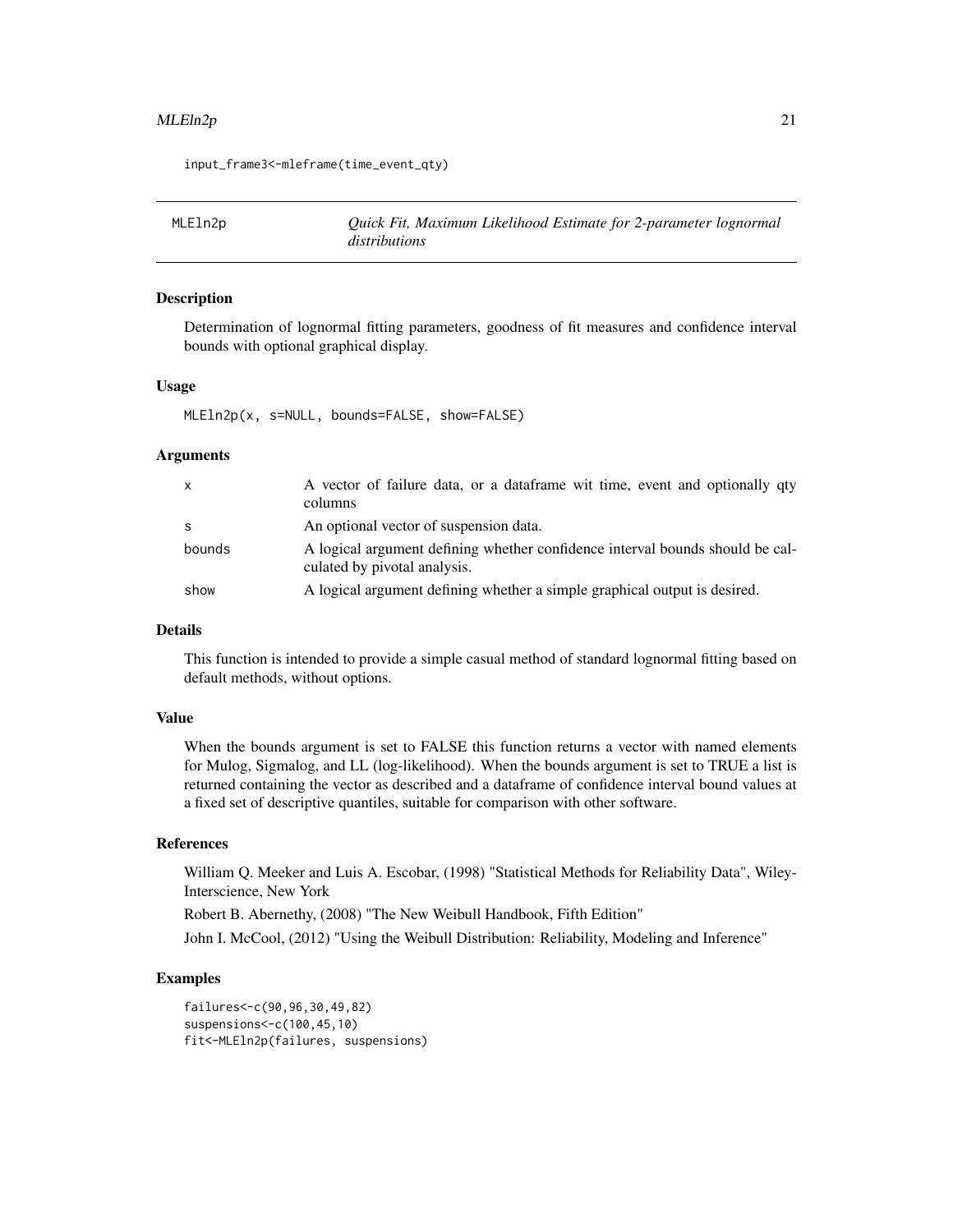<span id="page-21-0"></span>

Determination of lognormal fitting parameters with third, translation parameter optimization.

#### Usage

MLEln3p(x, s=NULL, bounds=FALSE, show=FALSE)

# Arguments

| $\mathsf{x}$ | A vector of failure data, or a dataframe wit time, event and optionally qty<br>columns                        |
|--------------|---------------------------------------------------------------------------------------------------------------|
| <sub>S</sub> | An optional vector of suspension data.                                                                        |
| bounds       | A logical argument defining whether confidence interval bounds should be cal-<br>culated by pivotal analysis. |
| show         | A logical argument defining whether a simple graphical output is desired.                                     |

#### Details

This function is intended to provide a simple casual method of standard lognormal fitting based on default methods, without options.

#### Value

When the bounds argument is set to FALSE this function returns a vector with named elements for Mulog, Sigmalog, and LL (log-likelihood). Bounds are not determined for 3p models, hence any bounds argument is simply ignored.

#### References

William Q. Meeker and Luis A. Escobar, (1998) "Statistical Methods for Reliability Data", Wiley-Interscience, New York

Robert B. Abernethy, (2008) "The New Weibull Handbook, Fifth Edition"

John I. McCool, (2012) "Using the Weibull Distribution: Reliability, Modeling and Inference"

```
failures<-c(90,96,30,49,82)
suspensions<-c(100,45,10)
fit<-MLEln3p(failures, suspensions)
```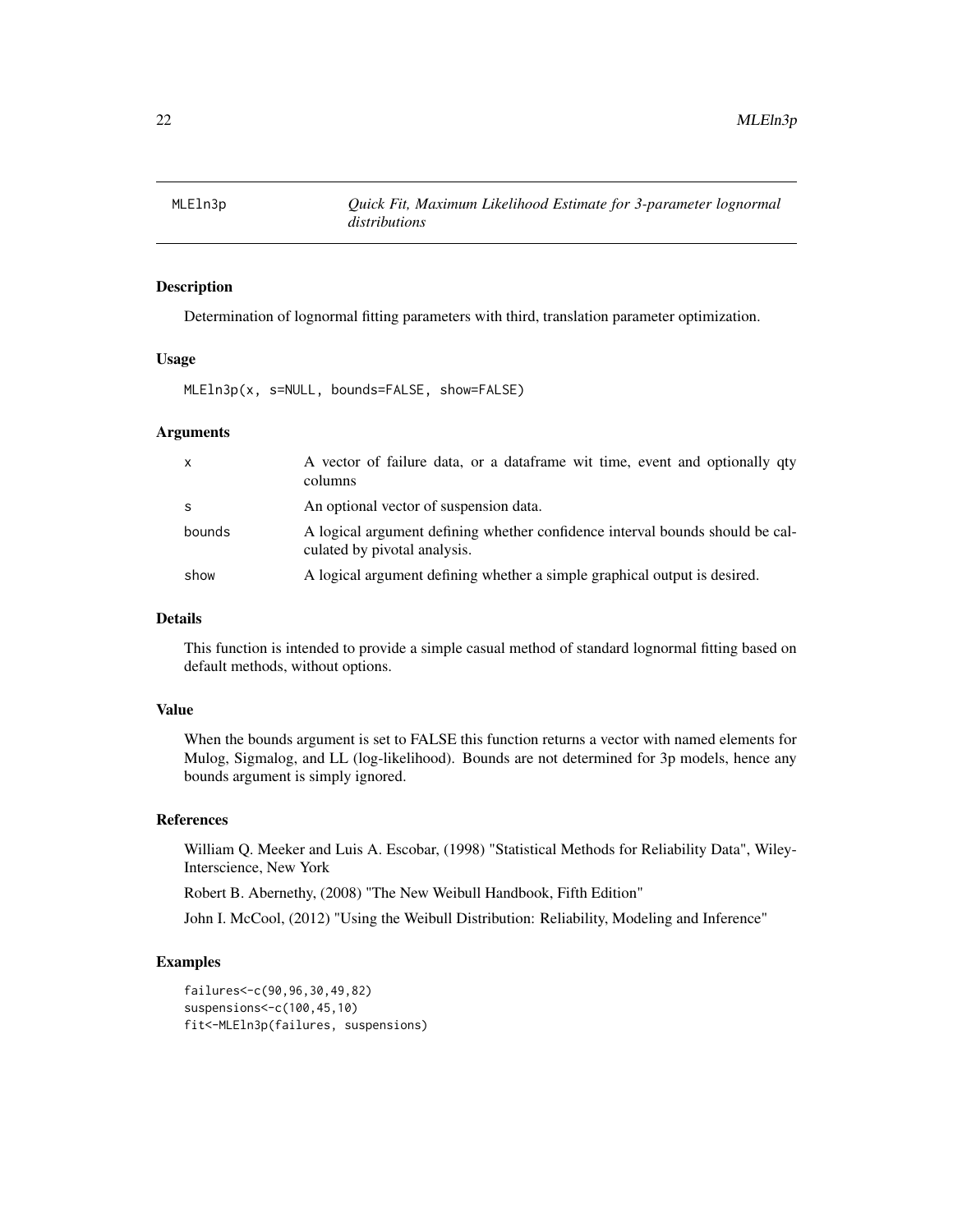<span id="page-22-1"></span><span id="page-22-0"></span>

Determination of Weibull fitting parameters, goodness of fit measures and confidence interval bounds with optional graphical display.

#### Usage

MLEw2p(x, s=NULL, bounds=FALSE, show=FALSE)

#### Arguments

| $\mathsf{x}$ | A vector of failure data, or a data frame wit time, event and optionally qty<br>columns                       |
|--------------|---------------------------------------------------------------------------------------------------------------|
| -S           | An optional vector of suspension data.                                                                        |
| bounds       | A logical argument defining whether confidence interval bounds should be cal-<br>culated by pivotal analysis. |
| show         | A logical argument defining whether a simple graphical output is desired.                                     |

# Details

This function is intended to provide a simple casual method of standard weibull analysis based on default methods, without options.

#### Value

When the bounds argument is set to FALSE this function returns a vector with named elements for Eta, Beta, and LL (log-likelihood). When the bounds argument is set to TRUE a list is returned containing the vector as described and a dataframe of confidence interval bound values at a fixed set of descriptive quantiles, suitable for comparison with other software.

#### References

William Q. Meeker and Luis A. Escobar, (1998) "Statistical Methods for Reliability Data", Wiley-Interscience, New York

Robert B. Abernethy, (2008) "The New Weibull Handbook, Fifth Edition"

John I. McCool, (2012) "Using the Weibull Distribution: Reliability, Modeling and Inference"

```
failures<-c(90,96,30,49,82)
suspensions<-c(100,45,10)
fit<-MLEw2p(failures, suspensions)
```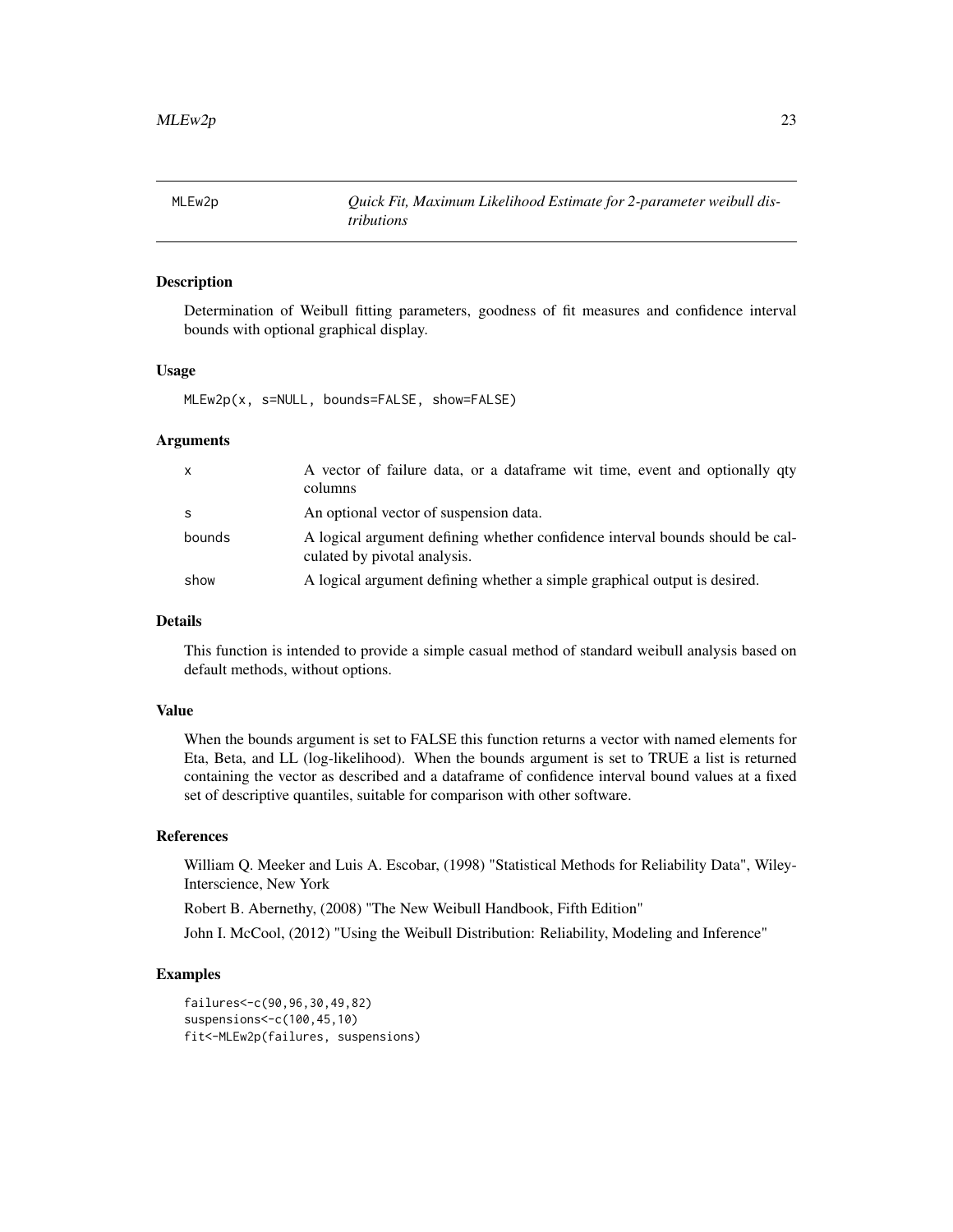<span id="page-23-0"></span>MLEw3p *Quick Fit, Maximum Likelihood Estimation for weibull distribution in 3-parameters*

# Description

Determination of Weibull fitting parameters with third, translation parameter optimization. Result provided with goodness of fit measures with optional graphical display.

#### Usage

MLEw3p(x, s=NULL, bounds=FALSE, show=FALSE)

#### Arguments

| x      | A vector of failure data.                                                                                     |
|--------|---------------------------------------------------------------------------------------------------------------|
| S      | An optional vector of suspension data.                                                                        |
| bounds | A logical argument defining whether confidence interval bounds should be cal-<br>culated by pivotal analysis. |
| show   | A logical argument defining whether a simple graphical output is desired.                                     |

#### Details

This function is intended to provide a simple casual method of standard weibull analysis based on default methods, without options.

# Value

When the bounds argument is set to FALSE this function returns a vector with named elements for Eta, Beta, and LL (log-likelihood). Bounds are not determined for 3p models, hence any bounds argument is simply ignored.

#### References

William Q. Meeker and Luis A. Escobar, (1998) "Statistical Methods for Reliability Data", Wiley-Interscience, New York

Robert B. Abernethy, (2008) "The New Weibull Handbook, Fifth Edition"

John I. McCool, (2012) "Using the Weibull Distribution: Reliability, Modeling and Inference"

```
failures<-c(90,96,30,49,82)
suspensions<-c(100,45,10)
fit<-MLEw3p(failures, suspensions)
```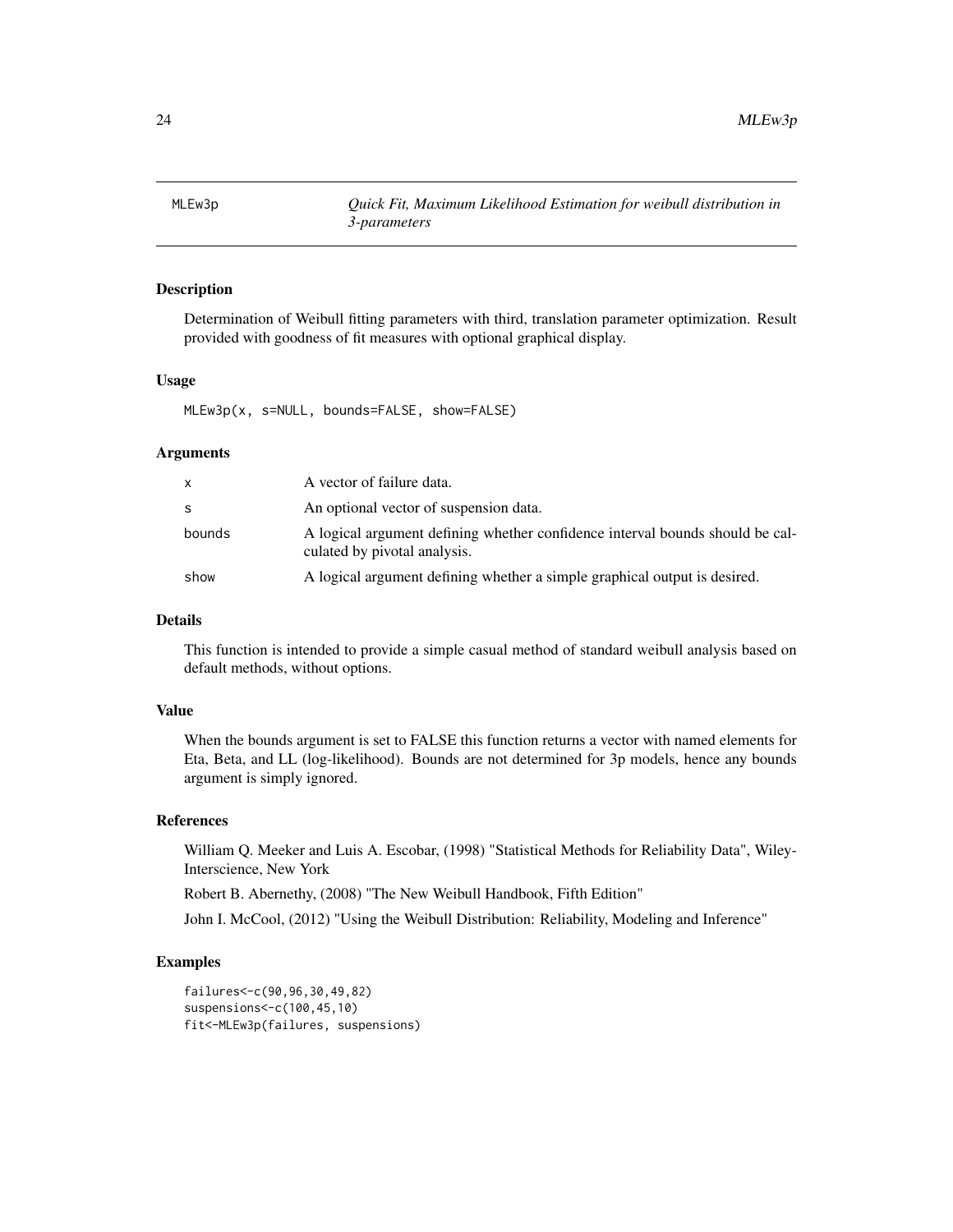<span id="page-24-0"></span>

Determination of fitting parameters, goodness of fit measures and confidence interval bounds with optional graphical display.

#### Usage

MRRln2p(x, s=NULL, bounds=FALSE, show=FALSE)

#### Arguments

| X      | A vector of failure data.                                                                                     |
|--------|---------------------------------------------------------------------------------------------------------------|
| S      | An optional vector of suspension data.                                                                        |
| bounds | A logical argument defining whether confidence interval bounds should be cal-<br>culated by pivotal analysis. |
| show   | A logical argument defining whether a simple graphical output is desired.                                     |

#### Details

This function is intended to provide a simple casual method of standard lognormal fitting based on default methods, without options. It also provides an example for handling the pivotal values returned from pivotalMC.

#### Value

When bounds is set to FALSE this function returns a vector with named elements for Mulog, Sigmalog, Rsqr, AbPval (Abernethy's P-value), and LL (log-likelihood). When the bounds argument is set to TRUE a list is returned with the vector as described and a dataframe of confidence interval bound values at a fixed set of descriptive quantiles,  $dq < c(0.01, 0.02, 0.05, 0.10, 0.15, 0.20, 0.30, 0.40, 0.50, 0.50)$ .60, .70, .80, .90, .95, .99), suitable for comparison with other software.

# References

Robert B. Abernethy, (2008) "The New Weibull Handbook, Fifth Edition" Leonard C. Johnson (1964) "The Statistical Treatment of Fatigue Experiments"

```
failures<-c(90,96,30,49,82)
suspensions<-c(100,45,10)
fit<-MRRln2p(failures, suspensions)
```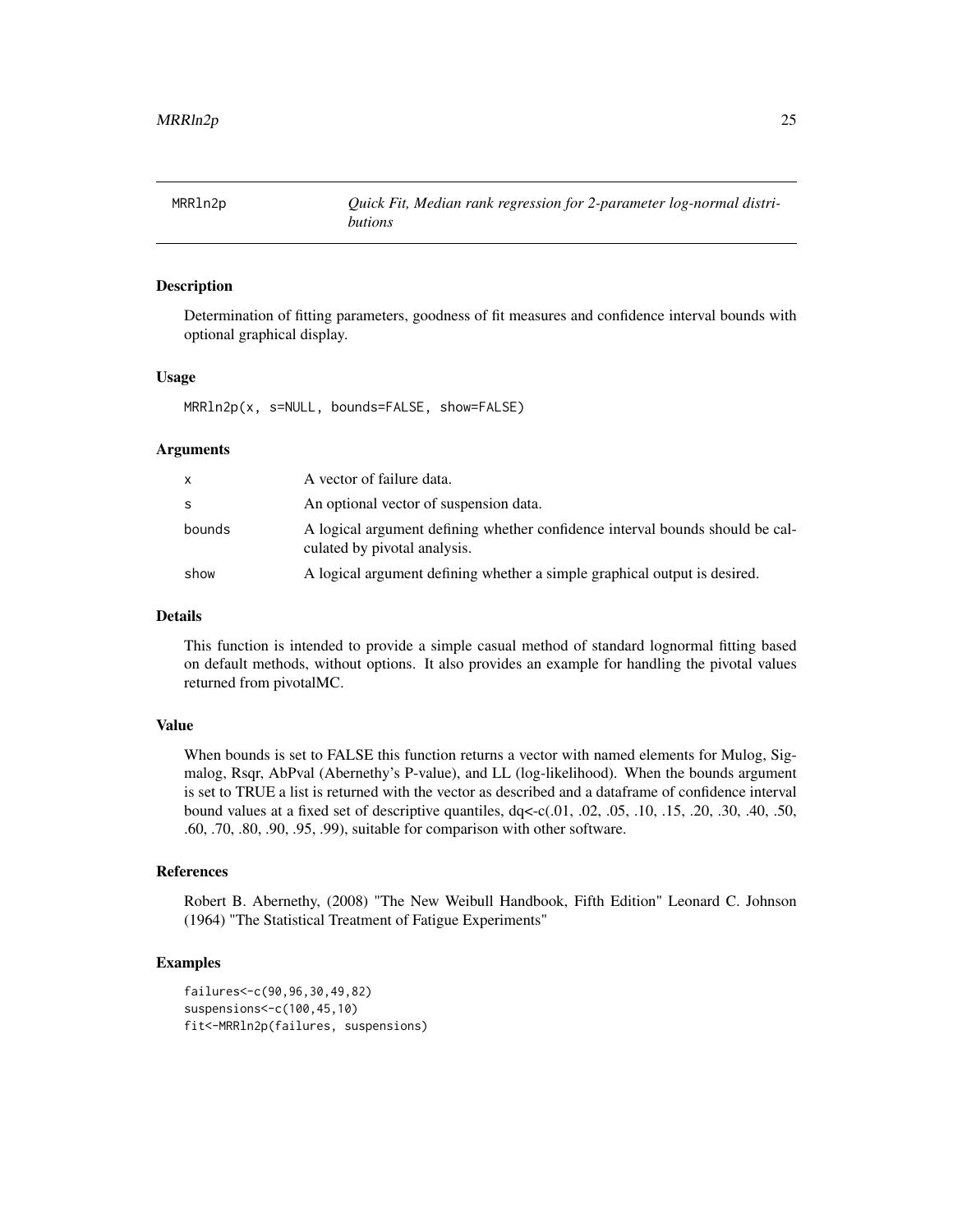<span id="page-25-1"></span><span id="page-25-0"></span>MRRln3p *Quick Fit, Median rank regression for log-normal distribution with third parameter optimization*

#### Description

Determination of log-normal fitting parameterswith third parameter optimization. Goodness of fit measures and confidence interval bounds can be returned with optional graphical display.

#### Usage

MRRln3p(x, s=NULL, bounds=FALSE, show=FALSE)

#### Arguments

| x      | A vector of failure data.                                                                                     |
|--------|---------------------------------------------------------------------------------------------------------------|
| S      | An optional vector of suspension data.                                                                        |
| bounds | A logical argument defining whether confidence interval bounds should be cal-<br>culated by pivotal analysis. |
| show   | A logical argument defining whether a simple graphical output is desired.                                     |

#### Details

This function is intended to provide a simple casual method of standard lognoirmal fitting based on default methods, without options. It also provides an example for handling the pivotal values returned from pivotalMC and the likelihood ratio test.

#### Value

When bounds is set to FALSE this function returns a vector with named elements for Eta, Beta, Rsqr, AbPval (Abernethy's P-value), and LL (log-likelihood). When the bounds argument is set to TRUE a list is returned with the vector as described and a dataframe of confidence interval bound values at a fixed set of descriptive quantiles,  $dq < c(0.01, 0.02, 0.05, 0.10, 0.15, 0.20, 0.30, 0.40, 0.50, 0.60, 0.70, 0.60)$ .80, .90, .95, .99), suitable for comparison with other software.

#### References

Robert B. Abernethy, (2008) "The New Weibull Handbook, Fifth Edition" Leonard C. Johnson (1964) "The Statistical Treatment of Fatigue Experiments"

```
failures<-c(90,96,30,49,82)
suspensions<-c(100,45,10)
fit<-MRRln3p(failures, suspensions)
```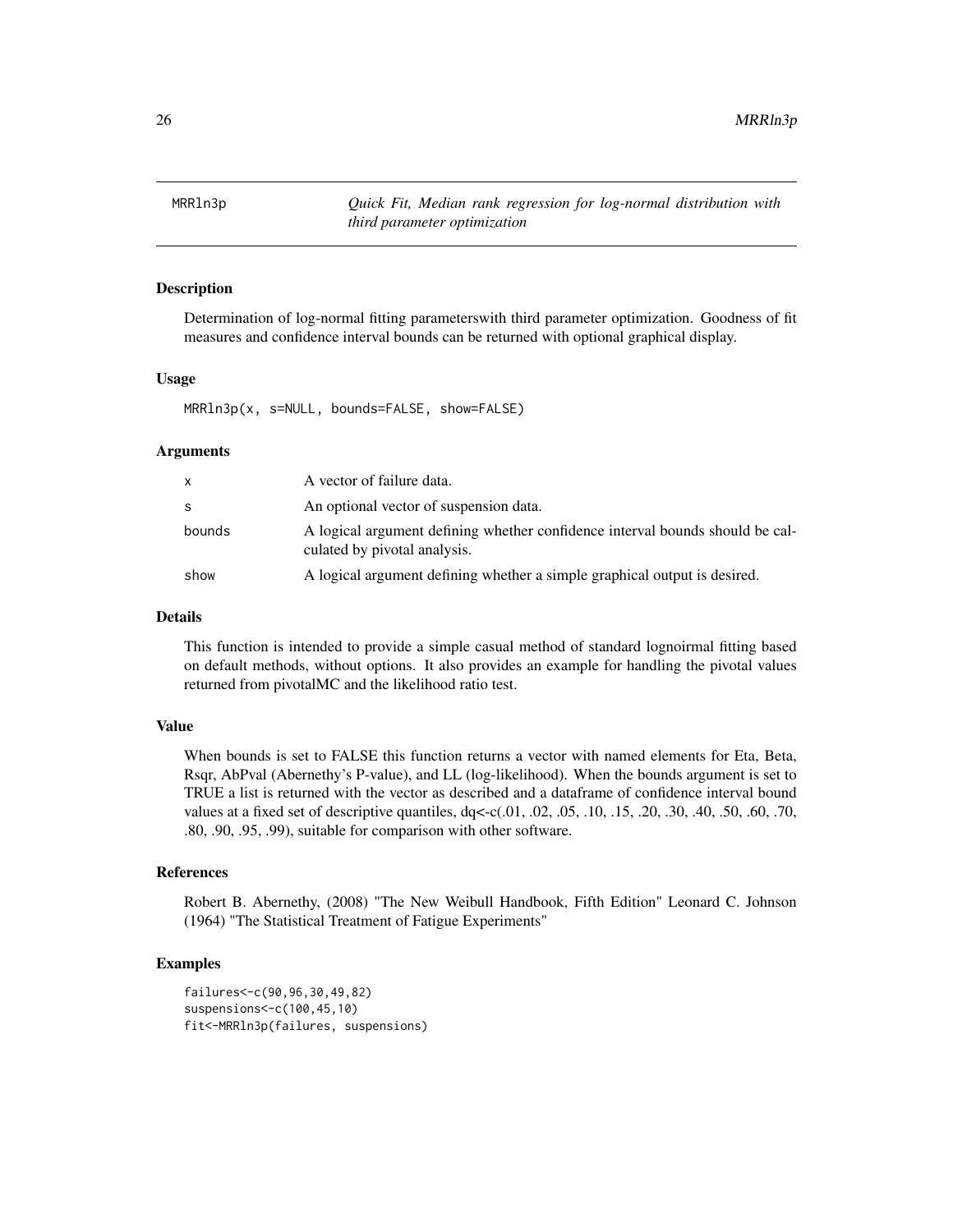<span id="page-26-0"></span>

Determination of Weibull fitting parameters, goodness of fit measures and confidence interval bounds with optional graphical display.

#### Usage

MRRw2p(x, s=NULL, bounds=FALSE, show=FALSE)

#### Arguments

| x      | A vector of failure data.                                                                                     |
|--------|---------------------------------------------------------------------------------------------------------------|
| S      | An optional vector of suspension data.                                                                        |
| bounds | A logical argument defining whether confidence interval bounds should be cal-<br>culated by pivotal analysis. |
| show   | A logical argument defining whether a simple graphical output is desired.                                     |

#### Details

This function is intended to provide a simple casual method of standard weibull analysis based on default methods, without options. It also provides an example for handling the pivotal values returned from pivotalMC.

#### Value

When the bounds argument is set to FALSE this function returns a vector with named elements for Eta, Beta, Rsqr, AbPval (Abernethy's P-value), and LL (log-likelihood). When the bounds argument is set to TRUE a list is returned containing the vector as described and a dataframe of confidence interval bound values at a fixed set of descriptive quantiles, dq<-c(.01, .02, .05, .10, .15, .20, .30, .40, .50, .60, .70, .80, .90, .95, .99), suitable for comparison with other software.

#### References

William Q. Meeker and Luis A. Escobar, (1998) "Statistical Methods for Reliability Data", Wiley-Interscience, New York Robert B. Abernethy, (2008) "The New Weibull Handbook, Fifth Edition" Leonard C. Johnson (1964) "The Statistical Treatment of Fatigue Experiments"

```
failures<-c(90,96,30,49,82)
suspensions<-c(100,45,10)
fit<-MRRw2p(failures, suspensions)
```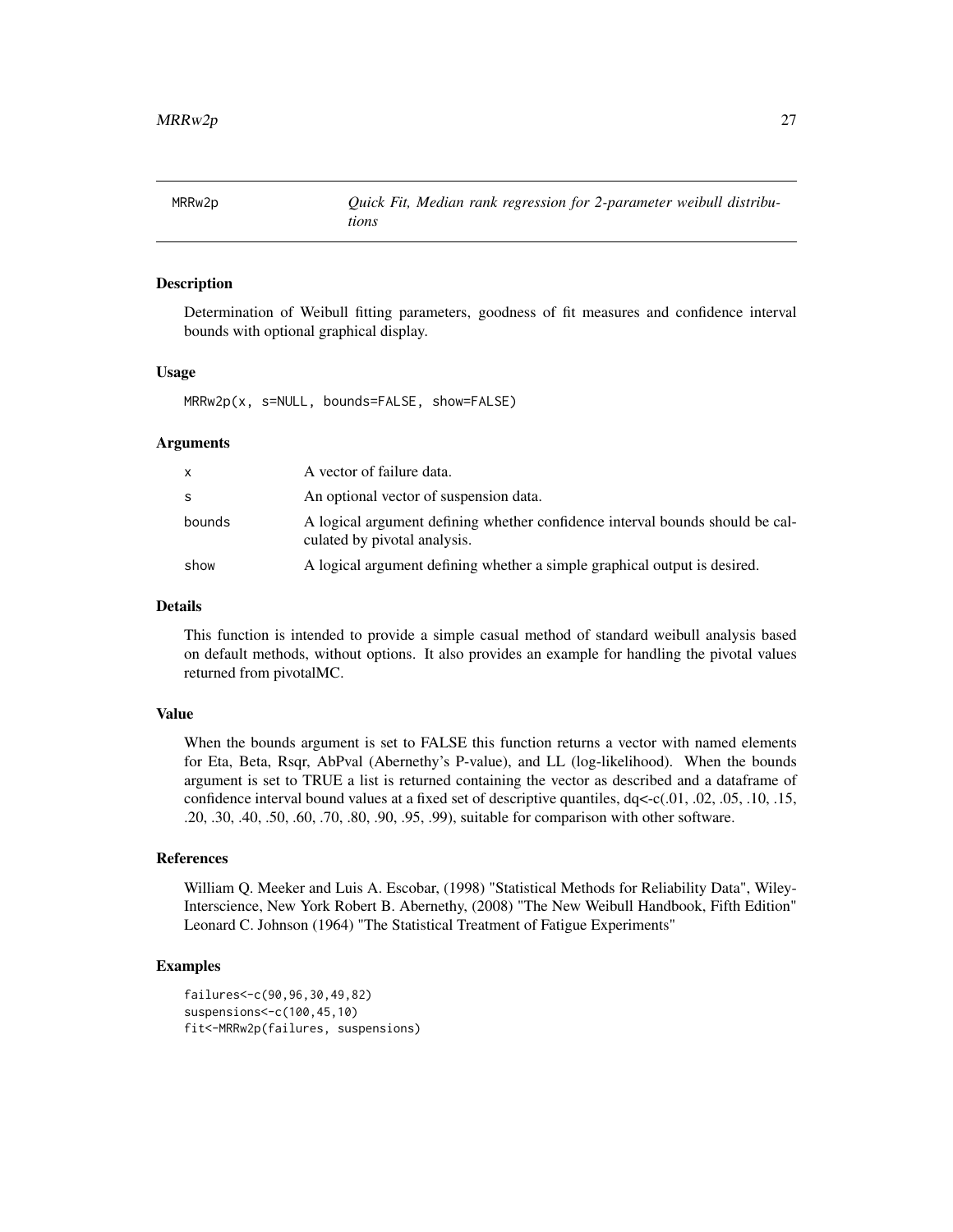<span id="page-27-0"></span>28 MRRw3p

MRRw3p *Quick Fit, Median rank regression for weibull distribution in 3 parameters*

#### Description

Determination of Weibull fitting parameters with third, translation parameter optimization. Result provided with goodness of fit measures and confidence interval bounds with optional graphical display.

#### Usage

MRRw3p(x, s=NULL, bounds=FALSE, show=FALSE)

#### Arguments

| x      | A vector of failure data.                                                                                     |
|--------|---------------------------------------------------------------------------------------------------------------|
| S      | An optional vector of suspension data.                                                                        |
| bounds | A logical argument defining whether confidence interval bounds should be cal-<br>culated by pivotal analysis. |
| show   | A logical argument defining whether a simple graphical output is desired.                                     |

# Details

This function is intended to provide a simple casual method of standard weibull analysis based on default methods, without options. It also provides examples for handling the pivotal values returned from pivotalMC and performance of the likelihood ratio test.

#### Value

When the bounds argument is set to FALSE this function returns a vector with named elements for Eta, Beta, Rsqr, AbPval (Abernethy's P-value), and LL (log-likelihood). When the bounds argument is set to TRUE a list is returned containing the vector as described and a dataframe of confidence interval bound values at a fixed set of descriptive quantiles, dq<-c(.01, .02, .05, .10, .15, .20, .30, .40, .50, .60, .70, .80, .90, .95, .99), suitable for comparison with other software.

#### References

Robert B. Abernethy, (2008) "The New Weibull Handbook, Fifth Edition" Leonard C. Johnson (1964) "The Statistical Treatment of Fatigue Experiments"

```
failures<-c(90,96,30,49,82)
suspensions<-c(100,45,10)
fit<-MRRw3p(failures, suspensions)
```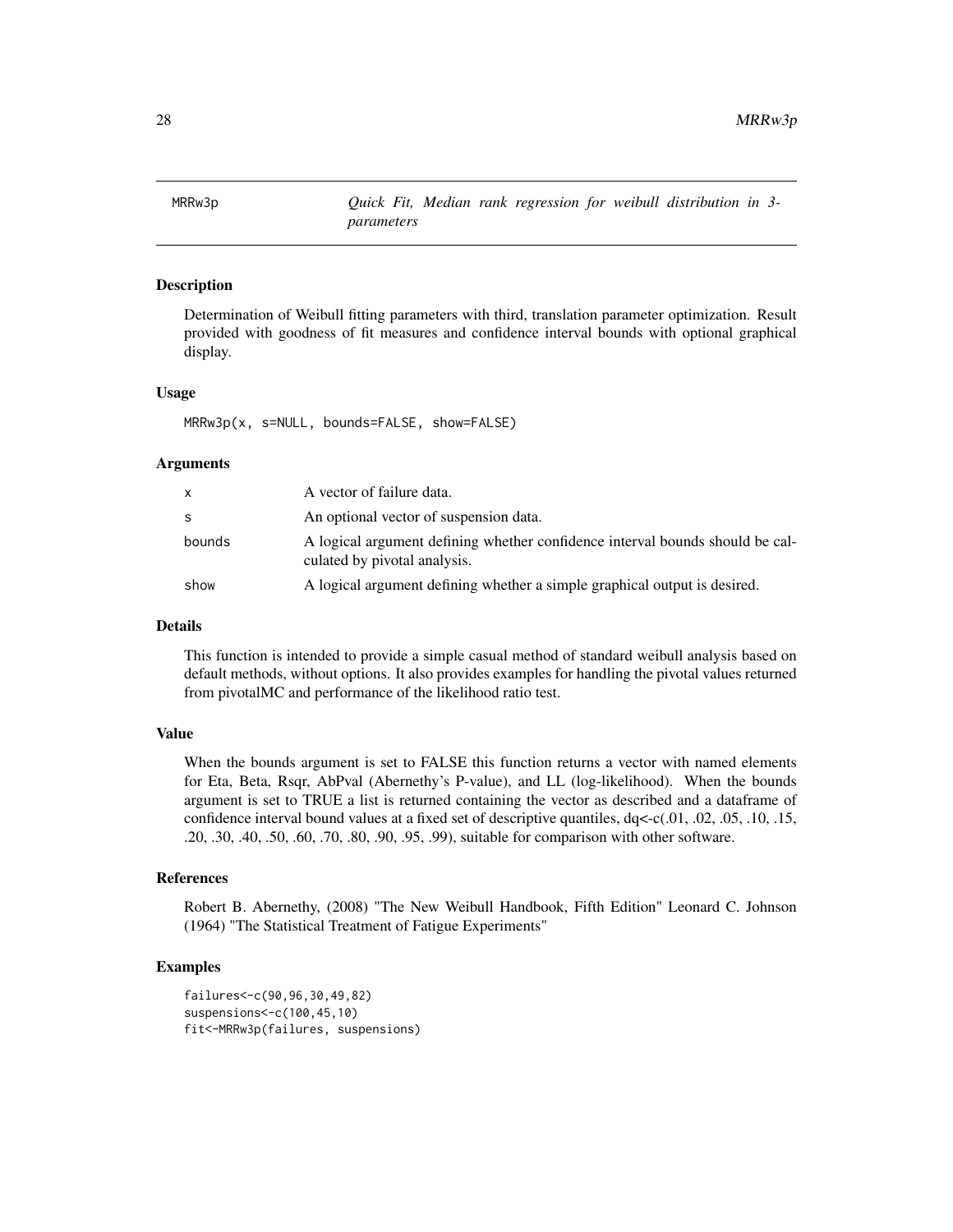<span id="page-28-1"></span><span id="page-28-0"></span>

This function handles the various calculation, printing and plotting options for wblr objects.

#### Usage

options.wblr(...)

#### Arguments

... Options for calculating, printing and plotting wblr objects using the WeibullR package.

#### Details

Typical usage of wblr objects involves calling a sequence of functions each forming the object, then modifying it in this typical manner:

```
da <- wblr(c(10,11,27), col="red")
da <- wblr.fit(da, col="darkgreen")
da <- wblr.conf(da), col="blue"
plot(da)
```
The correct time to specify an option is when it is needed for the first time. For example, when the color setting option col = "red" is passed as an argument of function wblr, it will be used for data points, fitted lines and confidence interval bounds. If supplied to [wblr.conf](#page-41-1), only the confidence bounds will have the re-specified color, hereby overriding any previously inherited color settings from [wblr.fit](#page-43-1) or [wblr](#page-38-1).

Do not call options.wblr in between these functions because some options are locked and cannot be altered further in this chain. This is an implication of the way the wblr object is structured.

As a function, options.wblr, borrows its internal structure from the [par](#page-0-0) function of package graphics. It can be used independently of the typical wblr, wblr.fit, wblr.conf sequence, but this is discouraged. However, when used independently the following guidance is provided:

options.wblr()

Returns the currently used options and their values.

options.wblr()\$dist options.wblr("dist")

Returns the current value of an option.

options.wblr(ci=0.95) options.wblr(list(ci=0.95,S=5e4))

Sets the specified options.

Currently, there is no way to reset the options to the default values using this function. One might, before changing any options, store the option list in a temporary variable like

wblr.defaults <- options.wblr()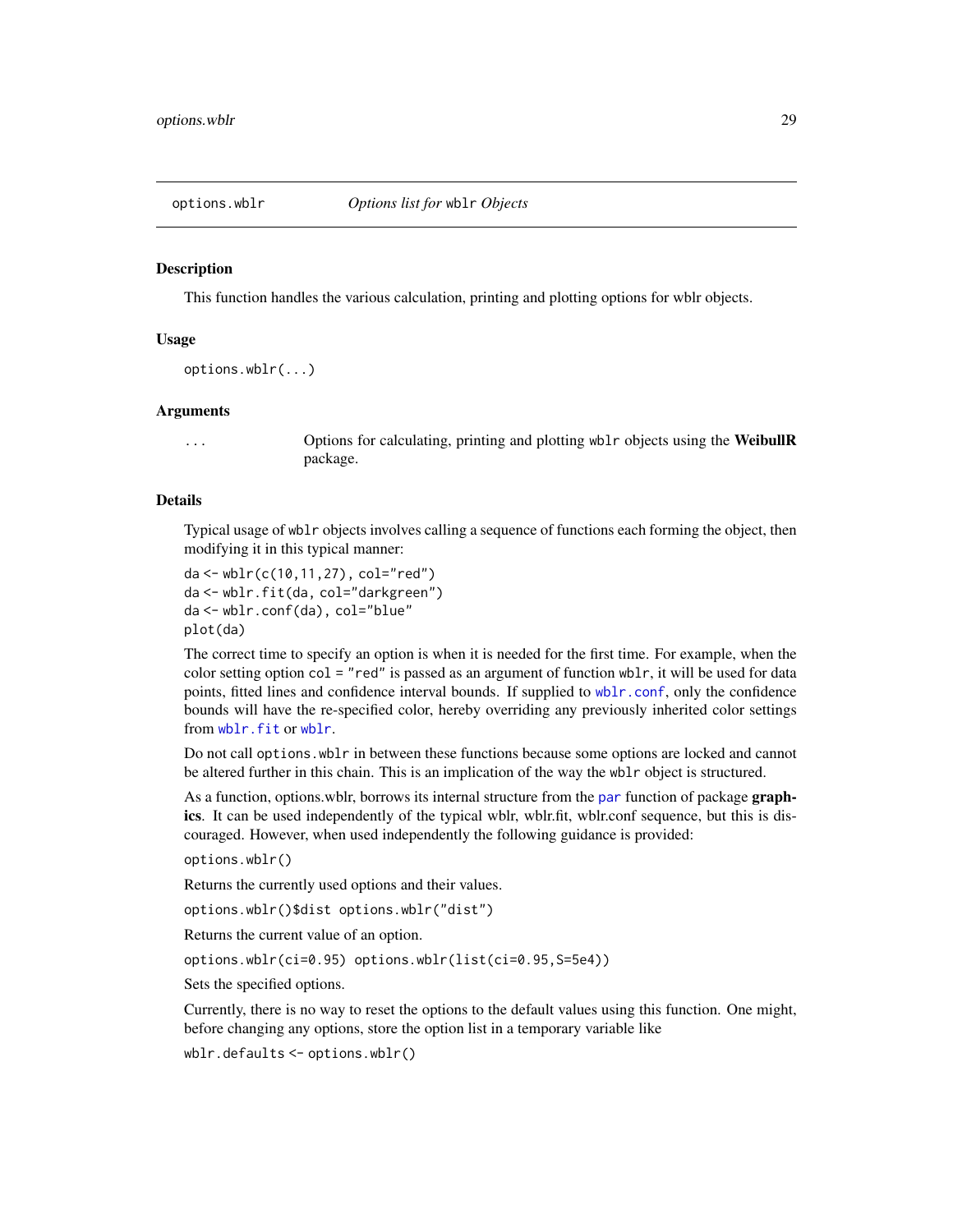<span id="page-29-0"></span>for restoring it later by running options.wblr(wblr.defaults).

The function creates a globally accessible list named options\_wblr, holding the options. One should always use the options.wblr function to access the option list, do not access this list directly.

#### Value

Executing options.wblr without arguments returns a named list containing the currently active global options of the wblr object.

When arguments are supplied, these are returned in a named list.

#### wblr options

Options specific to initial [wblr](#page-38-1) object creation with data prepared for graphical display

dist A character string defining the distribution target. When used to establish the basis for contour mapping (without using wblr.conf with method.conf="lrb") only "weibull" (default) and "lognormal" are recognized.

Also used with wblr. fit for specific fitting control.

- pp Plotting position method, it is a character string describing the method of determining vertical plot positions. Implemented methods are "median" (default), "benard","hazen","mean", "kaplan-meier", and "blom".
- rank.adj The method employed for determining rank of failures when suspensions (right censored data) are present in the data set. Implemented methods are "johnson" (default) and "KMestimator".
- ties.handler The method employed for handling duplicate values in the data set.

Implemented methods are "none" (default) "highest", "lowest", "mean", and "sequential". It is expected that ties handling will be applied to large data sets that will be fitted using the maximum likelihood estimation method, where the effect is only on the graphical presentation. Employing a ties handler on a rank regression model will effectively remove data from the data set, which is likely not intended.

Use of simply ties as an argument to function wblr will silently be accepted as ties.handler.

- Options for graphical control over data points see [par](#page-0-0) pch Point choice defaults to 1. For more info, see [points](#page-0-0).
	- cex.points Point size defaults to 1.
	- lwd.points Line width defaults to 2.

Independent graphical control over interval lines • interval.col Color defaults to "black".

- interval.lty Line type, defaults to "dashed".
- interval.lwd Line width defaults to 1.

Options specific to [wblr.fit](#page-43-1)

- dist A character string defining the distribution target. Recognized values are "weibull" (default), "lognormal","lnorm","lognormal2p", "weibull2p","lognormal3p", and "weibull3p".
- method.fit A vector of class "character" with fitting options. Recognized values are "rr-xony" (default), "rr","rr-yonx", "mle","mle-rba", and "mle-unbias".

Options specific to [wblr.conf](#page-41-1)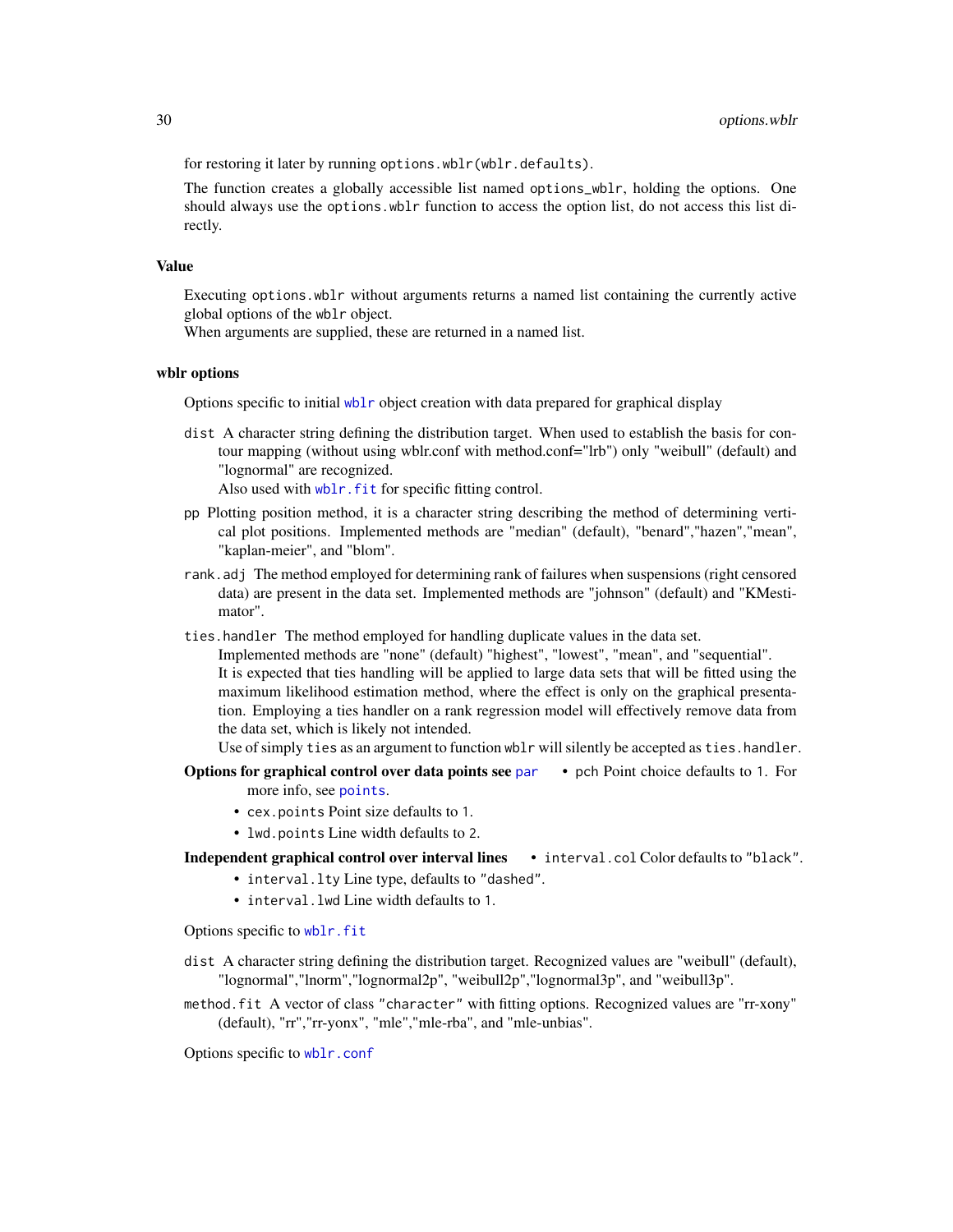- <span id="page-30-0"></span>method.conf A character string describing the techniques used for calculating confidence interval bounds. Implemented methods are "pivotal-rr" (default), "bbb", "fm" "fmbounds", and "lrb". Methods must conform to the method.fit in the wblr.fit call immediately preceding the wblr.conf call. Method "pivotal-rr" requires a rank regression fit method. Methods "fm", "fmbounds", and "lrb" require a mle based fit.
- dq A named series of quantiles at which confidence interval bounds will be calculated.
	- "abrem" Default. This is the original default by Jurgen Symynck for predecessor package abrem it produces evenly spaced points across the y limits of a weibull canvas attempting to hold a constant number of points (see num\_dq below).
	- "minitab" Quantiles matching Minitab(TM) unchangeable defaults (27 values).
	- "supersmith" Quantiles for comparison with SuperSMITH(TM) (limit of 15 values)
	- "user" Provides for a user defined series of quantiles. (see user\_dq below).

num\_dq The number of points used for the "abrem" dq determination.

- user\_dq A vector of quantiles set by user. Default c(seq(.01,.09,by=.01),seq(.10,.90,by=.10),seq(.91,.99,  $by = .01)$ .
- ci The double-sided confidence interval, also chi sq confidence level for likelihood ratio. Must be in a range  $<1$  & &  $>0$ , default is 0.9.

blife.pts The probability points at which to report Blife on legend.

Specific controls for pivotal analysis only • seed The RNG seed integer such that results are duplicated between runs, default is 1234.

- S The number of samples to be run during pivotal analysis, default is 1e4.
- Specific controls for likelihood ratio contour and bounds only dof The degrees of freedom, dof=1 (default) for confidence interval, dof=2 for comparison.
	- ptDensity The number of points calculated to form the contour outline, default is 120.

General graphical options

- Graphical control for fitted lines, confidence bounds, or contours can be set at wblr, wblr.fit, or wblr.conf functions for col Color defaults to "black".
	- lty Line type, defaults to "solid".
	- lwd Line width defaults to 2.
- **Graphical controls typically used with plot or [plot.wblr](#page-34-1)** canvas The plotting canvas to be used. This does not necessarily have to match the fit distribution. Only "weibull"

(default) or "lognormal" are recognized.

- mar Margins defaults to  $c(5.1, 4.1, 5.1, 2.1)$ ,.
- main Title, defaults to "Probability Plot".
- main.contour Contour plot title defaults to "Contour Plot".
- sub Subtitle defaults to NULL.
- sub.contour Contour subtitle defaults to NULL.
- xlim Plot x limits override to be presented as a vector c(lo,hi), default NULL.
- ylim Plot y limits override to be presented as a vector c(lo,hi), default NULL.
- xlab X axis label defaults to "Time To Failure".
- ylab Y axis label defaults to "Unreliability [%]".
- coordinate.text.size default 0.7.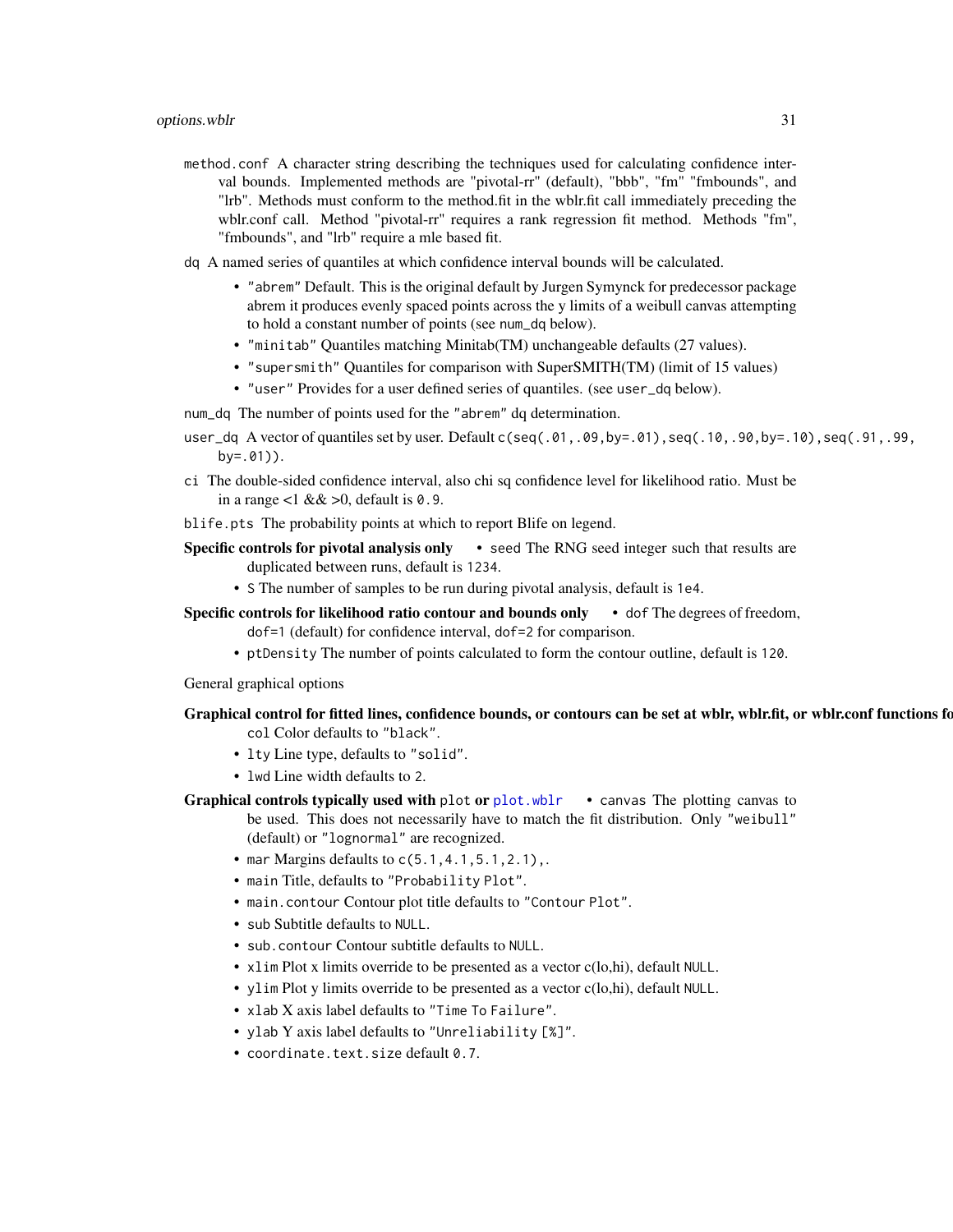- <span id="page-31-0"></span>• signif Used to control display of numbers in Legend, default 4.
- col.grid Color for chart gridlines defaults "grey".
- is.plot.grid default TRUE.
- is.plot.fit default TRUE.
- is.plot.pp default TRUE.
- is.plot.ppcoordinates default FALSE.
- is.plot.legend default TRUE.
- legend.position default "bottomright". See [legend](#page-0-0) Details.
- legend.inset default c(0,0). legend inset values are fractions of graph width and height.
- legend.text.size default 0.7.
- label defaults to "".
- in.legend default TRUE.
- in.legend.blives default TRUE.
- in.legend.gof default TRUE.
- is.plot.cb default TRUE.
- persistent default TRUE.

```
## backup options ##
wblr.defaults <- options.wblr()
## setting new options ##
options.wblr(S=5e5,ci=0.99)
```
## listing options ## options.wblr() options.wblr()\$main

## restore options ## options.wblr(wblr.defaults)

p2y *Transform Probability Value to the Y-Axis of a* "plot.wblr" *Canvas*

#### **Description**

This function used to transform a probability value to the y-axis of a plot canvas.

#### Usage

p2y(p,canvas="weibull")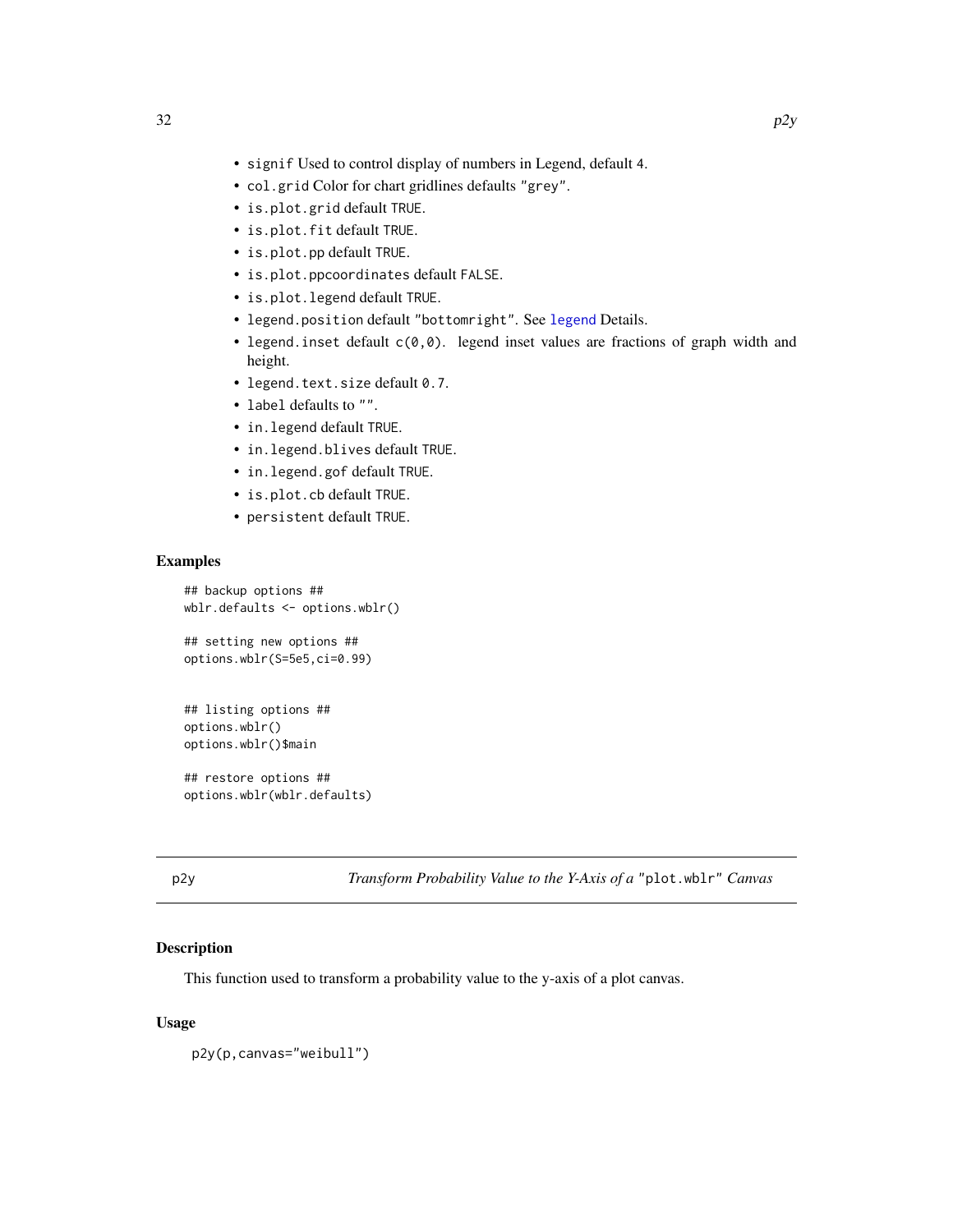#### <span id="page-32-0"></span>pivotal.rr 33

#### Arguments

| p      | The percentile or probability value                                                                                                                                                      |
|--------|------------------------------------------------------------------------------------------------------------------------------------------------------------------------------------------|
| canvas | The name of the wblr canvas to plot to. (Does not have to match the fit distri-<br>bution. Use of this transformation permits distributions to appear as curves on<br>unrelated canvas.) |

# Details

This applies the inverse Cumulative Distribution function. When applying the default "weibull" canvas this function is equivalent to SPLEDA: : qsev. It is particularly handy when adding points and lines to plots generated on wblr objects.

# Value

The transformed y-axis value for a "plot.wblr" Canvas.

| pivotal.rr | Pivotal 'Monte Carlo' re-sampling of least squares linear regression |
|------------|----------------------------------------------------------------------|
|            | models                                                               |

# Description

This function implements a fast pivotal engine enabling a wide assortment of options for linear regression models for the Abernethy Reliability Methods project. Pivotal analysis is used to determine a goodness of fit measure and confidence interval bounds.

#### Usage

```
pivotal.rr(x, event=NULL, dist="weibull", reg_method="XonY", R2, CI, unrel=NULL,
 P1=1.0, P2=1.0, npar=2, S=10^4, seed=1234, ProgRpt=FALSE)
```

| $\mathsf{x}$ | A dataframe such as generated by getPPP with column names 'data' and 'ppp'.                                                                                                                                                                                                                                                     |
|--------------|---------------------------------------------------------------------------------------------------------------------------------------------------------------------------------------------------------------------------------------------------------------------------------------------------------------------------------|
| event        | An optional integer vector with 0's identifying the rank position of suspension<br>data for sample masking. Event masking will modestly narrow the confidence<br>interval consistent with the addition of information. The user has full control<br>over determination of significance of the suspension data for this process. |
| dist         | A string defining a distribution to be fit. Implemented distributions are "weibull"<br>(default), "lnorm", "weibull3p", and lognormal3p" are implemented. ["gumbel"<br>(Extreme Value Type 1) experimental support is currently suspended                                                                                       |
| reg_method   | A string defining the order of regression whether "XonY" axis (default and "best"<br>practice for standard small sample fitting) or "YonX" axis for alternative study<br>("YonX" recommended for an inspection option by Abernethy).                                                                                            |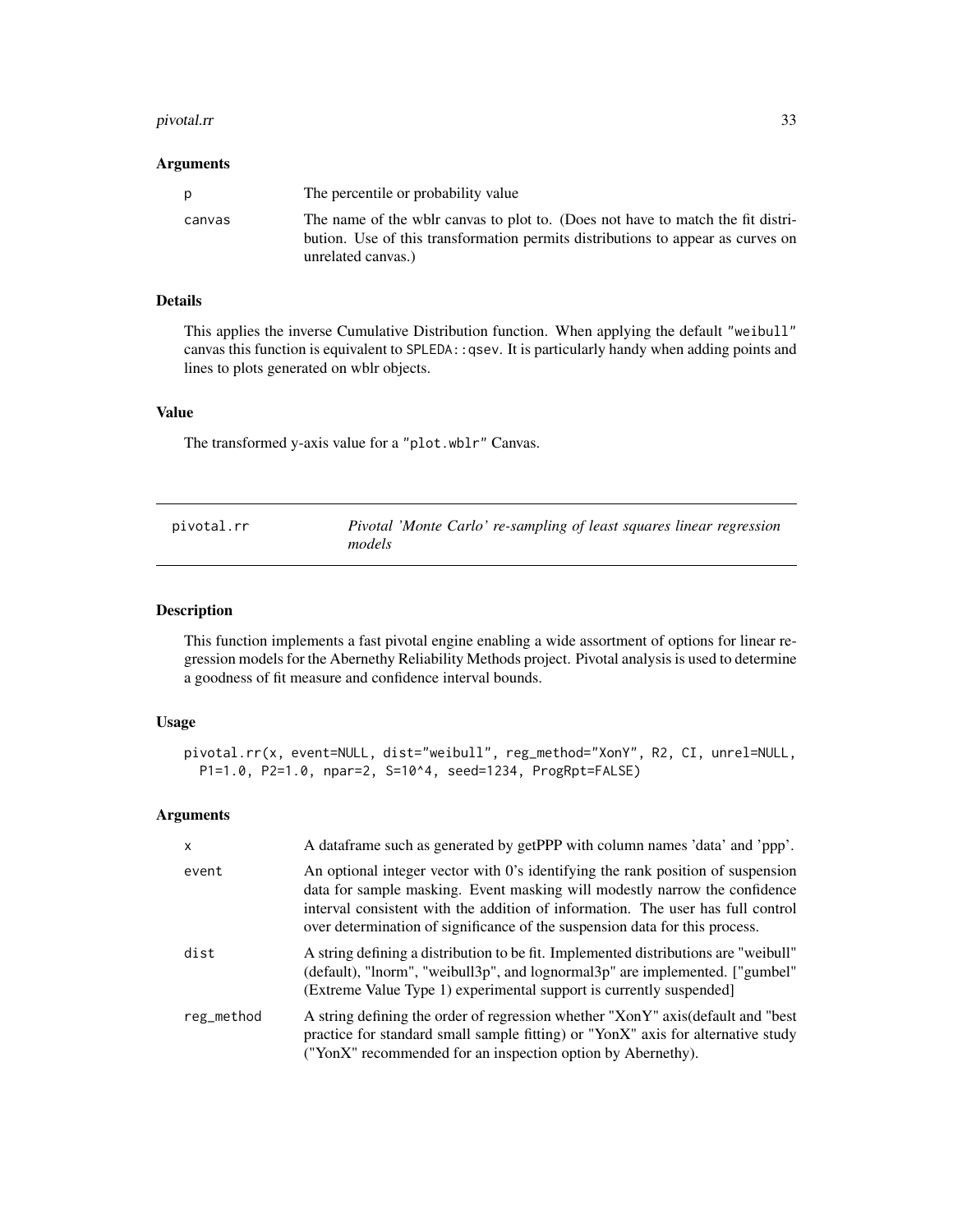| R <sub>2</sub> | Output control: for prr and ccc2 the explained variance (R squared) from a linear<br>regression of a data sample of interest. An entry of 0 (zero) suppresses output,<br>1.0 requests the entire vector of $r^2$ values.                                                                                                                                                                                                                          |
|----------------|---------------------------------------------------------------------------------------------------------------------------------------------------------------------------------------------------------------------------------------------------------------------------------------------------------------------------------------------------------------------------------------------------------------------------------------------------|
| CI             | Output control: for the bounds provide the double sided confidence interval of<br>interest. An entry of $0$ (zero) suppresses output, 1.0 requests an entire matrix of<br>generated values.                                                                                                                                                                                                                                                       |
| unrel          | An optional vector of unreliability values to be used as the descriptive quantiles<br>at which the bounds will be calculated.                                                                                                                                                                                                                                                                                                                     |
| P <sub>1</sub> | The scale parameter to be used in random sampling. Default $= 1.0$ (For lnorm<br>or gumbel distributions this most likely will be preferred to be set to zero.)                                                                                                                                                                                                                                                                                   |
| P <sub>2</sub> | The shape parameter to be used in random sampling. Default $= 1.0$                                                                                                                                                                                                                                                                                                                                                                                |
| npar           | An alternate way to identify the number of distribution parameters (2 or 3 are<br>only possibilities). A dist of "weibull3p" or "lognormal3p" will override any<br>value entered as npar.                                                                                                                                                                                                                                                         |
| S              | The number of random samples to be drawn for Monte Carlo simulation. S<br>must be a multiple of 10. If S is less than 1,000 R2 and/or CI will be altered<br>from non-zero quantities to $1.0$ to return the full vector of R2 CDF or the full<br>matrix of pivotal values. The default of 10^4 is adequate for most instances. S<br>is implemented as an unsigned int in $C++$ code. The maximum limit is $4x10^{9}$<br>if system memory permits. |
| seed           | an integer used to set the RNG seed. Default $= 1234$                                                                                                                                                                                                                                                                                                                                                                                             |
| ProgRpt        | A boolean value to control the generation of percent completion feedback in the<br>R terminal.                                                                                                                                                                                                                                                                                                                                                    |

#### Details

Pivotal quantities are determined by establishing the x-axis value at each descriptive quantile position for each sampled regression. The output pivotals determined at the double sided confidence interval must be interpreted for application to any given data fit.

#### Value

Returns an appropriate object for the input R2 and CI values. There are 8 output configurations that can be generated depending on the argument values for R2 (for  $r^2$ , coefficient of determination) and CI (for confidence interval). When either of these values is entered as zero, no output for the corresponding prr value or confidence interval are generated. Specifically defined input values for either argument are in the range 0.0<value<1.0. When a specifically defined value has been provided the output for R2 will be a vector containing the prr value and the CCC^2. The output for a specifically defined CI will be a dataframe containing the pivotal quantities. Should an absolute value of 1.0 be given for either R2 or CI then a full vector of the  $r^2$  CDF, or the full matrix of pivotal quantities generated for all samples will be returned. When non-zero entries are provided for both R2 and CI the appropriate output objects are returned in a list.

#### References

Robert B. Abernethy, (2008) "The New Weibull Handbook, Fifth Edition"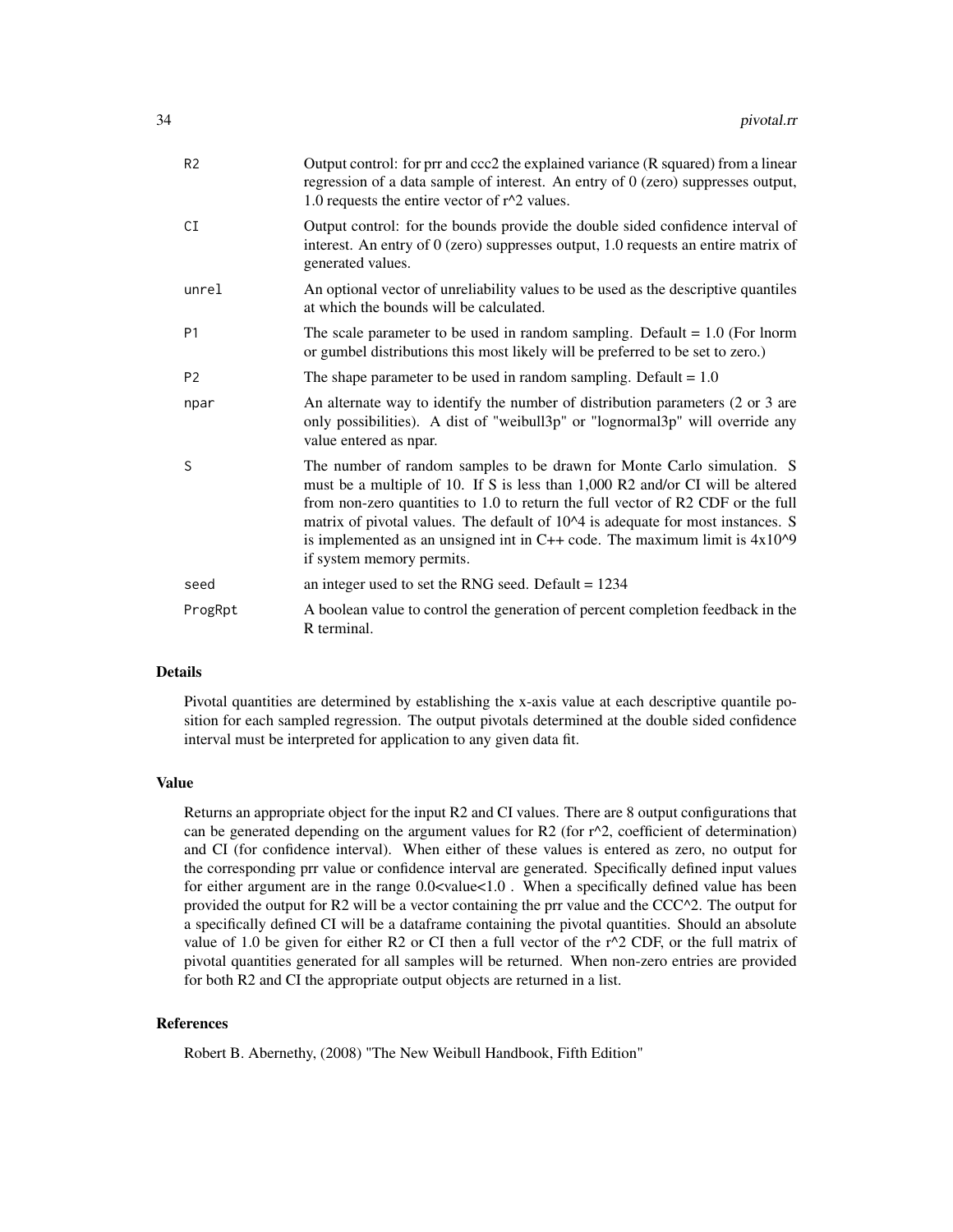#### <span id="page-34-0"></span>plot.wblr 35

Jerald F. Lawless, (2003) "Statistical Models and Methods for Lifelime Data, Second Edition"

John I. McCool, (2012) "Using the Weibull Distribution: Reliability, Modeling and Inference"

Chi-Chao Lui, "A Comparison Between The Weibull And Lognormal Models Used To Analyse Reliability Data" (dissertation from University of Nottingham, 1997)

#### Examples

```
failures<-c(90,96,30,49,82)
suspensions<-c(100,45,10)
data_positions<-getPPP(failures, suspensions)
fit<-lslr(data_positions)
prr_value<-pivotal.rr(data_positions,R2=fit[3],CI=0, unrel=.5)
## note: unrel value has no meaning when CI=0
```
<span id="page-34-1"></span>plot.wblr *S3* wblr *Object Plotting on pretty canvax*

#### **Description**

This function adds the .wblr method to [plot.default](#page-0-0) from the graphics package.

Currently, the function plots the (life-)time observations, fits (if any) and confidence bounds for B-lives (if any) of an wblr object or a list of wblr objects on Weibull or Lognormal probability paper.

For each fit in the (list of) wblr object(s), legends are added to the plot, displaying the fit parameters and (if available) goodness-of-fit indicators and confidence information.

#### Usage

```
## S3 method for class 'wblr'
plot(x, \ldots)
```
#### Arguments

|          | Object of class "wblr" or a list of wblr objects.            |
|----------|--------------------------------------------------------------|
| $\cdots$ | Options for plotting the wblr object; see section "Details". |

#### Details

The ... argument can be any graphical parameter that can be supplied to [plot.default](#page-0-0), and any option that can be set by the function [options.wblr](#page-28-1). The options set in this way are applied to all graphical elements of the plot, overriding any previously supplied options.

One can pass a list of wblr objects to plot.wblr; in that case it is mandatory to use the full method name:  $plot.wblr(...)$  and not  $plot(...)$ .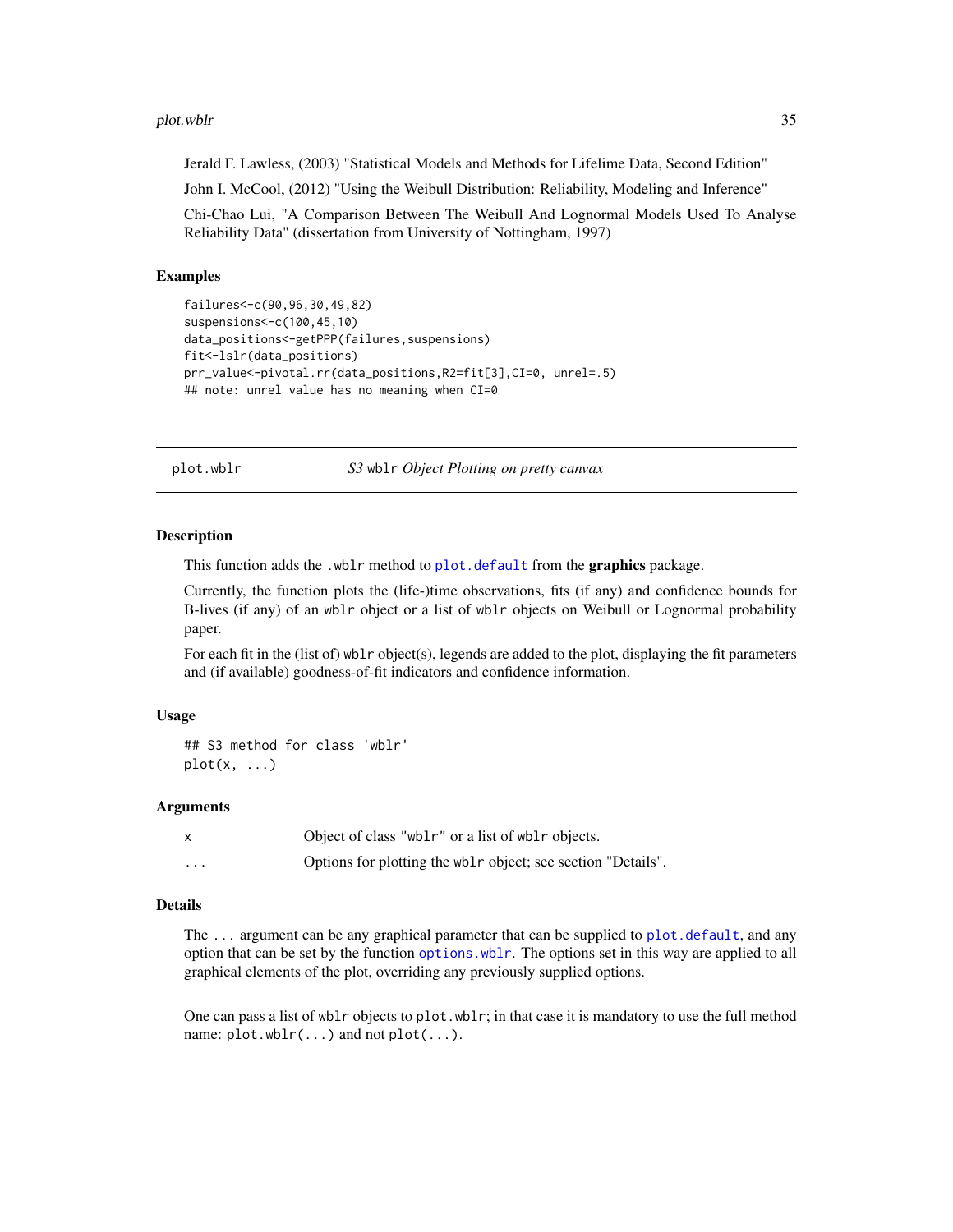<span id="page-35-0"></span>The calculated Weibull or Lognormal distribution fits are plotted on Weibull probability paper by default, but by passing the argument canvas = "lognormal" to the function, Lognormal paper is used.

When a *list* of wblr objects is passed, the plot window is generated with the options of the first wblr object in the list.

Graphical controls typically used with plot or plot.wblr:

canvas The plotting canvas to be used. This does not necessarily have to match the fit distribution. Only "weibull" (default) or "lognormal" are recognized.

mar Margins defaults to  $c(5.1, 4.1, 5.1, 2.1)$ ,.

main Title, defaults to "Probability Plot".

main.contour Contour plot title defaults to "Contour Plot".

sub Subtitle defaults to NULL.

sub.contour Contour subtitle defaults to NULL.

xlim Plot x limits override to be presented as a vector c(lo,hi), default NULL.

ylim Plot y limits override to be presented as a vector c(lo,hi), default NULL.

xlab X axis label defaults to "Time To Failure".

ylab Y axis label defaults to "Unreliability [%]".

coordinate.text.size default 0.7.

signif Used to control display of numbers in Legend, default 4.

col.grid Color for chart gridlines defaults "grey".

is.plot.grid default TRUE.

is.plot.fit default TRUE.

is.plot.pp default TRUE.

is.plot.ppcoordinates default FALSE.

is.plot.legend default TRUE.

legend.position default "bottomright". See [legend](#page-0-0) Details.

legend.inset default c(0,0). legend inset values are fractions of graph width and height.

legend.text.size default 0.7.

label defaults to "".

in.legend default TRUE.

in.legend.blives default TRUE.

in.legend.gof default TRUE.

is.plot.cb default TRUE.

persistent default TRUE.

#### Value

Currently, the function returns no value.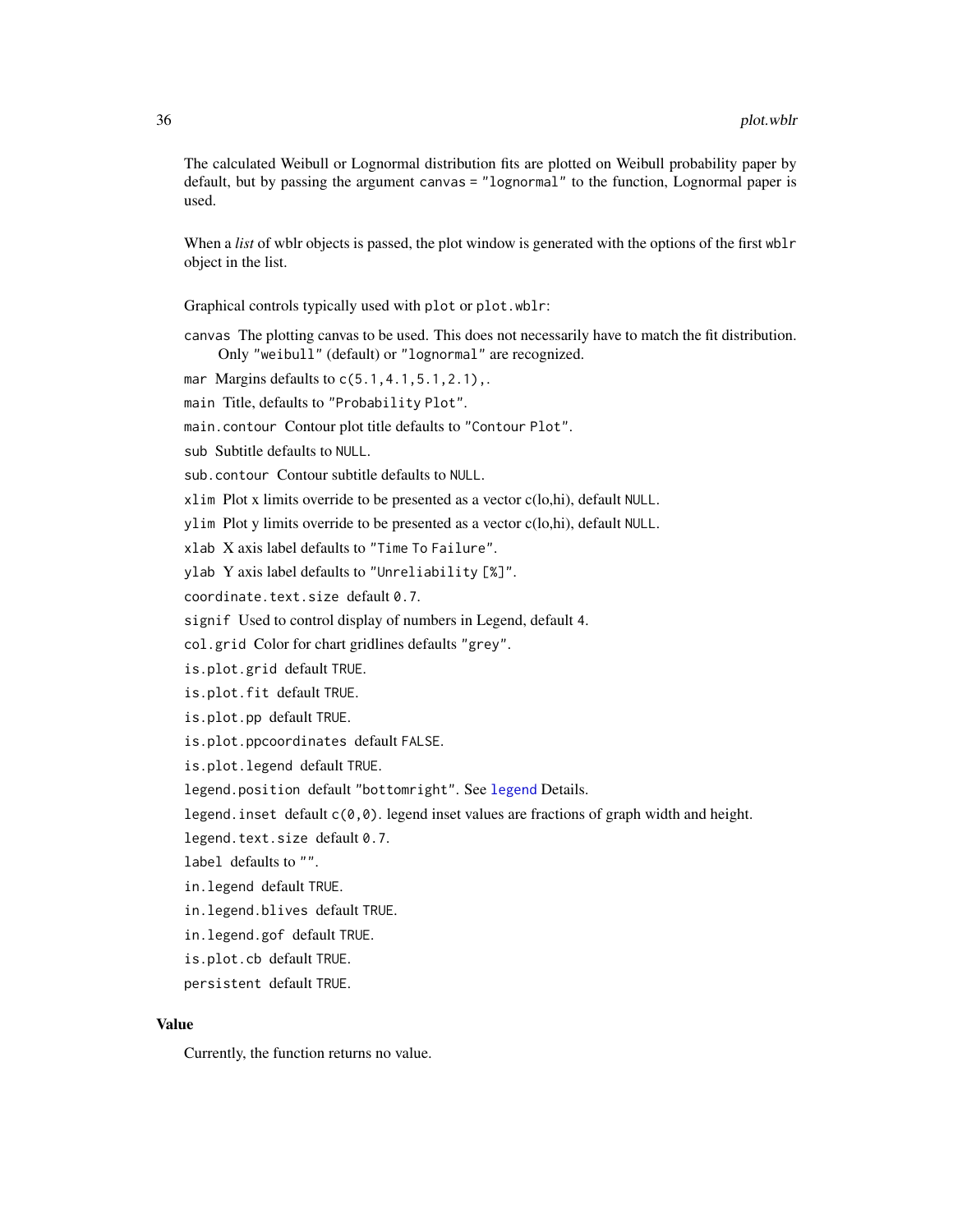# <span id="page-36-0"></span>plot\_contour 37

#### References

Jurgen Symynck, Filip De Bal, Weibull analysis using R, in a nutshell (New Technologies and Products in Machine Manufacturing Technology, Stefan cel Mare University of Suceava, 2010).

Jurgen Symynck, Filip De Bal, Monte Carlo pivotal confidence bounds for Weibull analysis, with implementations in R (New Technologies and Products in Machine Manufacturing Technology, Stefan cel Mare University of Suceava, 2011).

#### Examples

```
options.wblr(blives=0.1) # make the legend boxes a bit shorter...
da2 <- wblr.conf(wblr.fit(wblr(runif(5,10,100),col="red")))
da3 <- wblr.conf(wblr.fit(wblr(rweibull(5,2,1000),col="green4",pch=3)))
da4 <- wblr.conf(wblr.fit(wblr(rlnorm(5,log(500),log(2)),col="blue3",pch=8),
   dist="lognormal"))
## Not run:
plot.wblr(list(da2,da3,da4),xlim=c(1,1e6),
   main="Uniformly distributed observations")
## End(Not run)
```
<span id="page-36-1"></span>plot\_contour *Plotting of Likelihood Ratio Contours from* wblr *Objects*

# Description

Plots likelihood ratio contours from a wblr object or a list of wblr objects.

#### Usage

```
plot_contour(x, CL=NULL, AL=TRUE, ...)
```

| x  | Object of class "wblr" or a list of "wblr" objects.                                                                                                                                   |
|----|---------------------------------------------------------------------------------------------------------------------------------------------------------------------------------------|
| CL | An optional argument for establishing the confidence limit(s) for calculated con-<br>tours. A vector of values may be provided to generate concentric contours on a<br>single object. |
| AL | A Logical defining whether parameters of lognormal contours should be pre-<br>sented as AntiLog values.                                                                               |
| .  | Entry for a limited set of graphic parameters (col, lty, lwd, xlim, ylim, main and<br>sub)                                                                                            |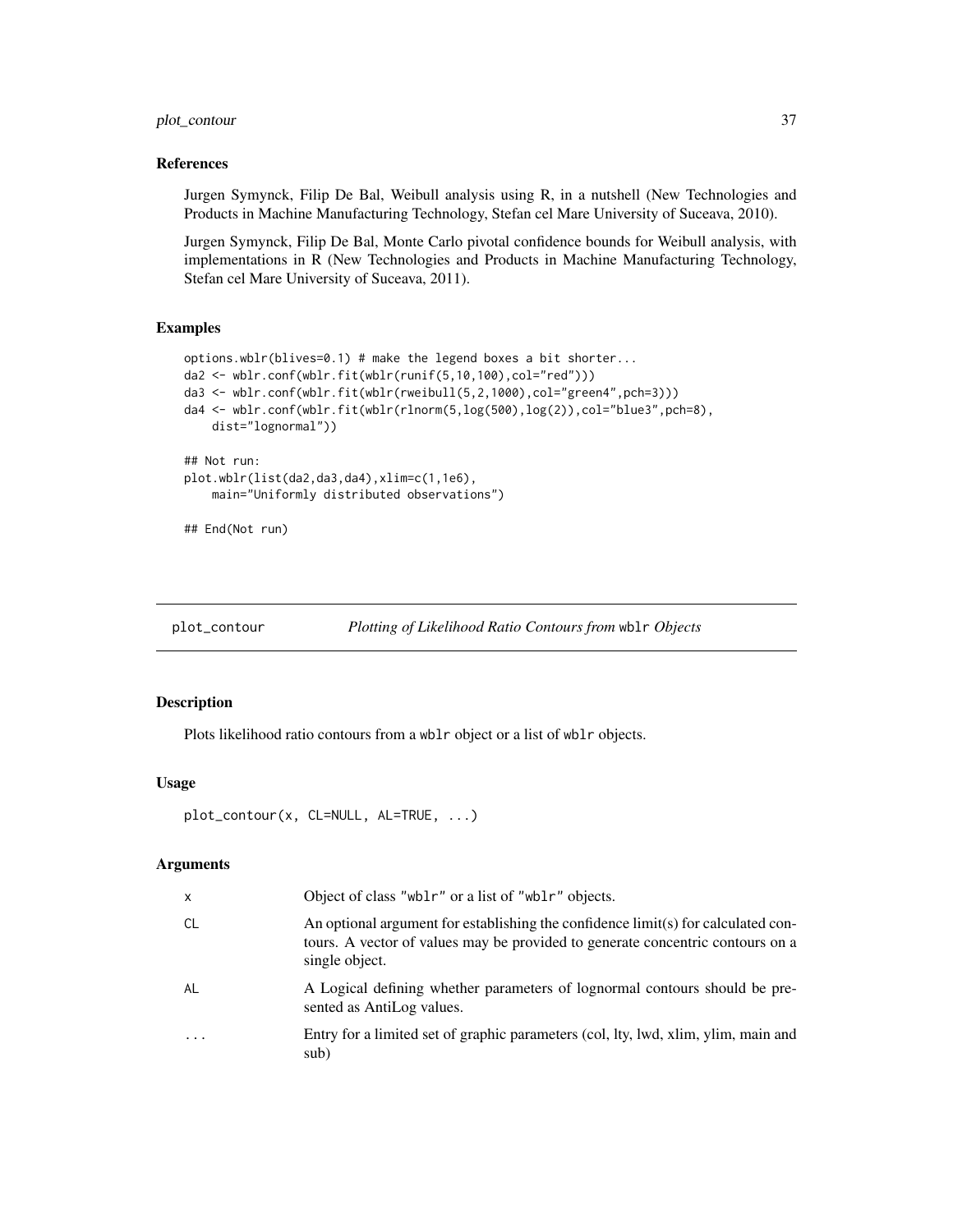#### <span id="page-37-0"></span>Details

If no CL argument is provided, the contours generated in the provided wblr objects for likelihood confidence bounds will be plotted. If a vector is provided for CL, multiple contours for each provided object will be calculated to display concentric contours according to values in the CL vector. In all cases options for distribution, degrees of freedom and graphic options will be extracted from the underlying objects.

#### Value

This function returns the list of contours that were prepared for plotting.

#### Examples

```
set.seed(1234)
fail -rweibull(5, 2, 10)ctest<-wblr(fail)
ctest<-wblr.fit(ctest, method.fit="mle")
ctest<-wblr.conf(ctest, method.conf="lrb",col="red")
fail2<-c(10,40,40,50)
susp<-c(20,60)
ctest2<-wblr(fail2, susp)
ctest2<-wblr.fit(ctest2, method.fit="mle")
ctest2<-wblr.conf(ctest2, method.conf="lrb",col="blue")
## Not run:
 plot_contour(list(ctest, ctest2))
```

```
## End(Not run)
```
rba *Reduced Bias Adjustment for Weibull and Lognormal MLE*

#### Description

rba This function generates reduction factors based on the median bias of the Weibull Beta parameter MLE ( $C4^{\wedge}3.5$ ), alternatively based on the mean bias( $C4^{\wedge}6$ ), and a single factor for both median and mean of the symmetrical lognormal distribution.

# Usage

```
rba(Qx, dist="weibull", basis="median")
```

| 0x    | The quantity of failures in data (right-censored data, or suspensions excluded)                                   |
|-------|-------------------------------------------------------------------------------------------------------------------|
| dist  | A string defining a distribution to be fit. Implemented distributions are "weibull"<br>(default) and "lognormal". |
| basis | a string value indicating the basis for bias reduction, "median" is the default, but<br>"mean" may be chosen.     |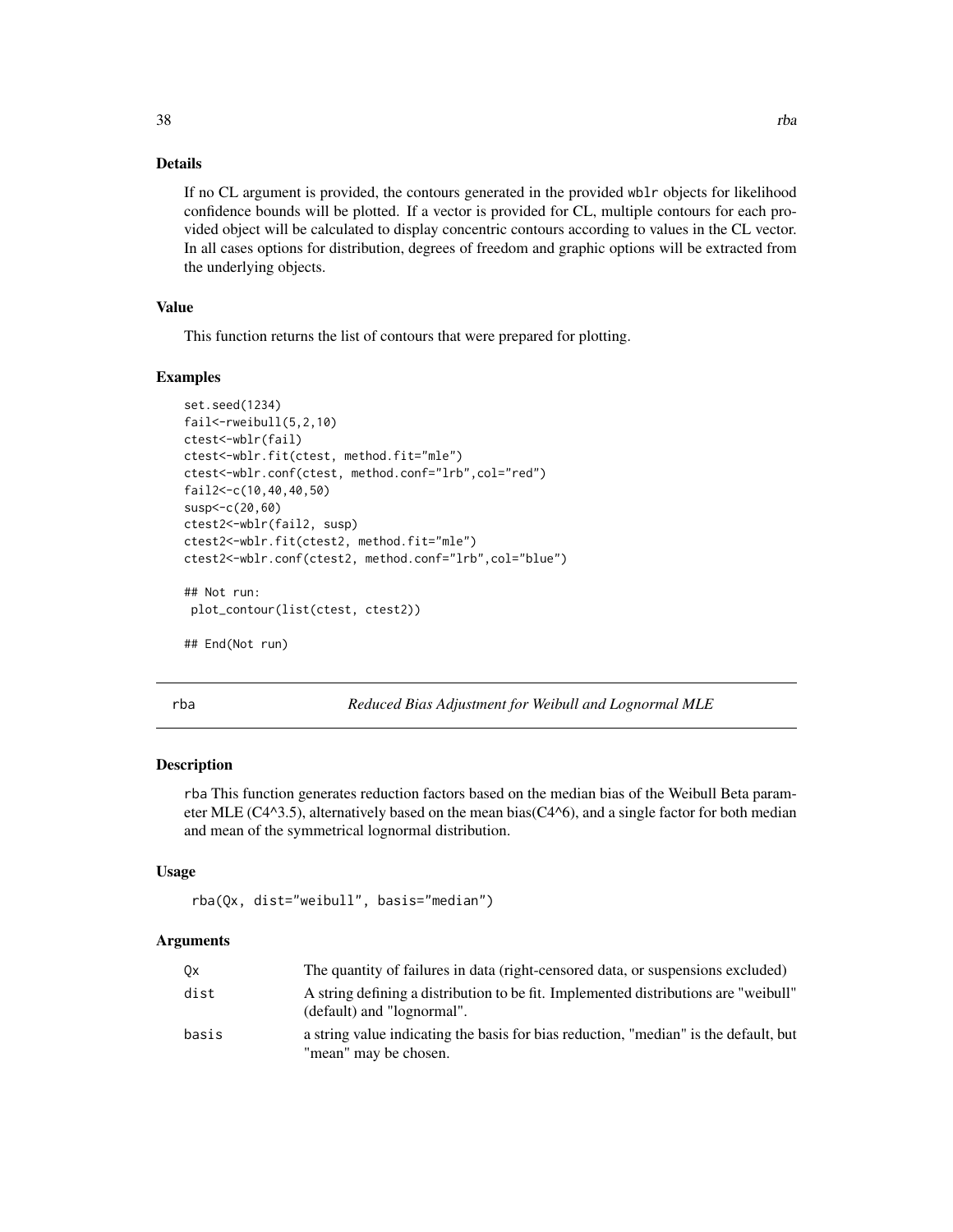<span id="page-38-0"></span>where the state of the state of the state of the state of the state of the state of the state of the state of the state of the state of the state of the state of the state of the state of the state of the state of the stat

# Details

Many references discuss the bias reduction in terms of mean reduction. Abernethy has promoted consideration of the RBA in terms of median bias reduction.

# Value

A factor to be multiplied to the MLE Beta or log-Sigma for bias reduction.

# References

Robert B. Abernethy, (2008) "The New Weibull Handbook, Fifth Edition"

#### Examples

```
failures<-c(90,96,30,49,82)
suspensions<-c(100,45,10)
MLEfit<-mlefit(mleframe(failures,suspensions))
MLE_RBA<-c(MLEfit[1],MLEfit[2]*rba(length(failures)))
```
<span id="page-38-1"></span>wblr *Create a* wblr *Object for Life Data Analysis*

# Description

This function creates an object of class "wblr" for further processing by the other functions of wblr.

# Usage

wblr(x, s=NULL, interval=NULL,...)

| $\mathsf{x}$ | Either a data frame containing at least \$time and \$event columns and optionally<br>a \$qty column, or a vector of class "numeric" or "integer" with (life-)time<br>observations.                                                                                    |
|--------------|-----------------------------------------------------------------------------------------------------------------------------------------------------------------------------------------------------------------------------------------------------------------------|
| <sub>S</sub> | An optional vector of right-censored data, or suspensions.                                                                                                                                                                                                            |
| interval     | An optional data frame of interval data having columns specifically named "left"<br>and "right". Left values are the last time at which no failure was evident and<br>may be zero for discovery. Right values are the earliest time at which failure<br>was observed. |
|              | Graphical options for plotting the wblr object. See section "Details" for other<br>data passing arguments.                                                                                                                                                            |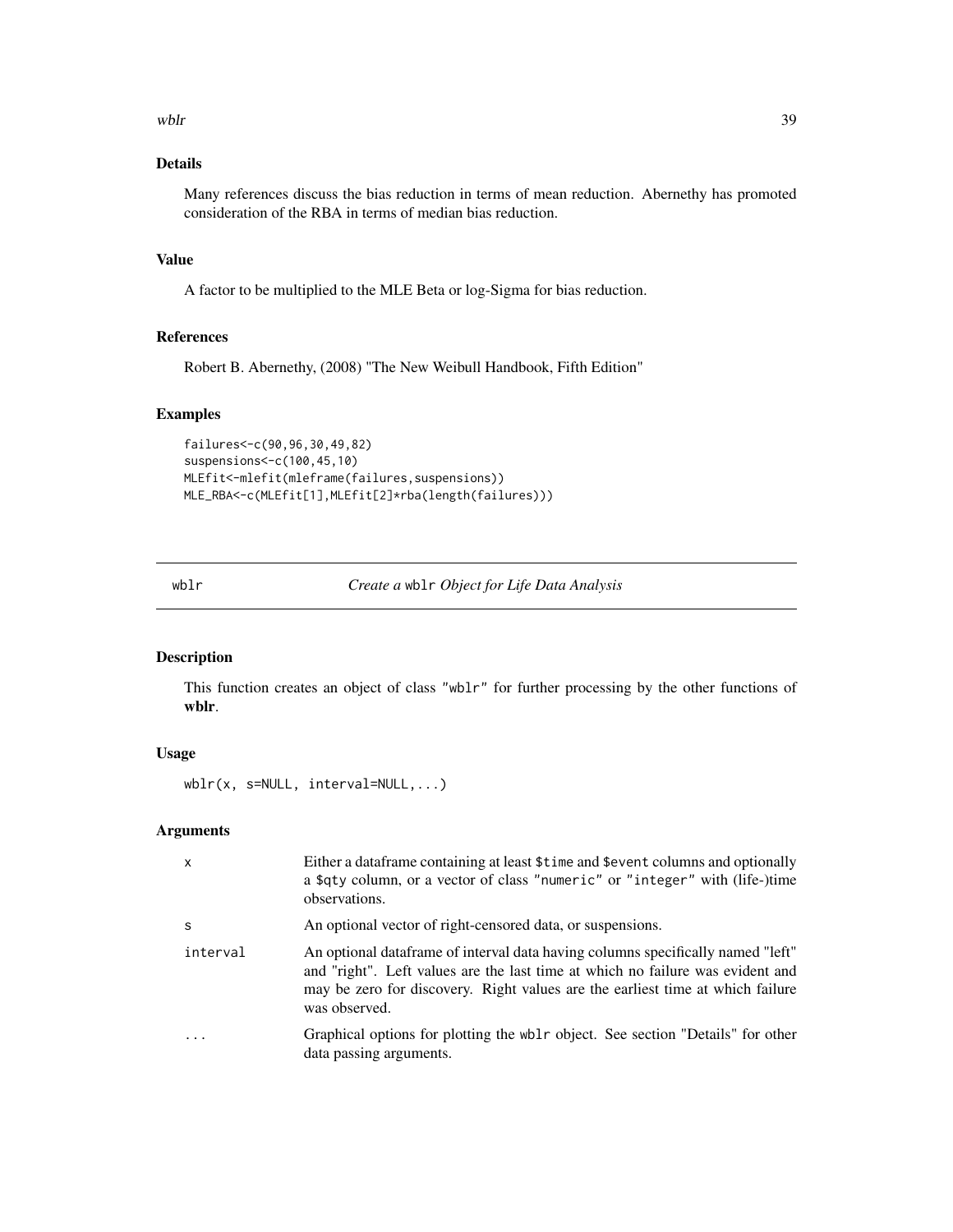#### <span id="page-39-0"></span>Details

There are several methods to passing arguments for building an wblr object.

- If argument x is of class "data.frame", then it must contain \$time and \$event columns. Additional columns in the dataframe will be ignored.
- When a single unnamed vector of class "numeric" or "integer" is supplied, it is treated as a vector of (life-)time observations.
- If argument time or fail is provided, it is treated as a vector of (life-)time observations. Take care NOT to supply both time and fail in the same function call.
- If argument event is provided, it is treated as a vector of event indicators with possible values of 0 and 1. See section "Value" for more details on event vectors.
- If the x argument is not provided as a dataframe and susp is provided, it is treated as a vector of right-censored (life-)time observations (also called suspended observations or suspensions).

wblr always generates (probability) plot positions for graphically displaying the (life-)time observations and for (possible) later usage by [wblr.fit](#page-43-1). The following optiona arguments are most appropriate for passing in with wblr:

- dist A character string defining the distribution target. When used to establish the basis for contour mapping (without using [wblr.conf](#page-41-1) with method.conf="lrb") only "weibull" (default) and "lognormal" are recognized. Also used with wblr. fit for specific fitting control.
- pp Plotting position method, it is a character string describing the method of determining vertical plot positions. Implemented methods are "median" (default), "benard","hazen","mean", "kaplan-meier", and "blom".
- rank.adj The method employed for determining rank of failures when suspensions (right censored data) are present in the data set. Implemented methods are "johnson" (default) and "KMestimator".
- ties.handler The method employed for handling duplicate values in the data set. Implemented methods are "none" (default) "highest", "lowest", "mean", and "sequential". It is expected that ties handling will be applied to large data sets that will be fitted using the maximum likelihood estimation method, where the effect is only on the graphical presentation. Employing a ties handler on a rank regression model will effectively remove data from the data set, which is likely not intended.

Use of simply ties as an argument to function wblr will silently be accepted as ties.handler.

- Options for graphical control over data points see [par](#page-0-0) pch Point choice defaults to 1. For more info, see [points](#page-0-0).
	- cex.points Point size defaults to 1.
	- lwd.points Line width defaults to 2.
- Independent graphical control over interval lines interval.col Color defaults to "black".
	- interval.lty Line type, defaults to "dashed".
		- interval.lwd Line width defaults to 1.

Subsequent calls to wblr.fit and wblr.conf will inherit these options.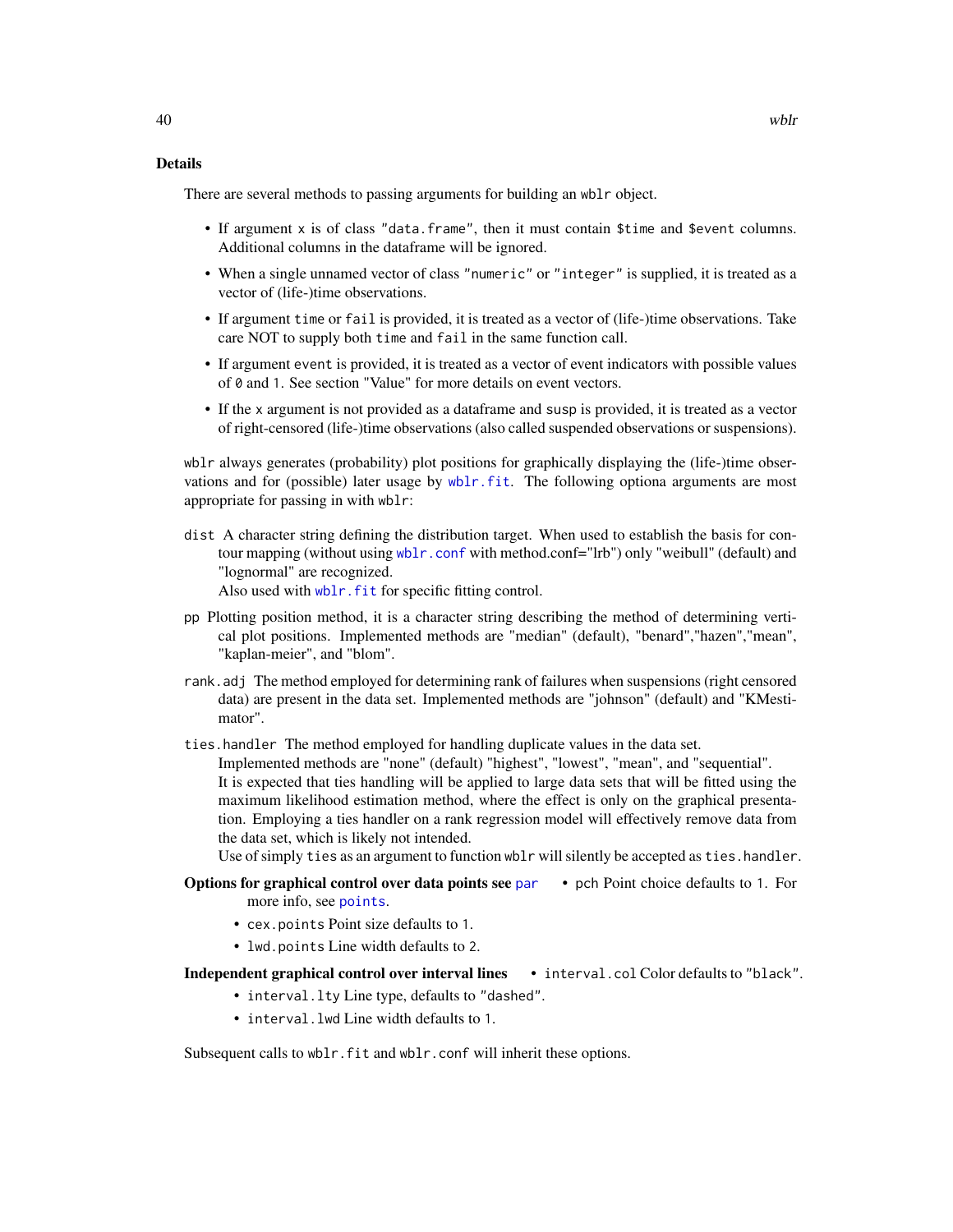where  $\frac{41}{41}$ 

#### Value

A named list of class "wblr". The first list item (\$data) is a list with up to least three items:

- \$lrq\_frame A dataframe containing the provided data formatted with "left", "right", and "qty" columns. This is the output of WeibullR function "mleframe".
- \$data\$dpoints A dataframe contianing graphical data for exact failure point with their probability plotting positions and adjusted ranks.
- \$data\$dlines If interval data has been provided this dataframe will contain the graphical data for display similar to \$data\$dpoints, but with endpoints t1 and t2 for the interval.

#### References

William Q. Meeker and Luis A. Escobar, (1998) "Statistical Methods for Reliability Data", Wiley-Interscience, New York

Robert B. Abernethy, (2008) "The New Weibull Handbook, Fifth Edition"

John I. McCool, (2012) "Using the Weibull Distribution: Reliability, Modeling and Inference"

Jurgen Symynck, Filip De Bal, Weibull analysis using R, in a nutshell (New Technologies and Products in Machine Manufacturing Technology, Stefan cel Mare University of Suceava, 2010).

```
## These code lines all generate the same object ##
wblr(c(500,1200,900,1300,510))
wblr(time=c(500,1200,900,1300,510))
## this input format works, but not recommended.
wblr(time=c(500,1200,900,1300,510),event=c(1,1,1,1,1))
wblr(fail=c(500,1200,900,1300,510))
wblr(fail=c(500,1200,900,1300,510),susp=c())
da1 <- data.frame(
    serial=c("S12","S16","S17","S3","S5"),
    time=c(500,1200,900,1300,510),
    event=c(1,1,1,1,1))
## it is best practice set named objects
obj1 <- wblr(da1,label="complete dataset",pch=3,col="orange3")
obj2 <- wblr(da1,label="complete dataset",pch=4,pp="benard",col="red")
## Generate a similar dataset, but with suspensions ##
wblr(time=c(500,1200,900,1300,510),event=c(1,1,1,0,0))
wblr(data.frame(time=c(500,1200,900,1300,510),event=c(1,1,1,0,0)))
wblr(fail=c(500,1200,900),susp=c(1300,510))
wblr(time=c(500,1200,900),susp=c(1300,510))
da3 <- wblr(fail=c(500,1200,900,1300,510),
    event=c(1,1,1,0,0),label="censored dataset",pch=1,col="blue")
## plot datasets ##
## Not run:
plot.wblr(list(da1,da3))
## End(Not run)
```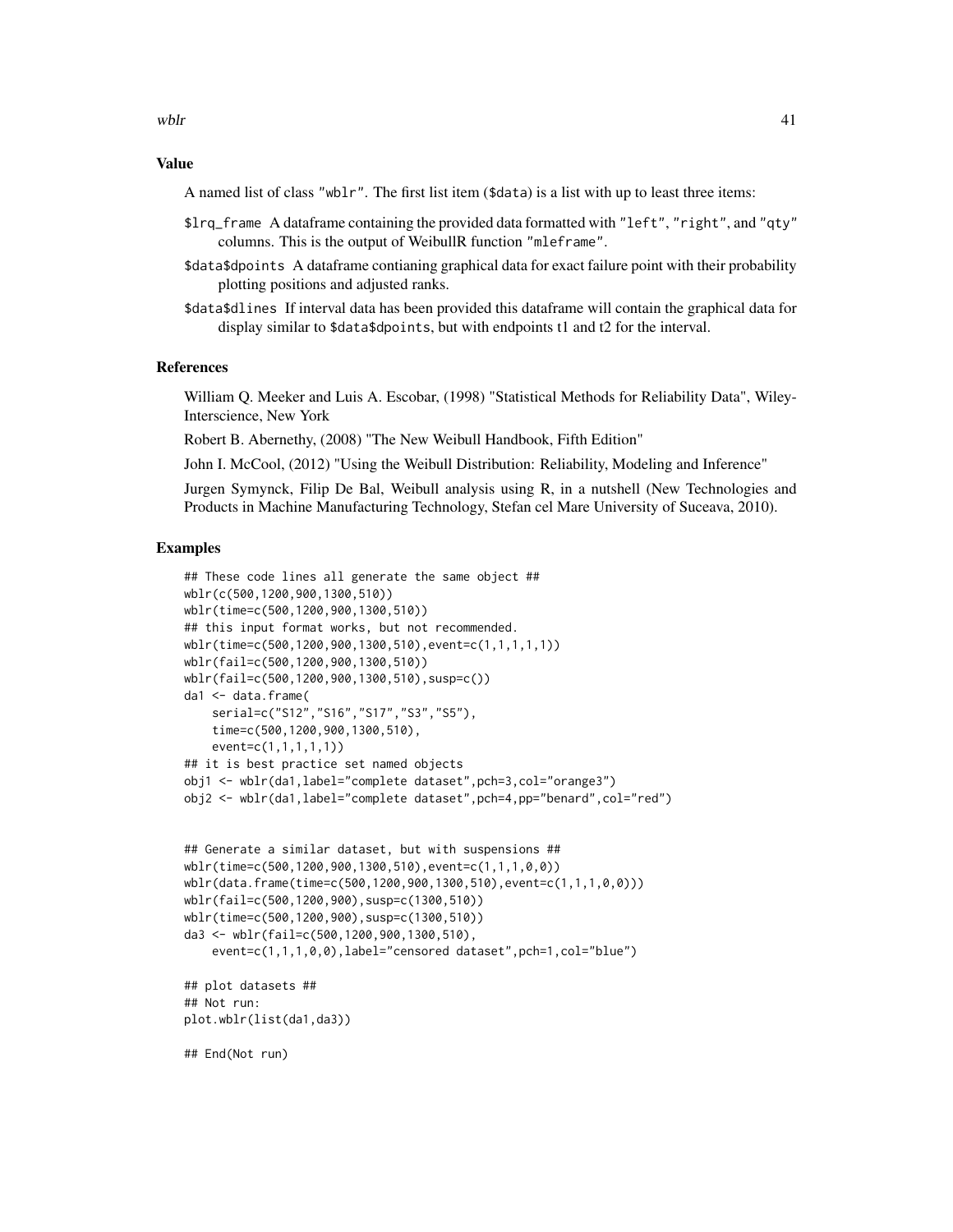<span id="page-41-0"></span>

#### <span id="page-41-1"></span>wblr.conf *Add Confidence Interval Bounds to* wblr *Objects*

#### Description

This function adds confidence calculations to the last fit entity in a wblr object.

#### Usage

```
wblr.comf(x,...)
```
#### Arguments

|                         | Object of class "wblr".                                           |
|-------------------------|-------------------------------------------------------------------|
| $\cdot$ $\cdot$ $\cdot$ | Options for calculating confidence, and for plotting the results. |

#### Details

This function adds confidence calculations to the last fit entity in a wblr object and adds the result to the object alongside any pre-existing confidence calculations.

Certain confidence calculations pertain to specific fit methods. The pivotal.rr confidence method can only apply to a rank regression fit, while a likelihood ratio calculation can only be performed on an mle fit.

Option arguments suitable for passing into wblr.conf:

method.conf A character string describing the techniques used for calculating confidence interval bounds. Implemented methods are "pivotal-rr" (default), "bbb", "fm" "fmbounds", and "lrb". Methods must conform to the method.fit in the wblr.fit call immediately preceding the wblr.conf call. Method "pivotal-rr" requires a rank regression fit method. Methods "fm", "fmbounds, and "lrb" require a mle based fit.

dq A named series of quantiles at which confidence interval bounds will be calculated.

- "abrem" Default. This is the original default by Jurgen Symynck for predecessor package abrem it produces evenly spaced points across the y limits of a weibull canvas attempting to hold a constant number of points (see num\_dq below).
- "minitab" Quantiles matching Minitab(TM) unchangeable defaults (27 values).
- "supersmith" Quantiles for comparison with SuperSMITH(TM) (limit of 15 values)
- "user" Provides for a user defined series of quantiles. (see user\_dq below).

num\_dq The number of points used for the "abrem" dq determination.

user\_dq A vector of quantiles set by user. Default c(seq(.01,.09,by=.01),seq(.10,.90,by=.10),seq(.91,.99, by=.01)).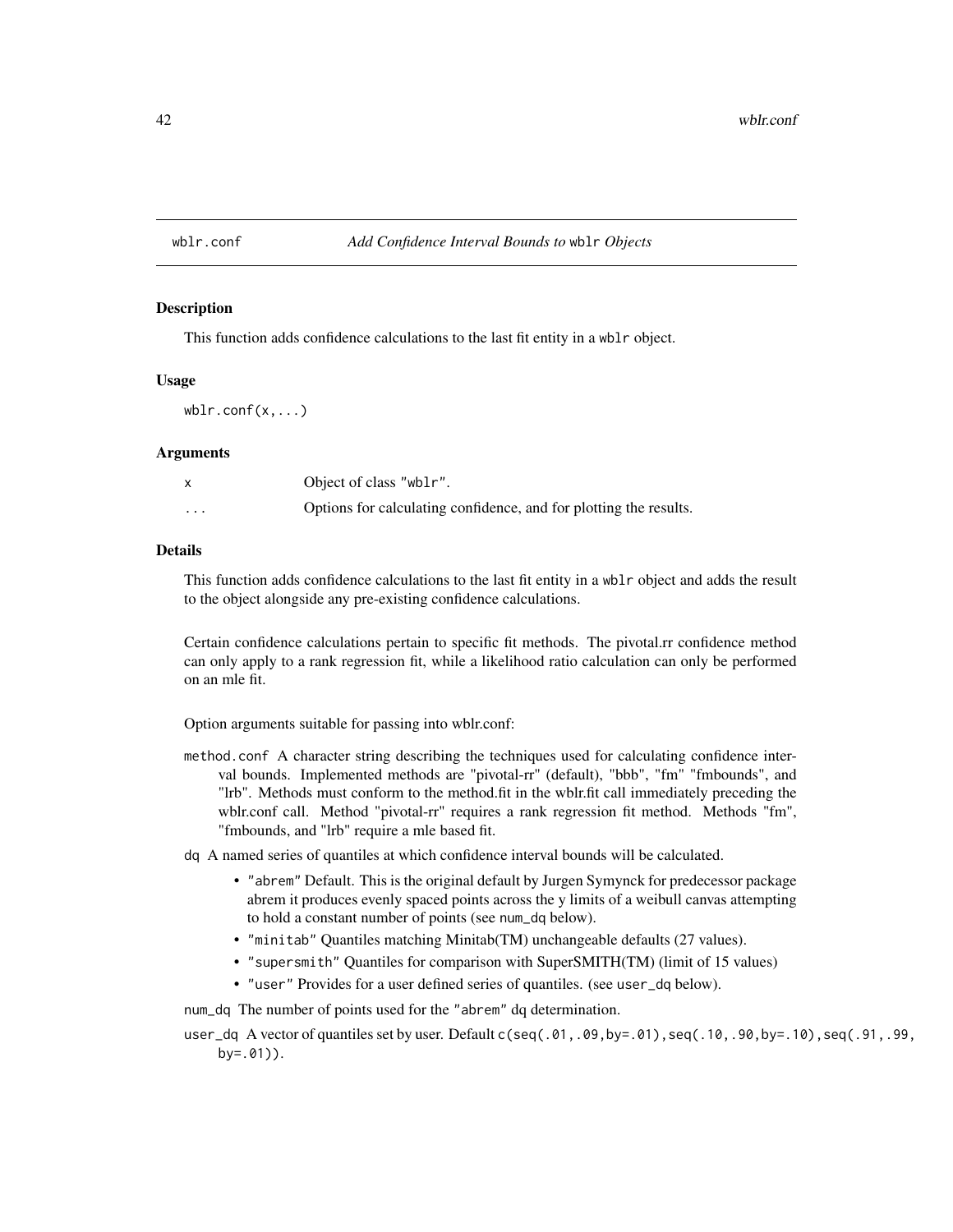#### wblr.conf 43

- ci The double-sided confidence interval, also chi sq confidence level for likelihood ratio. Must be in a range  $<1$  &  $\&$   $>0$ , default is 0.9.
- blife.pts The probability points at which to report Blife on legend.
- Specific controls for pivotal analysis only seed The RNG seed integer such that results are duplicated between runs, default is 1234.
	- S The number of samples to be run during pivotal analysis, default is 1e4.
- Specific controls for likelihood ratio contour and bounds only dof The degrees of freedom, dof=1 (default) for confidence interval, dof=2 for comparison.
	- ptDensity The number of points calculated to form the contour outline, default is 120.

Additionally, graphical control options for the confidence interval bounds can be passed in with the following options:

- col Color defaults to "black".
- lty Line type, defaults to "solid".
- lwd Line width defaults to 2.

Subsequent calls to wblr.fit and wblr.conf will inherit these options.

# Value

The function returns its argument x, extended with the confidence calculations and any optional graphical and calculation arguments as passed to the function.

#### References

William Q. Meeker and Luis A. Escobar, (1998) "Statistical Methods for Reliability Data", Wiley-Interscience, New York

Robert B. Abernethy, (2008) "The New Weibull Handbook, Fifth Edition"

John I. McCool, (2012) "Using the Weibull Distribution: Reliability, Modeling and Inference"

```
## full dataset ##
da1 <- wblr(runif(10,100,1e4),label="Complete data")
da1 <- wblr.fit(da1)
da1 <- wblr.conf(da1,method.conf="pivotal-rr",col="red")
da1 <- wblr.conf(da1,method.conf="bbb",col="orange")
da1 <- wblr.fit(da1, method.fit="mle")
da1 <- wblr.conf(da1,method.conf="lrb",col="yellow3")
## plot datasets ##
## Not run:
plot(da1,main="Comparison between different bound types.")
## End(Not run)
## with right-censored data
da2 <- runif(8,100,1e4)
```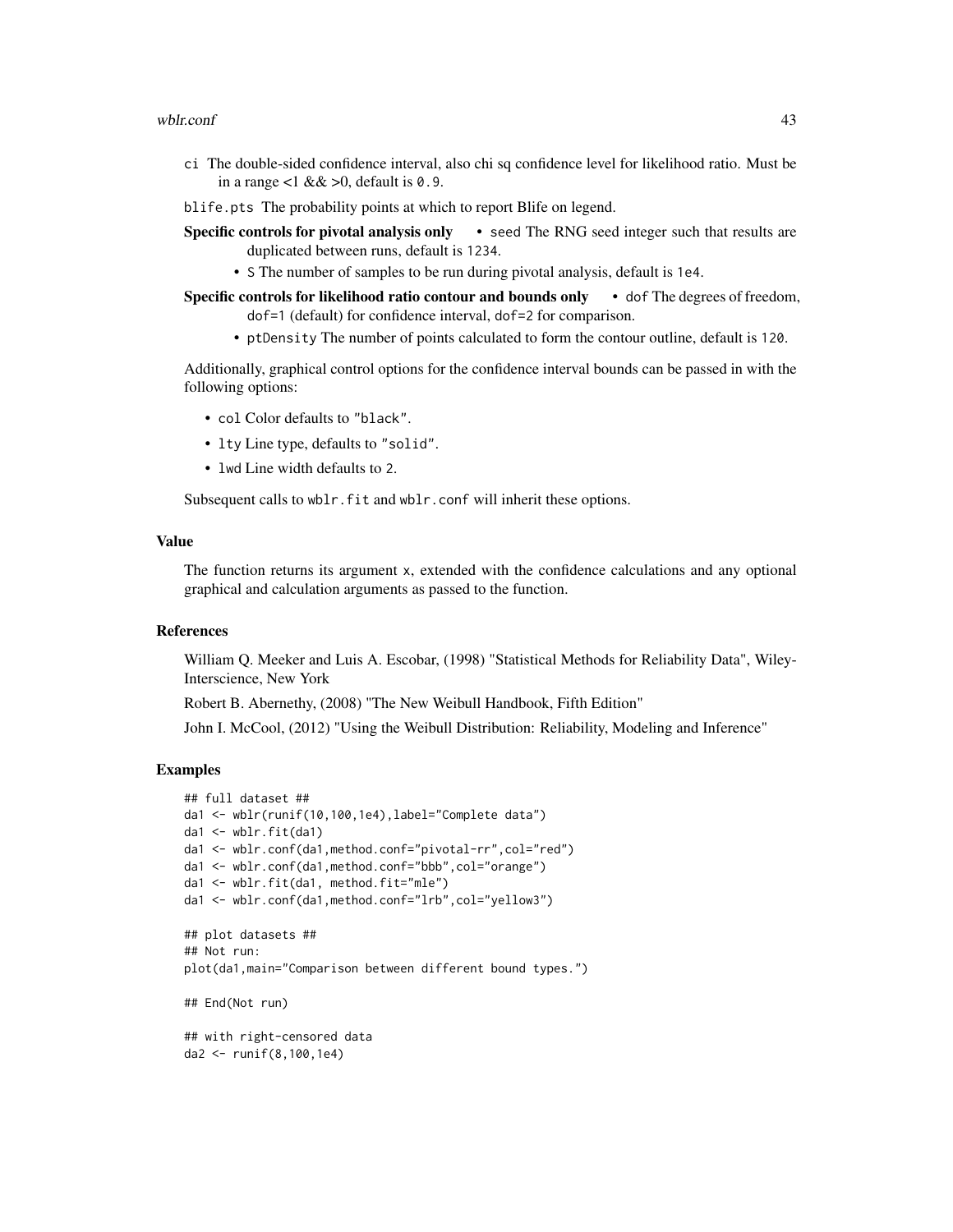```
da2 <- wblr(fail=da2,susp=rep(max(da2),2),label="Type II right-censored data")
da2 <- wblr.fit(da2)
da2 <- wblr.conf(da2,method.conf="pivotal-rr",col="blue1")
da2 <- wblr.conf(da2,method.conf="bbb",col="steelblue")
da2 <- wblr.fit(da2, method.fit="mle")
da2 <- wblr.conf(da2,method.conf="lrb",col="cyan3")
## Not run:
plot(da2,main="Comparison between different bound types with right-censored data.")
## End(Not run)
```
<span id="page-43-1"></span>

wblr.fit *Add Fit Distributions to* wblr *Objects*

#### Description

This function fits probability distributions to wblr objects.

#### Usage

wblr.fit(x, modify.by.t0=FALSE, ...)

#### Arguments

| <b>X</b>     | Object of class "wblr".                                                                                                                                                                                                                                                                                                                                                                        |
|--------------|------------------------------------------------------------------------------------------------------------------------------------------------------------------------------------------------------------------------------------------------------------------------------------------------------------------------------------------------------------------------------------------------|
| modify.by.t0 | A logical value to signifying whether to revise object data by subtraction of the<br>"t0" (translation) parameter of a 3-parameter fit. A value of TRUE generates a<br>linearized view of the fit on its base distribution canvas. It is recommended that<br>the resulting object have an altered name perhaps adding a ".3p" suffix to the<br>original wblr object to preserve original data. |
| $\cdots$     | Options for fitting the (life-)time observations, and for plotting the results.                                                                                                                                                                                                                                                                                                                |

# Details

This function calculates fits for the (life-)time observations in the wblr object and adds them to the object alongside any pre-existing fits.

Fitting options are passed with the dist and method.fit arguments:

dist A character string with the target distribution for fitting. Possible values are "weibull", "weibull2p", "weibull3p" (three parameter Weibull), "lognormal" , "lognormal2p"or "lognormal3p".

Defaults to "weibull".

in.legend Logical value controlling the inclusion of various elements in the legend.

If in.legend=FALSE is passed, the resulting fit calculations will be omitted from the legend, leaving only observation summary data.

Defaults to TRUE.

<span id="page-43-0"></span>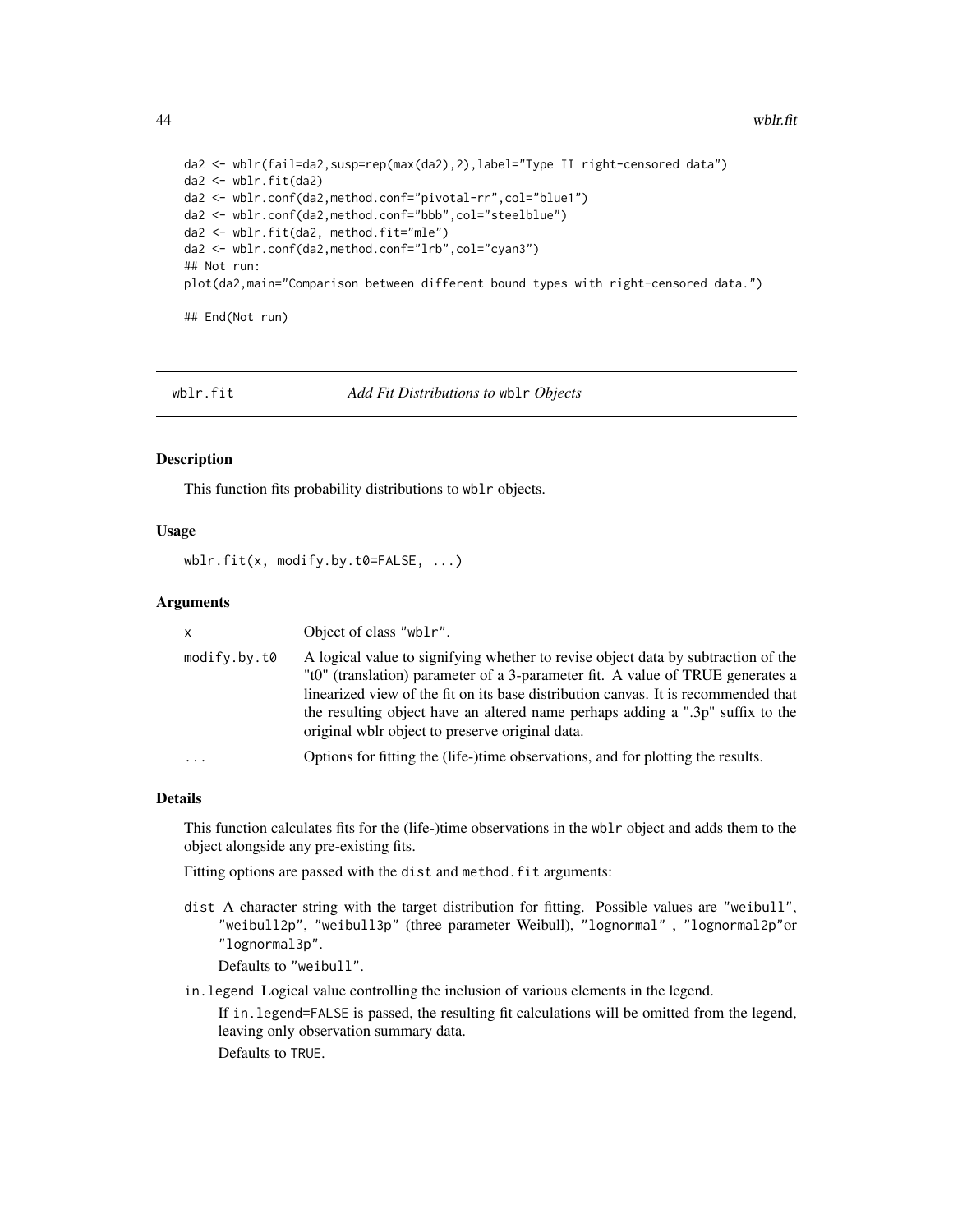#### <span id="page-44-0"></span>wblrLoglike 45

method.fit A vector of class "character" with fitting options.

Defaults to "rr-xony".

- "rr": Rank Regression (RR). Depending on the method for calculating probability plot positions chosen during the creation of the [wblr](#page-38-1) object (see option pp and function wblr), this can either be "exact median rank regression" or "Benard's approximate median rank regression". If this method is used then it is mandatory to additionally specify either X-on-Y or Y-on-X regression.
- "xony","yonx": Differentiate between X-on-Y and Y-on-X regression, respectively. For rank regression in lifetime analysis, it is best practice to use the X values ((life-)time observations) as the response variables whose horizontal distance to the fit line must be minimized, and the Y values (unreliabilities) as the explanatory variable.
- "mle": Maximum Likelihood Estimation (MLE), using many functions of the **debias** package.
- "mle-rba": Maximum Likelihood Estimation with Reduced Bias Adjustment as popularized by Abernethy based on the median bias of MLE fitted distributions.
- "mle-unbias": Maximum Likelihood Estimation with bias adjustment as popularized by Reliasoft software based on the mean bias of MLE fitted distributions.

Additionally, one can pass any options available from options.wblr, such as col or is.plot.legend. The graphical options will be used when plotting the (life-)time observations using plot.wblr. Subsequent calls to wblr.conf will inherit these options.

Currently, there is no graceful error recovery after attempting to fit lifetime data including negative time observations, for example wblr.fit(wblr(-5:10)).

#### Value

The function returns its argument object x, extended with the calculated fit and the optional graphical and calculation arguments as provided to the function.

#### References

William Q. Meeker and Luis A. Escobar, (1998) "Statistical Methods for Reliability Data", Wiley-Interscience, New York

Robert B. Abernethy, (2008) "The New Weibull Handbook, Fifth Edition"

John I. McCool, (2012) "Using the Weibull Distribution: Reliability, Modeling and Inference"

Marie Laure Delignette-Muller, Christophe Dutang (2015). "fitdistrplus: An R Package for Fitting Distributions". Journal of Statistical Software, 64(4), 1-34. URL http://www.jstatsoft.org/v64/i04/.

| wblrLoglike | Log likelihood for Weibull and Lognormal fitted data including inter- |
|-------------|-----------------------------------------------------------------------|
|             | vals                                                                  |

#### **Description**

This function generates the Log likelihood for Wiebull and lognormal distributions from life(-time) data containing fixed time occurrences, and suspensions (progressive right-censored data), discoveries (left-censored data), and interval censored data.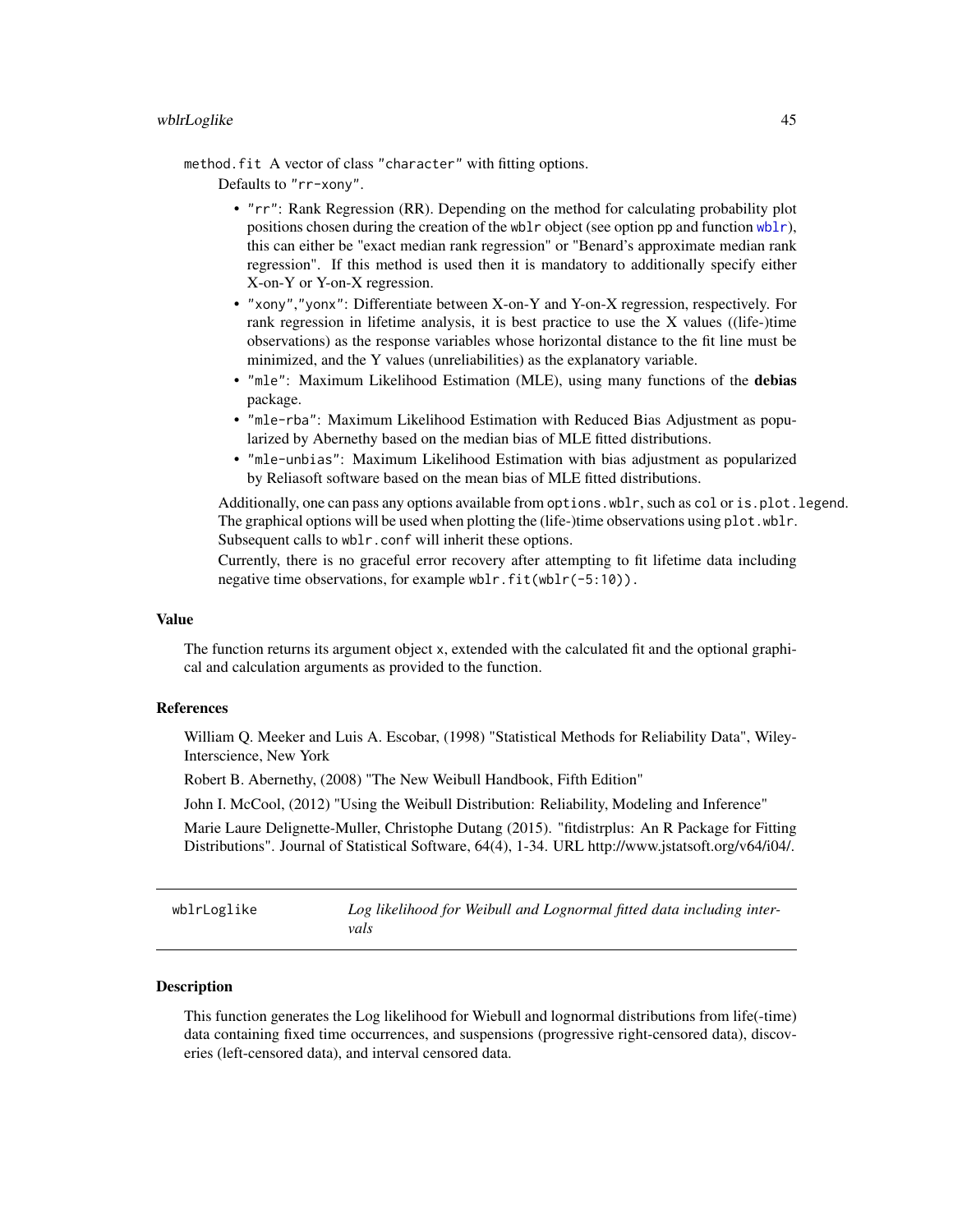#### Usage

wblrLoglike(par, x, dist="weibull", sign=1, tz=0 )

#### Arguments

| par  | A vector of parameters taken in the same order as the underlying R distribution.<br>That is, for weibull the order of parameters is (shape, scale). For lognormal<br>(meanlog, sdlog). (Unsuitable parameters cannot be pre-tested, but may cause<br>the function to fail with NaN, or inf values.)                                                                                                                 |
|------|---------------------------------------------------------------------------------------------------------------------------------------------------------------------------------------------------------------------------------------------------------------------------------------------------------------------------------------------------------------------------------------------------------------------|
| X    | A data frame such as generated by meeting with column names 'left', 'right'<br>and optionally 'qty'. Exact failure data (occurrences) have same time entered<br>in both 'left' and 'right' columns. Suspension data has last known life[time]<br>entered in 'left' column and -1 entered in 'right' column. The left(early) interval<br>bound for left-censored data must be entered as zero. (NA is not accepted). |
| dist | A string defining a distribution to be fit. Implemented distributions are "weibull"<br>(default) and "lognormal". (Only 2-parameter models are accepted.)                                                                                                                                                                                                                                                           |
| sign | An integer of 1 or -1 assigning a multiplier for the returned value. A value of -1<br>results in a minimization function suitable for use as an argument to optim.                                                                                                                                                                                                                                                  |
| tz   | A scalar vector with the translation parameter, t0, to be applied to data.                                                                                                                                                                                                                                                                                                                                          |

# Value

Returns a scalar vector holding the value of log-likelihood. Unsuitable parameters may cause generation of NaN.

#### References

William Q. Meeker and Luis A. Escobar, (1998) "Statistical Methods for Reliability Data", Wiley-Interscience, New York

Robert B. Abernethy, (2008) "The New Weibull Handbook, Fifth Edition"

Marie Laure Delignette-Muller, Christophe Dutang (2015). "fitdistrplus: An R Package for Fitting Distributions". Journal of Statistical Software, 64(4), 1-34. URL http://www.jstatsoft.org/v64/i04/.

```
failures<-c(90,96,30,49,82)
suspensions<-c(100,45,10)
weibull_loglike<-wblrLoglike(c( 2.26, 4900), mleframe(failures,suspensions))
```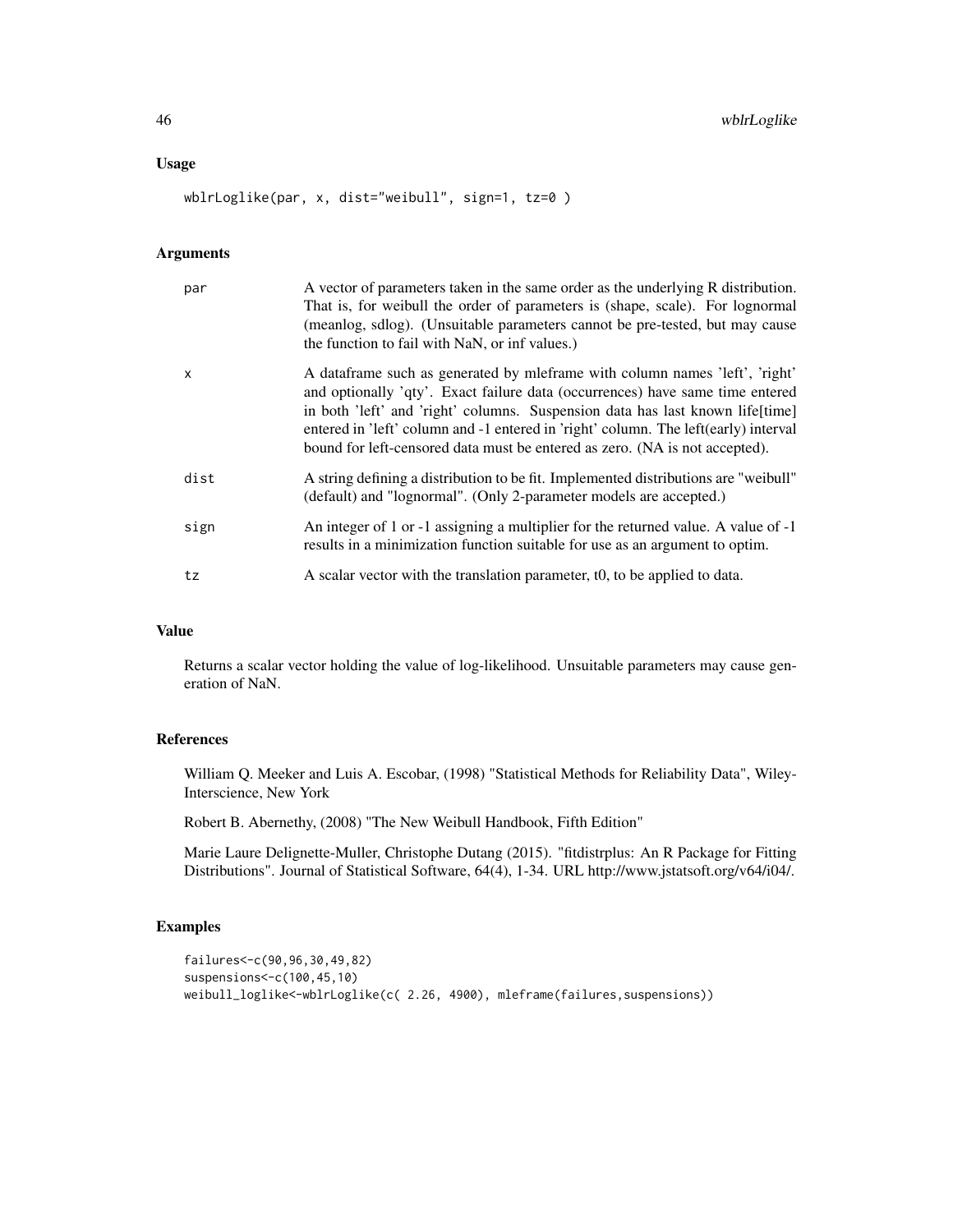<span id="page-46-0"></span>

A simplistic fitting method also called "1-parameter Weibull" based on a "prior" known beta value.

#### Usage

weibayes(x, s=NULL, beta)

#### Arguments

| $\mathbf{x}$ | Either a vector of class "numeric" or "integer" with (life-)time observations,<br>or a dataframe containing at least \$time and \$event columns and optionally a<br>\$qty column. |
|--------------|-----------------------------------------------------------------------------------------------------------------------------------------------------------------------------------|
| -S           | An optional vector of suspension data.                                                                                                                                            |
| beta         | A weibull shape parameter based on prior like kind study.                                                                                                                         |

# Details

This function implements a very simplistic relationship defined by two lines of R code: t\_eta<-(times^beta)/nfail

out\_val<-sum(t\_eta)^(1/beta)

Note: for a single failure dataset, with beta  $= 1$ , the return is simply the sum of the failure time value plus sum of all suspension times. Should no failures exist, then the nfail will be set to 1 for a pessimistic solution.

#### Value

Returns the Weibull scale, Eta, paramater value.

```
fail<-5
susp<-rweibull(10, 1, 10)
eta<-weibayes(fail, susp, beta=1)
```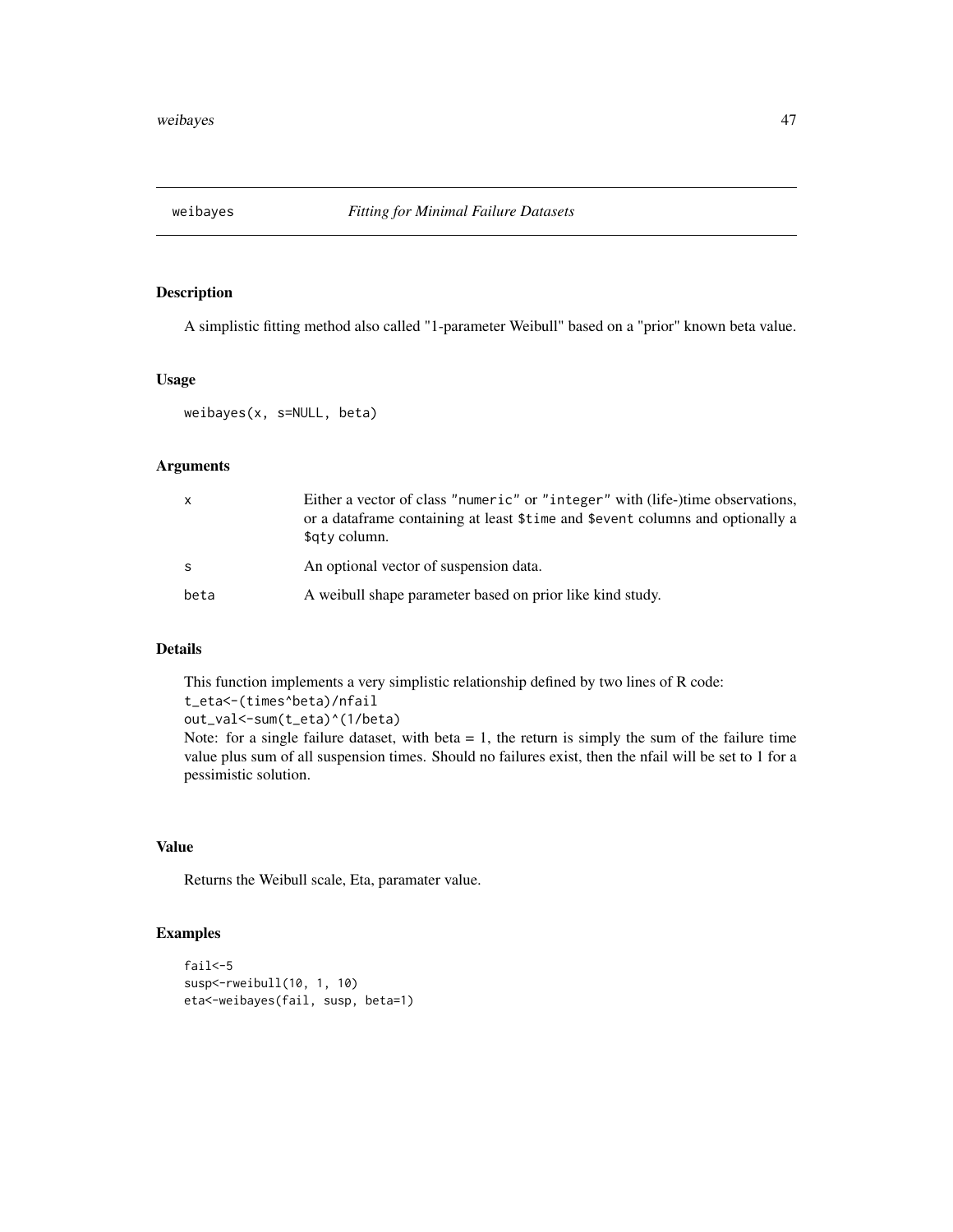<span id="page-47-0"></span>

An optimized search method for "1-parameter Weibull" modeling based on a "prior" known beta, or eta value.

#### Usage

```
weibayes.mle(x, beta=NULL, eta=NULL, incr=1e-7, listout=FALSE)
```
#### Arguments

| $\mathsf{x}$ | A data frame such as generated by meeting with column names 'left', 'right'<br>and optionally 'qty'. Exact failure data (occurrences) have same time entered<br>in both 'left' and 'right' columns. Suspension data has last known life[time]<br>entered in 'left' column and -1 entered in 'right' column. The left(early) interval<br>bound for left-censored data must be entered as zero. (NA is not accepted). |
|--------------|---------------------------------------------------------------------------------------------------------------------------------------------------------------------------------------------------------------------------------------------------------------------------------------------------------------------------------------------------------------------------------------------------------------------|
| beta         | A weibull shape parameter based on prior like kind study.                                                                                                                                                                                                                                                                                                                                                           |
| eta          | A weibull scope parameter based on prior like kind study.                                                                                                                                                                                                                                                                                                                                                           |
| incr         | An increment used to establish the slope of the contour at given points.                                                                                                                                                                                                                                                                                                                                            |
| listout      | A logical determining whether details of the optimization loop should be pre-<br>sented in a list output. (For debugging purposes.)                                                                                                                                                                                                                                                                                 |

# Details

This function searches the contour map to identify the local maximum liklihood on a given axis through the contour. Since this function takes the lrq\_frame for data input, it will handle interval data as well as exact time failures and suspensions. This function has been written in pure R, hence, is expected to be too slow for production work. It is intended to be usefull as a study tool.

#### Value

Returns either the Weibull scale, Eta, paramater value if known beta is provided, or the Weibull shape, Beta, parameter if knonw eta is provided.

```
fail<-5
susp<-rweibull(10, 1, 10)
eta<-weibayes.mle(mleframe(fail, susp), beta=1)
```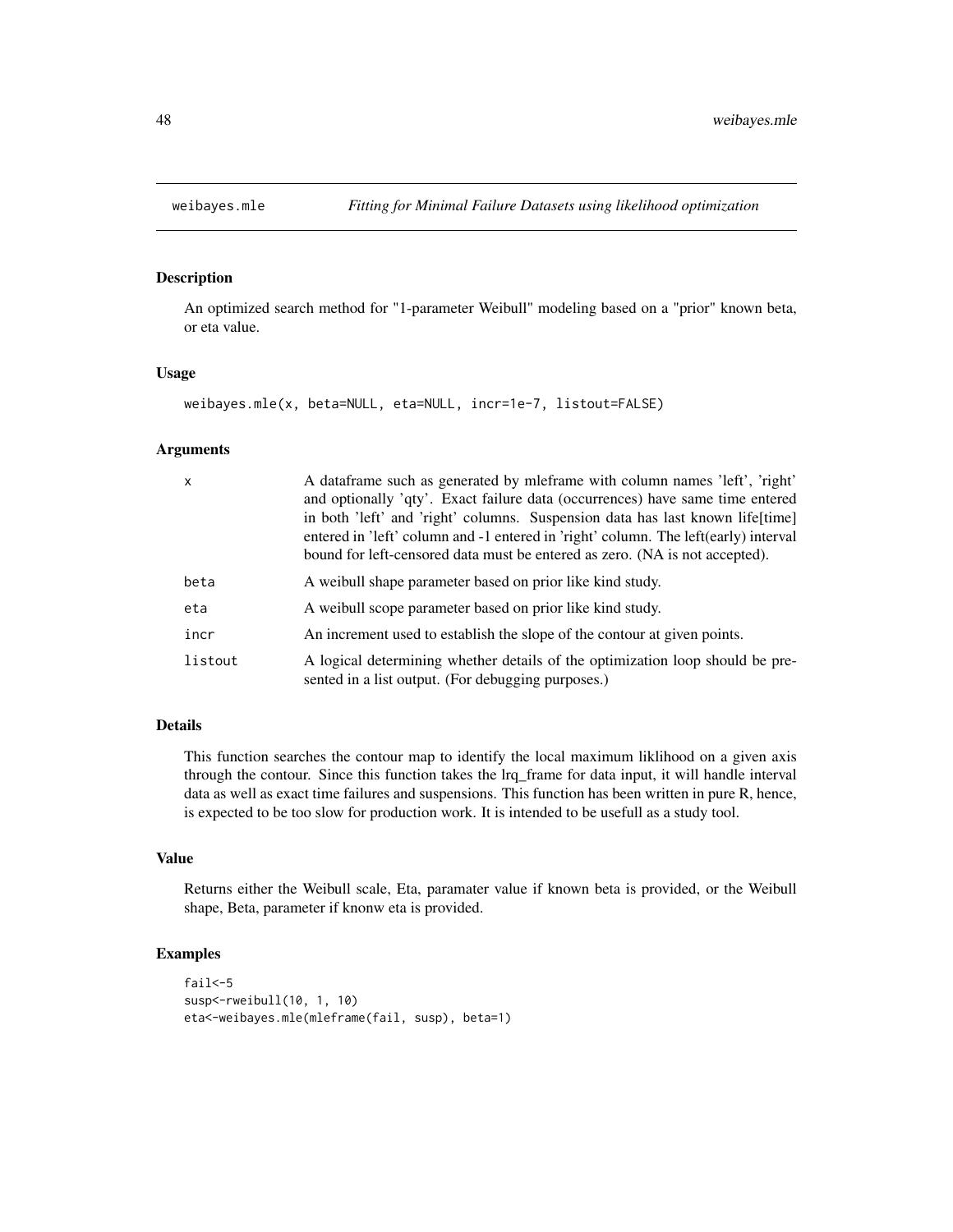<span id="page-48-0"></span>

Creates a list of bounds and ,if appropriate, t0 modifier from a wblr object.

#### Usage

xbounds(obj, fit\_num=1, conf\_num)

#### Arguments

| obi      | An object created by wblr and the result of at least one modifying wblr.fit call. |
|----------|-----------------------------------------------------------------------------------|
| fit num  | The numbered fit in the wblr object.                                              |
| conf num | The numbered confidence calculation in the specified fit of the wblr object.      |

# Value

A list holding the bounds dataframe and, if modified.by.t0, the t0 value as extracted from the wblr object.

# References

William Q. Meeker and Luis A. Escobar, (1998) "Statistical Methods for Reliability Data", Wiley-Interscience, New York

Robert B. Abernethy, (2008) "The New Weibull Handbook, Fifth Edition"

John I. McCool, (2012) "Using the Weibull Distribution: Reliability, Modeling and Inference"

Jurgen Symynck, Filip De Bal, Weibull analysis using R, in a nutshell (New Technologies and Products in Machine Manufacturing Technology, Stefan cel Mare University of Suceava, 2010).

```
obj<-wblr.fit(wblr(rweibull(10,1,1)))
obj<-wblr.conf(obj)
xbounds(obj)
```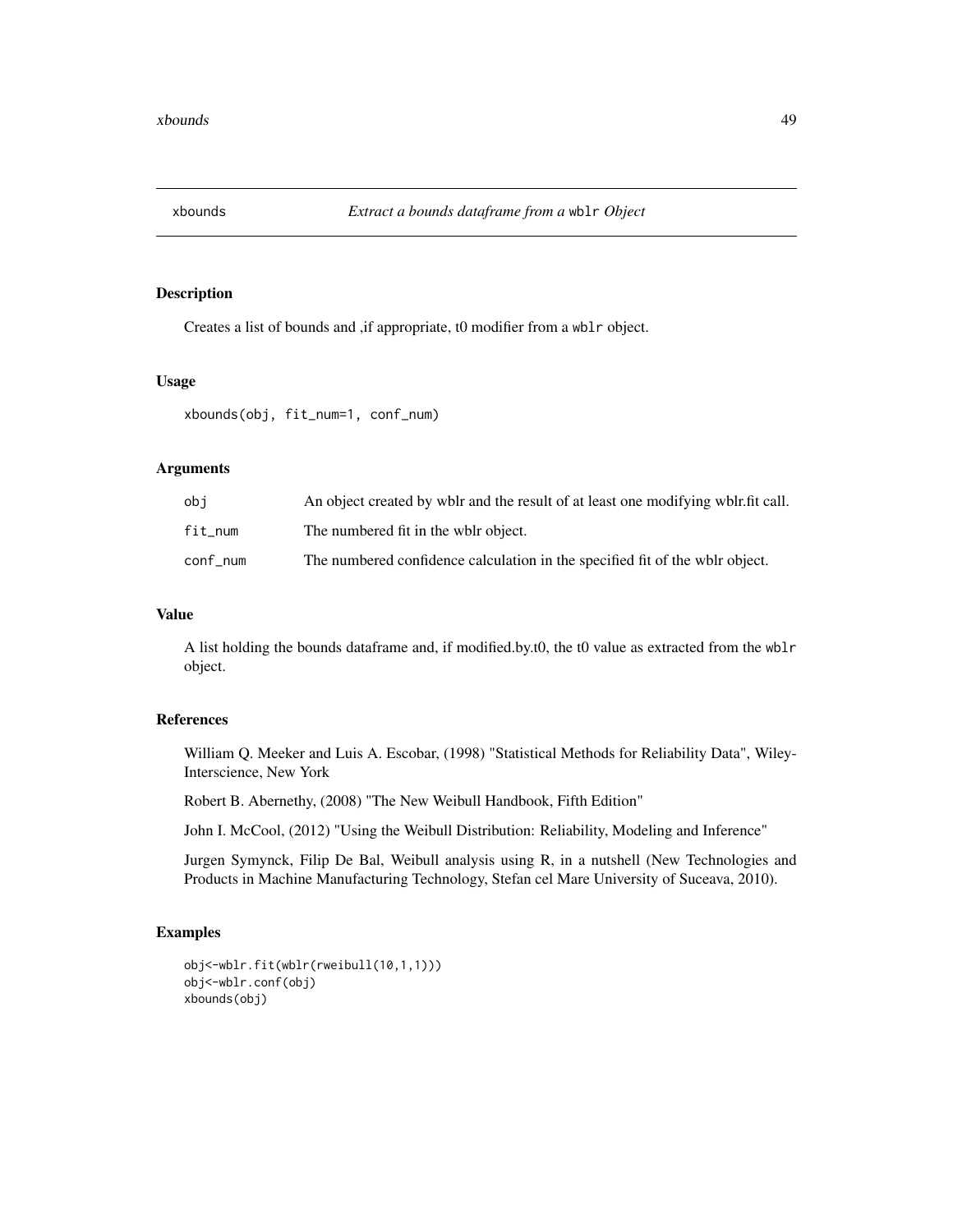<span id="page-49-0"></span>Creates a list of distribution and fit elements from a wblr object.

# Usage

xfit(obj, fit\_num=1)

#### Arguments

| obi     | An object created by wblr and the result of at least one modifying wblr.fit call. |
|---------|-----------------------------------------------------------------------------------|
| fit num | The numbered fit in the wblr object.                                              |

# Value

A list holding dist the distribution name and fit a vector as extracted from the wblr object.

# References

William Q. Meeker and Luis A. Escobar, (1998) "Statistical Methods for Reliability Data", Wiley-Interscience, New York

Robert B. Abernethy, (2008) "The New Weibull Handbook, Fifth Edition"

John I. McCool, (2012) "Using the Weibull Distribution: Reliability, Modeling and Inference"

Jurgen Symynck, Filip De Bal, Weibull analysis using R, in a nutshell (New Technologies and Products in Machine Manufacturing Technology, Stefan cel Mare University of Suceava, 2010).

```
obj<-wblr.fit(wblr(rweibull(10,1,1)))
xfit(obj)
```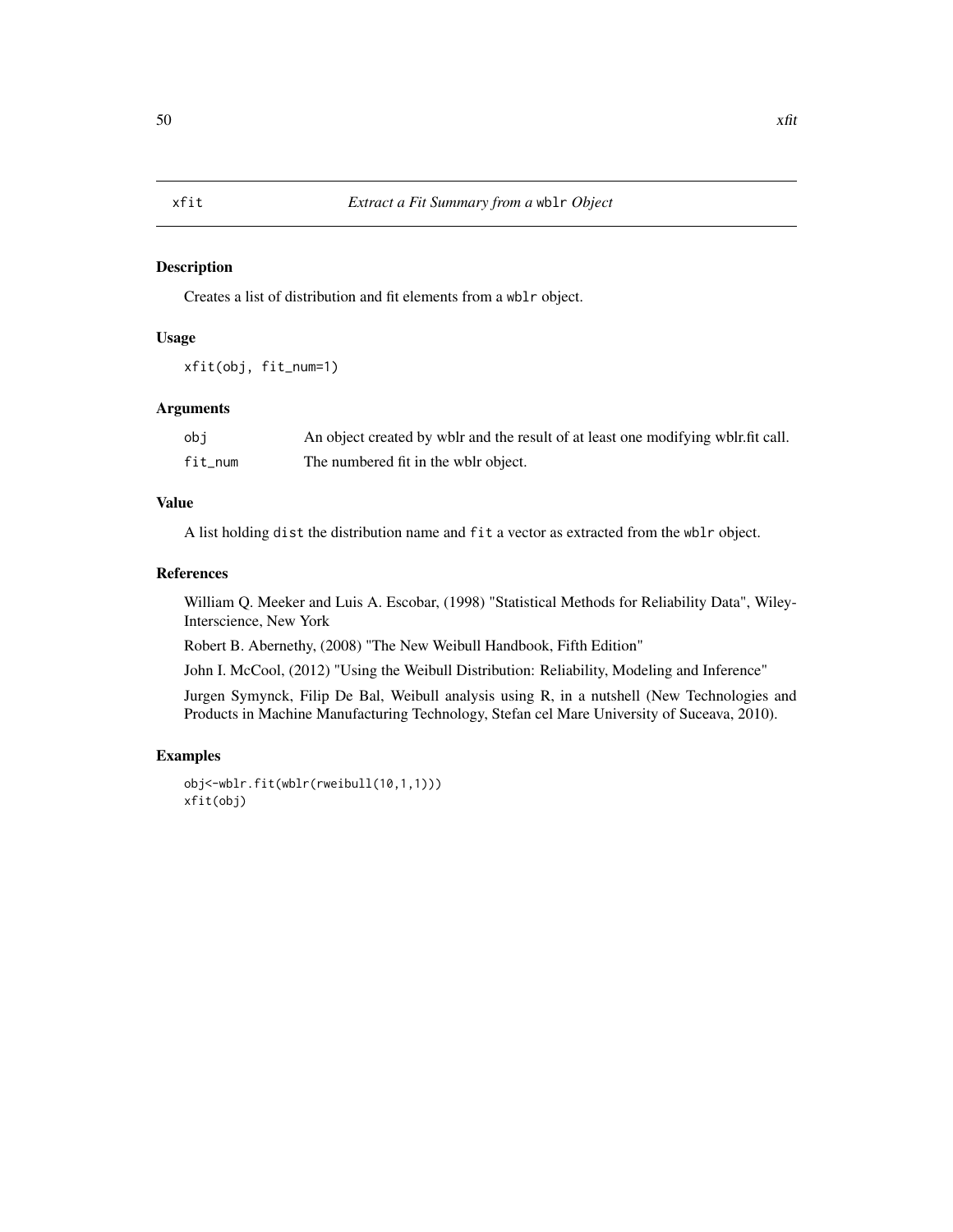# <span id="page-50-0"></span>Index

∗ interval mleframe, [19](#page-18-0) ∗ likelihood bias hrbu, [11](#page-10-0) ∗ likelihood reliability LLln, [12](#page-11-0) LLw, [13](#page-12-0) ∗ likelihood MLEcontour, [16](#page-15-0) rba, [38](#page-37-0) ∗ median ranks getPercentilePlottingPositions, [9](#page-8-0) ∗ regression reliability goodness-of-fit AbPval, [3](#page-2-0) getCCC2, [8](#page-7-0) ∗ regression reliability BBB, [4](#page-3-0) getPPP, [10](#page-9-0) lslr, [15](#page-14-0) mlefit, [18](#page-17-0) MLEln2p, [21](#page-20-0) MLEw<sub>2p</sub>, [23](#page-22-0) MLEw3p, [24](#page-23-0) MRRln2p, [25](#page-24-0) MRRln3p, [26](#page-25-0) MRRw2p, [27](#page-26-0) MRRw3p, [28](#page-27-0) pivotal.rr, [33](#page-32-0) wblrLoglike, [45](#page-44-0) AbPval, [3](#page-2-0) BBB, [4](#page-3-0) contour, *[6](#page-5-0)* contour.wblr, *[3](#page-2-0)*, [6](#page-5-0) FMbounds, [7](#page-6-0) getCCC2, [8](#page-7-0) getPercentilePlottingPositions, [9](#page-8-0)

getPPP, *[3](#page-2-0)*, [10](#page-9-0) hrbu, [11](#page-10-0) legend, *[32](#page-31-0)*, *[36](#page-35-0)* LLln, [12](#page-11-0) LLw, [13](#page-12-0) LRbounds, [14](#page-13-0) lslr, [15](#page-14-0) MLEcontour, [16](#page-15-0) mlefit, [18](#page-17-0) mleframe, *[3](#page-2-0)*, [19](#page-18-0) MLEln2p, [21](#page-20-0) MLEln3p, [22](#page-21-0) MLEw2p, *[3](#page-2-0)*, [23](#page-22-0) MLEw3p, [24](#page-23-0) MRRln2p, [25](#page-24-0) MRRln3p, *[3](#page-2-0)*, [26](#page-25-0) MRRw2p, [27](#page-26-0) MRRw3p, [28](#page-27-0) options.wblr, [29,](#page-28-0) *[35](#page-34-0)* p2y, [32](#page-31-0) par, *[29–](#page-28-0)[31](#page-30-0)*, *[40](#page-39-0)* pivotal.rr, [33](#page-32-0) plot.default, *[35](#page-34-0)* plot.wblr, *[3](#page-2-0)*, *[31](#page-30-0)*, [35](#page-34-0) plot\_contour, *[3](#page-2-0)*, [37](#page-36-0) points, *[30](#page-29-0)*, *[40](#page-39-0)* rba, [38](#page-37-0) wblr, *[3](#page-2-0)*, *[29,](#page-28-0) [30](#page-29-0)*, [39,](#page-38-0) *[45](#page-44-0)* wblr.conf, *[3](#page-2-0)*, *[29,](#page-28-0) [30](#page-29-0)*, *[40](#page-39-0)*, [42](#page-41-0) wblr.fit, *[3](#page-2-0)*, *[29,](#page-28-0) [30](#page-29-0)*, *[40](#page-39-0)*, [44](#page-43-0) wblrLoglike, [45](#page-44-0) weibayes, [47](#page-46-0) weibayes.mle, [48](#page-47-0) WeibullR-package, [2](#page-1-0)